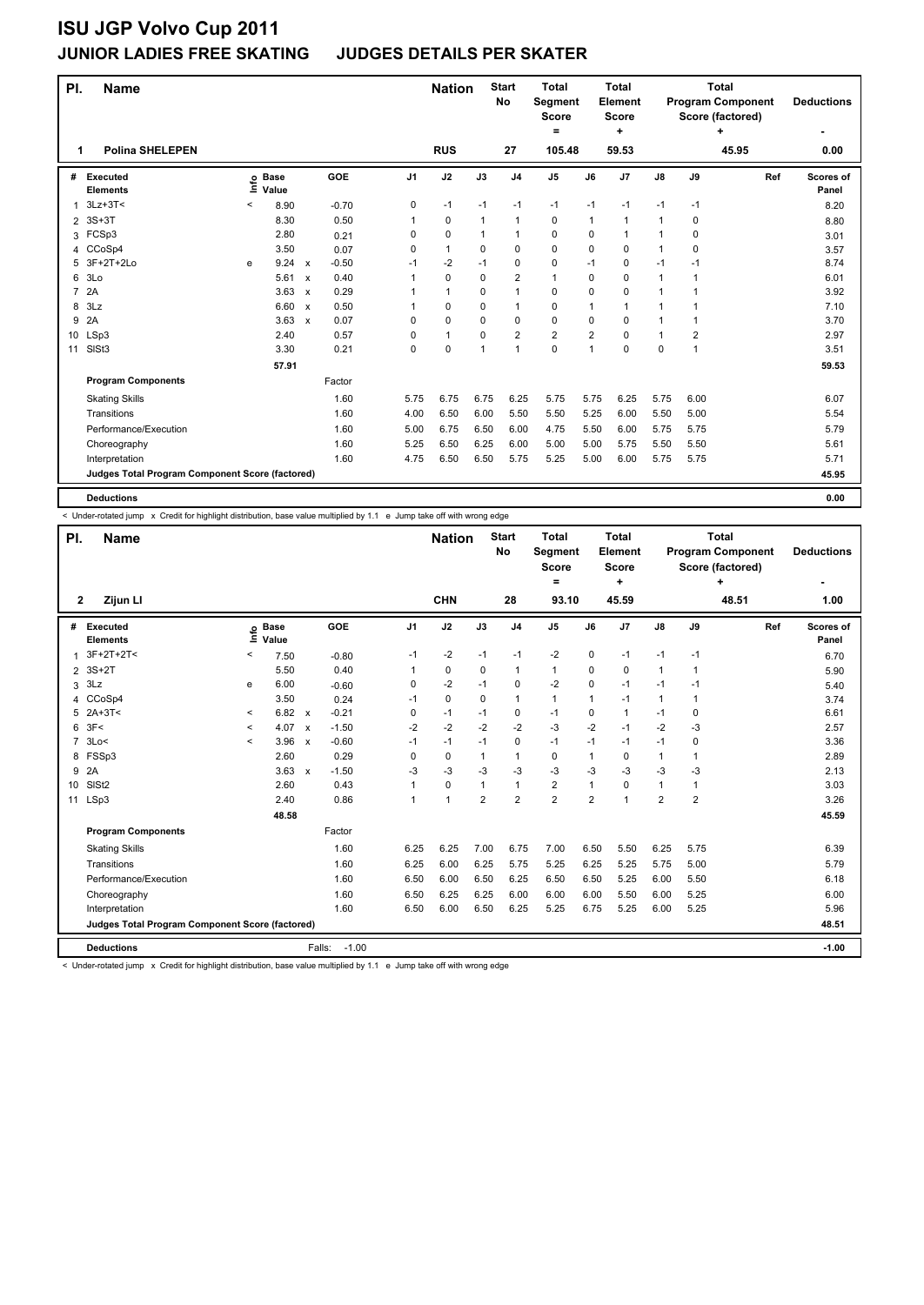#### **JUNIOR LADIES FREE SKATING JUDGES DETAILS PER SKATER**

| PI.            | <b>Name</b>                                     |         |                            |                           |                   |                | <b>Nation</b> |              | <b>Start</b><br>No | <b>Total</b><br>Segment<br><b>Score</b><br>۰ |                | <b>Total</b><br>Element<br><b>Score</b><br>÷ |               |          | <b>Total</b><br><b>Program Component</b><br>Score (factored)<br>÷ | <b>Deductions</b>  |
|----------------|-------------------------------------------------|---------|----------------------------|---------------------------|-------------------|----------------|---------------|--------------|--------------------|----------------------------------------------|----------------|----------------------------------------------|---------------|----------|-------------------------------------------------------------------|--------------------|
| 3              | <b>Yasmin SIRAJ</b>                             |         |                            |                           |                   |                | <b>USA</b>    |              | 29                 | 88.51                                        |                | 43.38                                        |               |          | 46.13                                                             | 1.00               |
| #              | Executed<br><b>Elements</b>                     |         | e Base<br>E Value<br>Value |                           | GOE               | J <sub>1</sub> | J2            | J3           | J <sub>4</sub>     | J <sub>5</sub>                               | J6             | J7                                           | $\mathsf{J}8$ | J9       | Ref                                                               | Scores of<br>Panel |
| 1              | 3F                                              | е       | 5.30                       |                           | $-2.10$           | -3             | -3            | -3           | $-3$               | $-3$                                         | $-3$           | -3                                           | $-3$          | -3       |                                                                   | 3.20               |
| $\overline{2}$ | $3Lz + 2T$                                      |         | 7.30                       |                           | $-0.40$           | $-1$           | $-1$          | $-1$         | $-1$               | 0                                            | $-1$           | $\Omega$                                     | 1             | $\Omega$ |                                                                   | 6.90               |
| 3              | 3T+2A+SEQ                                       |         | 5.92                       |                           | $-0.70$           | $-1$           | $-1$          | $-1$         | $-1$               | $-1$                                         | $-1$           | $-1$                                         | $-1$          | $-1$     |                                                                   | 5.22               |
| 4              | FCCoSp4                                         |         | 3.50                       |                           | 0.50              | 1              | $\mathbf{1}$  | 1            | $\mathbf{1}$       | $\mathbf{1}$                                 | 1              | $\mathbf 0$                                  | $\mathbf{1}$  | 1        |                                                                   | 4.00               |
| 5              | 3S<                                             | $\,<\,$ | 3.19                       | $\mathsf{x}$              | $-0.90$           | $-1$           | $-2$          | $-2$         | $-2$               | $-1$                                         | $-1$           | $-1$                                         | $-1$          | $-1$     |                                                                   | 2.29               |
| 6              | 3Lz<<                                           | <<      | 2.31                       | $\mathsf{x}$              | $-0.60$           | $-2$           | -3            | $-2$         | $-2$               | $-2$                                         | $-2$           | $-2$                                         | $-2$          | -2       |                                                                   | 1.71               |
| 7              | CCSp4                                           |         | 3.20                       |                           | 0.36              | 1              | $\mathbf{1}$  | 0            | $\mathbf 0$        | $\mathbf{1}$                                 | $\overline{2}$ | $\mathbf 0$                                  | 1             | 1        |                                                                   | 3.56               |
| 8              | CiSt <sub>3</sub>                               |         | 3.30                       |                           | 0.21              | $\Omega$       | $\mathbf 0$   | $\Omega$     | $\mathbf{1}$       | $\mathbf{1}$                                 | $\mathbf 1$    | 0                                            | 0             | 1        |                                                                   | 3.51               |
| 9              | 3T<                                             | $\,<\,$ | 3.19                       | $\boldsymbol{\mathsf{x}}$ | $-0.60$           | -1             | -1            | $-1$         | $-1$               | $-1$                                         | 0              | 0                                            | $-1$          | -1       |                                                                   | 2.59               |
| 10             | 2A+2T+2Lo                                       |         | 7.04                       | $\mathbf{x}$              | $-0.07$           | $\Omega$       | 0             | 0            | $-1$               | 0                                            | $-1$           | $\Omega$                                     | 0             | $\Omega$ |                                                                   | 6.97               |
| 11             | CCoSp3                                          |         | 3.00                       |                           | 0.43              | 1              | 1             | $\mathbf{1}$ | 1                  | 1                                            | 1              | 0                                            | 0             | 1        |                                                                   | 3.43               |
|                |                                                 |         | 47.25                      |                           |                   |                |               |              |                    |                                              |                |                                              |               |          |                                                                   | 43.38              |
|                | <b>Program Components</b>                       |         |                            |                           | Factor            |                |               |              |                    |                                              |                |                                              |               |          |                                                                   |                    |
|                | <b>Skating Skills</b>                           |         |                            |                           | 1.60              | 5.25           | 5.50          | 6.75         | 5.75               | 6.00                                         | 6.25           | 6.00                                         | 6.00          | 5.25     |                                                                   | 5.82               |
|                | Transitions                                     |         |                            |                           | 1.60              | 5.25           | 5.00          | 6.25         | 5.50               | 6.25                                         | 6.75           | 5.75                                         | 5.25          | 5.00     |                                                                   | 5.61               |
|                | Performance/Execution                           |         |                            |                           | 1.60              | 5.25           | 5.25          | 6.50         | 6.00               | 6.25                                         | 6.50           | 5.75                                         | 5.50          | 5.25     |                                                                   | 5.79               |
|                | Choreography                                    |         |                            |                           | 1.60              | 5.50           | 5.75          | 6.00         | 5.75               | 6.50                                         | 6.50           | 6.00                                         | 5.50          | 5.25     |                                                                   | 5.86               |
|                | Interpretation                                  |         |                            |                           | 1.60              | 5.00           | 5.50          | 6.00         | 6.00               | 6.25                                         | 7.00           | 5.75                                         | 5.75          | 5.00     |                                                                   | 5.75               |
|                | Judges Total Program Component Score (factored) |         |                            |                           |                   |                |               |              |                    |                                              |                |                                              |               |          |                                                                   | 46.13              |
|                | <b>Deductions</b>                               |         |                            |                           | $-1.00$<br>Falls: |                |               |              |                    |                                              |                |                                              |               |          |                                                                   | $-1.00$            |

< Under-rotated jump << Downgraded jump x Credit for highlight distribution, base value multiplied by 1.1 e Jump take off with wrong edge

| PI.             | <b>Name</b>                                     |         |                      |              |         |                | <b>Nation</b>  |                | <b>Start</b><br>No | <b>Total</b><br>Segment<br><b>Score</b><br>$\equiv$ |          | <b>Total</b><br>Element<br><b>Score</b><br>÷ |                |                | Total<br><b>Program Component</b><br>Score (factored)<br>÷ | <b>Deductions</b>  |
|-----------------|-------------------------------------------------|---------|----------------------|--------------|---------|----------------|----------------|----------------|--------------------|-----------------------------------------------------|----------|----------------------------------------------|----------------|----------------|------------------------------------------------------------|--------------------|
| 4               | <b>Gerli LIINAMAE</b>                           |         |                      |              |         |                | <b>EST</b>     |                | 31                 | 87.68                                               |          | 45.37                                        |                |                | 44.31                                                      | 2.00               |
| #               | <b>Executed</b><br><b>Elements</b>              | lnfo    | <b>Base</b><br>Value |              | GOE     | J <sub>1</sub> | J2             | J3             | J <sub>4</sub>     | J <sub>5</sub>                                      | J6       | J7                                           | $\mathsf{J}8$  | J9             | Ref                                                        | Scores of<br>Panel |
| 1               | 3F+1Lo+3S<                                      | $\,<\,$ | 8.70                 |              | $-0.60$ | 0              | $-1$           | $-1$           | -1                 | $-1$                                                | $-1$     | $\mathbf 0$                                  | $-1$           | $-1$           |                                                            | 8.10               |
| 2               | 3Lz                                             | e       | 6.00                 |              | $-0.70$ | $-1$           | -2             | $-1$           | -1                 | $-1$                                                | $-1$     | $-1$                                         | $-1$           | $-1$           |                                                            | 5.30               |
| 3               | 2A                                              |         | 3.30                 |              | 0.00    | 0              | $\pmb{0}$      | 0              | $\mathbf 0$        | 0                                                   | 0        | 0                                            | 0              | 0              |                                                            | 3.30               |
| 4               | CCoSp4                                          |         | 3.50                 |              | 0.71    | 0              | $\overline{2}$ |                | 1                  | $\overline{2}$                                      | 1        | 1                                            | $\overline{2}$ | 2              |                                                            | 4.21               |
| 5               | 3Lo                                             |         | 5.10                 |              | $-2.10$ | $-3$           | -3             | -3             | $-3$               | $-3$                                                | -3       | $-3$                                         | $-3$           | $-3$           |                                                            | 3.00               |
| 6               | $3T+2T$                                         |         | 5.94                 | $\mathsf{x}$ | 0.20    | 0              | $\mathbf 0$    | $\Omega$       | 0                  | $\mathbf{1}$                                        | $\Omega$ | 0                                            | $\mathbf{1}$   |                |                                                            | 6.14               |
|                 | 3Lo<+SEQ                                        | $\prec$ | 3.17                 | $\mathsf{x}$ | $-2.10$ | $-3$           | $-3$           | -3             | $-3$               | $-3$                                                | $-3$     | $-3$                                         | $-3$           | $-3$           |                                                            | 1.07               |
|                 | 8 FCSSp3                                        |         | 2.60                 |              | 0.50    | 1              | $\overline{2}$ | $\Omega$       | $\mathbf{1}$       | $\mathbf{1}$                                        | 1        | $\Omega$                                     | 1              | 2              |                                                            | 3.10               |
| 9               | SISt <sub>2</sub>                               |         | 2.60                 |              | 0.14    | $\Omega$       | $\mathbf 0$    | 1              | $\mathbf{1}$       | 0                                                   | $\Omega$ | 0                                            | 0              |                |                                                            | 2.74               |
| 10 <sup>1</sup> | 3T                                              |         | 4.51 x               |              | 0.20    | $\Omega$       | $\mathbf 0$    |                | $\mathbf 0$        | $\mathbf{1}$                                        | 1        | $\Omega$                                     | 0              | 0              |                                                            | 4.71               |
| 11              | LSp4                                            |         | 2.70                 |              | 1.00    | $\overline{2}$ | $\overline{2}$ | $\overline{2}$ | $\overline{2}$     | $\overline{2}$                                      | 3        | 1                                            | $\overline{2}$ | $\overline{2}$ |                                                            | 3.70               |
|                 |                                                 |         | 48.12                |              |         |                |                |                |                    |                                                     |          |                                              |                |                |                                                            | 45.37              |
|                 | <b>Program Components</b>                       |         |                      |              | Factor  |                |                |                |                    |                                                     |          |                                              |                |                |                                                            |                    |
|                 | <b>Skating Skills</b>                           |         |                      |              | 1.60    | 4.75           | 6.50           | 6.50           | 5.25               | 5.75                                                | 5.50     | 6.25                                         | 5.50           | 5.75           |                                                            | 5.79               |
|                 | Transitions                                     |         |                      |              | 1.60    | 4.50           | 5.75           | 6.25           | 4.75               | 5.75                                                | 5.25     | 6.25                                         | 5.25           | 5.50           |                                                            | 5.50               |
|                 | Performance/Execution                           |         |                      |              | 1.60    | 4.75           | 5.50           | 6.50           | 4.75               | 4.75                                                | 5.50     | 6.00                                         | 5.25           | 5.75           |                                                            | 5.36               |
|                 | Choreography                                    |         |                      |              | 1.60    | 5.00           | 5.75           | 6.25           | 5.25               | 5.50                                                | 5.25     | 6.25                                         | 5.50           | 5.75           |                                                            | 5.61               |
|                 | Interpretation                                  |         |                      |              | 1.60    | 4.25           | 5.75           | 6.50           | 5.00               | 5.00                                                | 5.75     | 5.75                                         | 5.25           | 5.50           |                                                            | 5.43               |
|                 | Judges Total Program Component Score (factored) |         |                      |              |         |                |                |                |                    |                                                     |          |                                              |                |                |                                                            | 44.31              |
|                 | <b>Deductions</b>                               |         |                      | Falls:       | $-2.00$ |                |                |                |                    |                                                     |          |                                              |                |                |                                                            | $-2.00$            |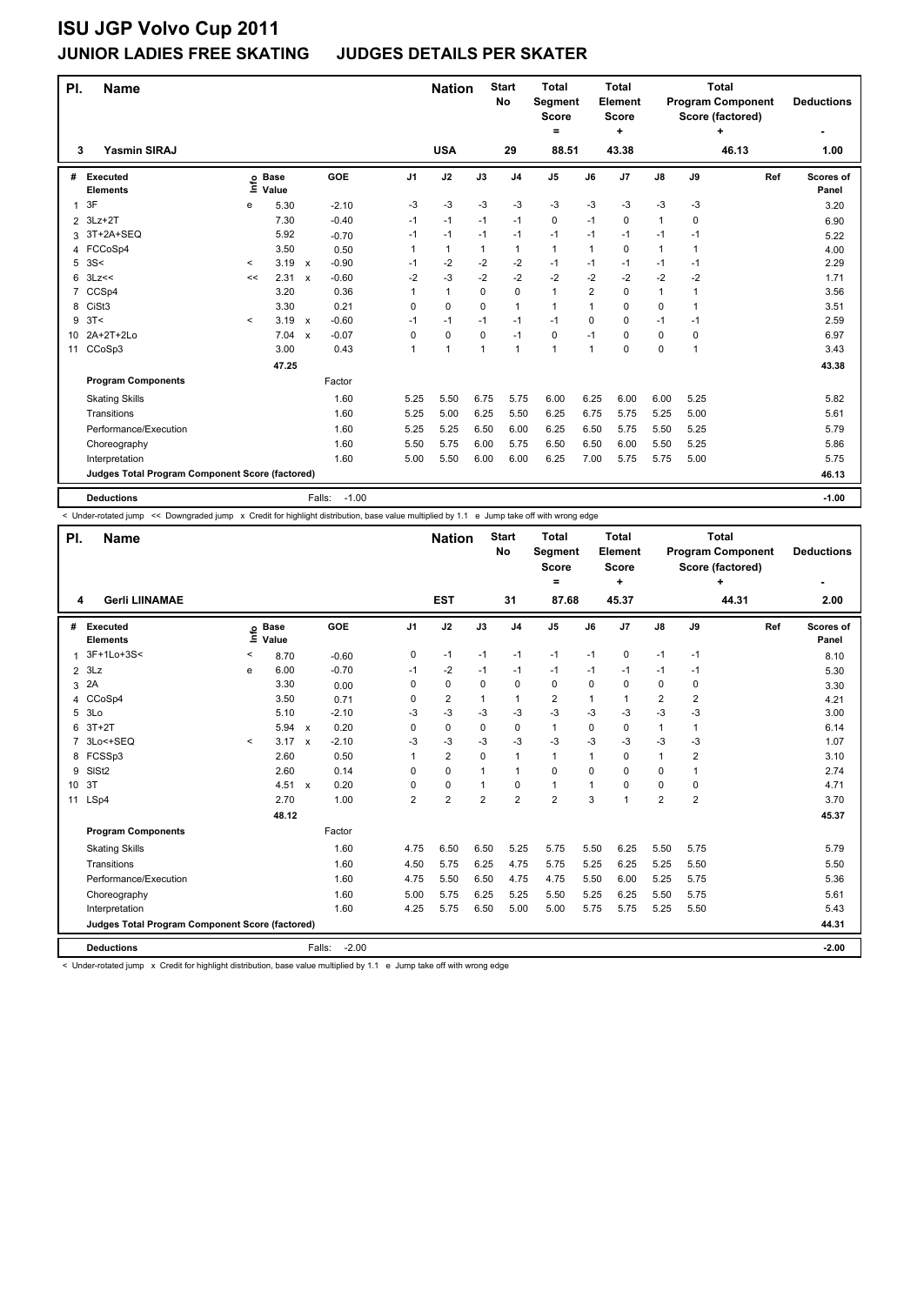#### **JUNIOR LADIES FREE SKATING JUDGES DETAILS PER SKATER**

| PI.            | <b>Name</b>                                     |         |                            |                           |         |                | <b>Nation</b>  |              | <b>Start</b><br><b>No</b> | <b>Total</b><br>Segment<br><b>Score</b><br>$=$ |                | <b>Total</b><br>Element<br><b>Score</b> |                |                | <b>Total</b><br><b>Program Component</b><br>Score (factored)<br>÷ | <b>Deductions</b>  |
|----------------|-------------------------------------------------|---------|----------------------------|---------------------------|---------|----------------|----------------|--------------|---------------------------|------------------------------------------------|----------------|-----------------------------------------|----------------|----------------|-------------------------------------------------------------------|--------------------|
| 5              | Polina AGAFONOVA                                |         |                            |                           |         |                | <b>RUS</b>     |              | 30                        | 87.24                                          |                | ٠<br>39.59                              |                |                | 47.65                                                             | 0.00               |
|                |                                                 |         |                            |                           |         |                |                |              |                           |                                                |                |                                         |                |                |                                                                   |                    |
| #              | Executed<br><b>Elements</b>                     |         | e Base<br>⊆ Value<br>Value |                           | GOE     | J <sub>1</sub> | J2             | J3           | J <sub>4</sub>            | J <sub>5</sub>                                 | J6             | J7                                      | $\mathsf{J}8$  | J9             | Ref                                                               | Scores of<br>Panel |
| 1              | 3Lo                                             |         | 5.10                       |                           | 0.70    | 1              | $\mathbf{1}$   | $\mathbf{1}$ | 1                         | 2                                              | 1              | 0                                       | $\mathbf{1}$   | 1              |                                                                   | 5.80               |
| 2              | 3Lz                                             | $\prec$ | 4.20                       |                           | $-1.40$ | $-2$           | $-2$           | $-2$         | $-2$                      | $-2$                                           | $-2$           | 0                                       | $-2$           | $-2$           |                                                                   | 2.80               |
| 3              | $3S+3T<$                                        | $\,<$   | 7.10                       |                           | $-0.80$ | $-2$           | $-1$           | $-1$         | $-1$                      | $-1$                                           | $-1$           | $-1$                                    | $-2$           | $-1$           |                                                                   | 6.30               |
| 4              | 3F                                              | e       | 5.30                       |                           | $-0.80$ | 0              | $-2$           | $-1$         | $-1$                      | $-1$                                           | $-2$           | 0                                       | $-1$           | $-2$           |                                                                   | 4.50               |
| 5              | FCCoSp4                                         |         | 3.50                       |                           | 0.79    | 0              | $\mathbf{1}$   | $\mathbf 1$  | $\overline{2}$            | $\overline{2}$                                 | $\overline{2}$ | $\mathbf{1}$                            | $\overline{2}$ | $\overline{2}$ |                                                                   | 4.29               |
| 6              | 2A                                              |         | 3.63                       | $\mathsf{x}$              | 0.07    | 0              | $\mathbf{1}$   | 1            | 0                         | $\mathbf 0$                                    | 0              | 0                                       | 0              | 0              |                                                                   | 3.70               |
| $\overline{7}$ | 3Lz << + SEQ                                    | <<      | 1.85                       | $\boldsymbol{\mathsf{x}}$ | $-0.81$ | -3             | $-2$           | $-2$         | $-3$                      | $-3$                                           | $-3$           | $-2$                                    | $-3$           | $-3$           |                                                                   | 1.04               |
| 8              | CCoSp4                                          |         | 3.50                       |                           | 0.21    | 0              | $\mathbf 0$    | $\Omega$     | $\mathbf 0$               | $\mathbf{1}$                                   | 1              | 0                                       | 2              | 1              |                                                                   | 3.71               |
| 9              | SISt1                                           |         | 1.80                       |                           | 0.00    | 0              | $-1$           | 0            | 0                         | $\mathbf 0$                                    | $\Omega$       | 0                                       | 0              | $\Omega$       |                                                                   | 1.80               |
| 10             | 2A<                                             | $\prec$ | 2.53                       | $\boldsymbol{\mathsf{x}}$ | $-0.57$ | $-1$           | $-2$           | $-1$         | $-1$                      | $-2$                                           | $-1$           | 0                                       | $-1$           | $-1$           |                                                                   | 1.96               |
| 11             | LSp3                                            |         | 2.40                       |                           | 1.29    | $\overline{2}$ | $\overline{2}$ | 3            | 3                         | 3                                              | 3              | $\overline{2}$                          | 2              | 3              |                                                                   | 3.69               |
|                |                                                 |         | 40.91                      |                           |         |                |                |              |                           |                                                |                |                                         |                |                |                                                                   | 39.59              |
|                | <b>Program Components</b>                       |         |                            |                           | Factor  |                |                |              |                           |                                                |                |                                         |                |                |                                                                   |                    |
|                | <b>Skating Skills</b>                           |         |                            |                           | 1.60    | 6.25           | 6.25           | 7.00         | 5.75                      | 6.00                                           | 7.00           | 6.25                                    | 6.00           | 5.50           |                                                                   | 6.21               |
|                | Transitions                                     |         |                            |                           | 1.60    | 6.25           | 5.00           | 6.75         | 5.50                      | 5.00                                           | 6.75           | 6.00                                    | 5.50           | 4.75           |                                                                   | 5.71               |
|                | Performance/Execution                           |         |                            |                           | 1.60    | 6.00           | 5.50           | 6.50         | 6.25                      | 5.75                                           | 7.00           | 6.00                                    | 5.50           | 5.25           |                                                                   | 5.93               |
|                | Choreography                                    |         |                            |                           | 1.60    | 6.50           | 6.00           | 6.50         | 5.75                      | 5.75                                           | 7.00           | 5.75                                    | 6.00           | 5.00           |                                                                   | 6.04               |
|                | Interpretation                                  |         |                            |                           | 1.60    | 6.00           | 5.50           | 6.75         | 5.75                      | 5.75                                           | 6.75           | 5.75                                    | 5.75           | 5.25           |                                                                   | 5.89               |
|                | Judges Total Program Component Score (factored) |         |                            |                           |         |                |                |              |                           |                                                |                |                                         |                |                |                                                                   | 47.65              |
|                | <b>Deductions</b>                               |         |                            |                           |         |                |                |              |                           |                                                |                |                                         |                |                |                                                                   | 0.00               |

< Under-rotated jump << Downgraded jump x Credit for highlight distribution, base value multiplied by 1.1 e Jump take off with wrong edge

| PI.             | <b>Name</b>                                     |       |                      |                           |         |                | <b>Nation</b>  |              | <b>Start</b><br><b>No</b> | <b>Total</b><br>Segment<br><b>Score</b><br>= |                | <b>Total</b><br>Element<br><b>Score</b><br>٠ |                      |              | <b>Total</b><br><b>Program Component</b><br>Score (factored)<br>÷ | <b>Deductions</b>  |
|-----------------|-------------------------------------------------|-------|----------------------|---------------------------|---------|----------------|----------------|--------------|---------------------------|----------------------------------------------|----------------|----------------------------------------------|----------------------|--------------|-------------------------------------------------------------------|--------------------|
| 6               | Miyabi OBA                                      |       |                      |                           |         |                | <b>JPN</b>     |              | 17                        | 86.69                                        |                | 46.59                                        |                      |              | 40.10                                                             | 0.00               |
| #               | Executed<br><b>Elements</b>                     | Lnfo  | <b>Base</b><br>Value |                           | GOE     | J <sub>1</sub> | J2             | J3           | J <sub>4</sub>            | J <sub>5</sub>                               | J6             | J7                                           | $\mathsf{J}8$        | J9           | Ref                                                               | Scores of<br>Panel |
| $\mathbf{1}$    | $3S+2T$                                         |       | 5.50                 |                           | 0.60    | 0              | $\mathbf{1}$   | $\mathbf{1}$ | $\mathbf{1}$              | $\mathbf{1}$                                 | $\mathbf{1}$   | 0                                            | $\mathbf{1}$         | $\mathbf{1}$ |                                                                   | 6.10               |
|                 | 2 2A+3T<                                        | $\,<$ | 6.20                 |                           | $-0.43$ | 0              | $-1$           | $-1$         | 0                         | $-1$                                         | -1             | $-1$                                         | $-1$                 | $-1$         |                                                                   | 5.77               |
| 3               | 3F<<                                            | <<    | 1.80                 |                           | $-0.90$ | $-3$           | $-3$           | $-2$         | $-3$                      | $-3$                                         | $-3$           | $-3$                                         | $-3$                 | -3           |                                                                   | 0.90               |
| $\overline{4}$  | 3S                                              |       | 4.20                 |                           | 0.70    | 1              | $\mathbf{1}$   | $\mathbf{1}$ | $\overline{1}$            | $\Omega$                                     | $\mathbf{1}$   | $\mathbf{1}$                                 | $\mathbf{1}$         | 1            |                                                                   | 4.90               |
|                 | 5 LSp2                                          |       | 1.90                 |                           | 0.10    | $\Omega$       | $\mathbf 0$    | $\Omega$     | $\overline{1}$            | $-1$                                         | $-1$           | 0                                            | $\mathbf{1}$         |              |                                                                   | 2.00               |
| 6               | $3Lo+2T$                                        |       | 7.04                 | $\mathsf{x}$              | 0.30    | $\Omega$       | $\mathbf 0$    | 1            | $\overline{1}$            | $\mathbf 0$                                  | $\mathbf 0$    | 0                                            | $\mathbf{1}$         |              |                                                                   | 7.34               |
| $\overline{7}$  | 3Lo                                             |       | 5.61                 | $\mathsf{x}$              | 0.70    | 1              | $\mathbf{1}$   | 1            | $\overline{1}$            | $\mathbf{1}$                                 | $\mathbf{1}$   | $\mathbf{1}$                                 | $\mathbf{1}$         |              |                                                                   | 6.31               |
| 8               | 2A                                              |       | 3.63                 | $\boldsymbol{\mathsf{x}}$ | 0.29    | 0              | $\mathbf{1}$   | $\mathbf 1$  | $\overline{1}$            | $\mathbf 0$                                  | 0              | 0                                            | $\mathbf 1$          |              |                                                                   | 3.92               |
| 9               | CCoSp3                                          |       | 3.00                 |                           | 0.03    | 0              | $-1$           | 0            | $\mathbf{1}$              | $-1$                                         | 0              | 0                                            | $\mathbf{1}$         | 0            |                                                                   | 3.03               |
| 10 <sup>°</sup> | SISt <sub>2</sub>                               |       | 2.60                 |                           | 0.43    | $\Omega$       | $\mathbf{1}$   | 1            | $\overline{1}$            | $\mathbf{1}$                                 | $\overline{1}$ | 1                                            | $\blacktriangleleft$ | $\Omega$     |                                                                   | 3.03               |
| 11              | FSSp4                                           |       | 3.00                 |                           | 0.29    | 0              | $\overline{1}$ | 0            | $\overline{1}$            | $-1$                                         | 1              |                                              | $\overline{1}$       | 0            |                                                                   | 3.29               |
|                 |                                                 |       | 44.48                |                           |         |                |                |              |                           |                                              |                |                                              |                      |              |                                                                   | 46.59              |
|                 | <b>Program Components</b>                       |       |                      |                           | Factor  |                |                |              |                           |                                              |                |                                              |                      |              |                                                                   |                    |
|                 | <b>Skating Skills</b>                           |       |                      |                           | 1.60    | 4.25           | 6.00           | 5.00         | 6.00                      | 5.50                                         | 4.75           | 5.00                                         | 5.50                 | 5.25         |                                                                   | 5.29               |
|                 | Transitions                                     |       |                      |                           | 1.60    | 4.75           | 5.75           | 4.50         | 5.25                      | 4.00                                         | 4.50           | 5.25                                         | 5.00                 | 4.50         |                                                                   | 4.82               |
|                 | Performance/Execution                           |       |                      |                           | 1.60    | 4.25           | 5.50           | 5.25         | 5.75                      | 5.00                                         | 4.75           | 5.00                                         | 5.25                 | 5.25         |                                                                   | 5.14               |
|                 | Choreography                                    |       |                      |                           | 1.60    | 4.75           | 6.00           | 4.75         | 5.50                      | 4.25                                         | 4.25           | 5.00                                         | 5.25                 | 4.75         |                                                                   | 4.89               |
|                 | Interpretation                                  |       |                      |                           | 1.60    | 4.50           | 6.00           | 5.00         | 5.50                      | 4.25                                         | 4.25           | 5.25                                         | 5.00                 | 5.00         |                                                                   | 4.93               |
|                 | Judges Total Program Component Score (factored) |       |                      |                           |         |                |                |              |                           |                                              |                |                                              |                      |              |                                                                   | 40.10              |
|                 | <b>Deductions</b>                               |       |                      |                           |         |                |                |              |                           |                                              |                |                                              |                      |              |                                                                   | 0.00               |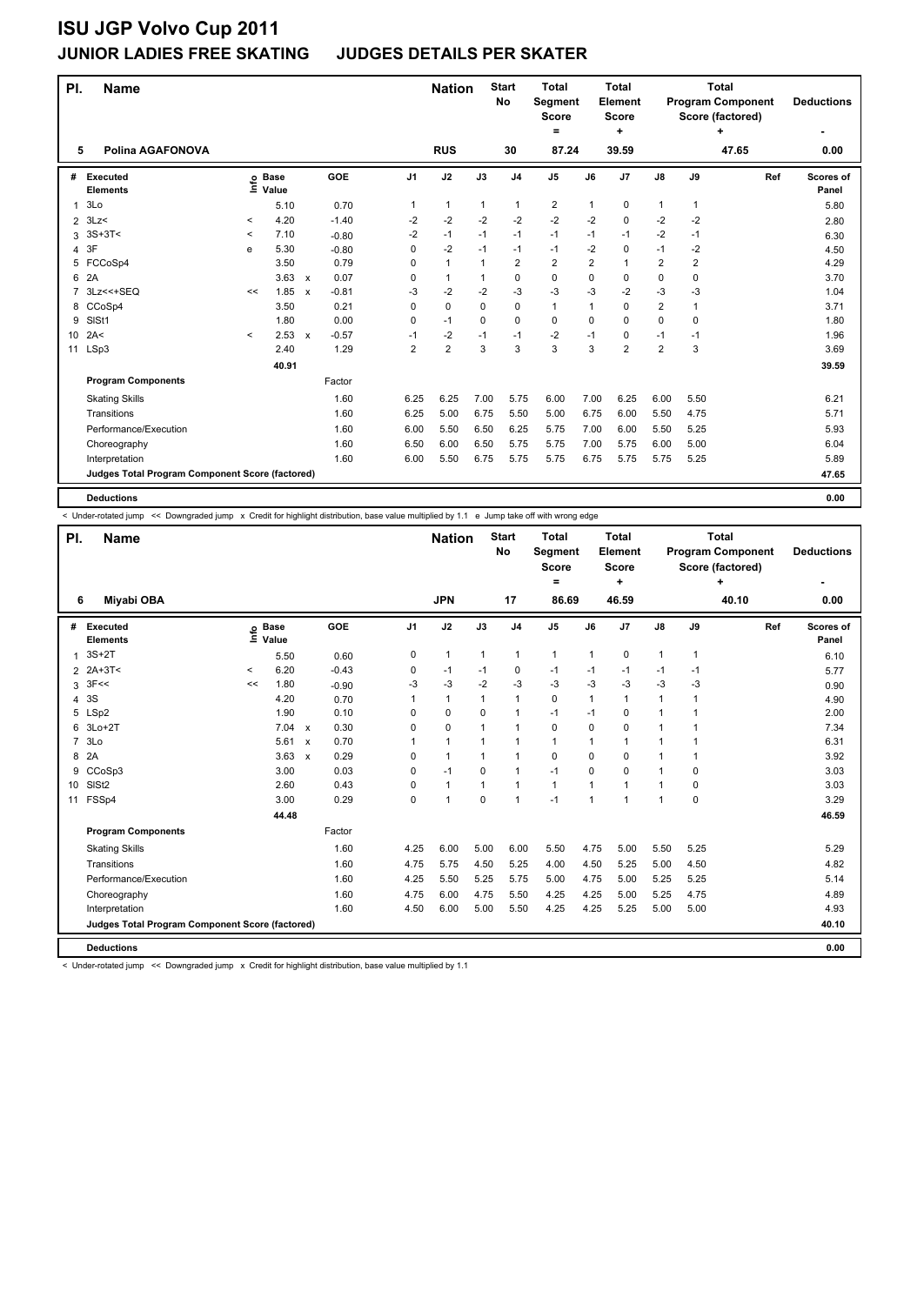### **ISU JGP Volvo Cup 2011 JUNIOR LADIES FREE SKATING JUDGES DETAILS PER SKATER**

| PI.             | <b>Name</b>                                     |         |                 |                           |                   |                | <b>Nation</b>        |                | <b>Start</b><br>No      | <b>Total</b><br>Segment<br><b>Score</b><br>$\equiv$ |                | <b>Total</b><br>Element<br><b>Score</b><br>٠ |                |                | <b>Total</b><br><b>Program Component</b><br>Score (factored)<br>÷ | <b>Deductions</b>  |
|-----------------|-------------------------------------------------|---------|-----------------|---------------------------|-------------------|----------------|----------------------|----------------|-------------------------|-----------------------------------------------------|----------------|----------------------------------------------|----------------|----------------|-------------------------------------------------------------------|--------------------|
| 7               | <b>Ashley CAIN</b>                              |         |                 |                           |                   |                | <b>USA</b>           |                | 32                      | 83.81                                               |                | 35.35                                        |                |                | 50.46                                                             | 2.00               |
| #               | Executed<br><b>Elements</b>                     | έ       | o Base<br>Value |                           | GOE               | J1             | J2                   | J3             | J <sub>4</sub>          | J <sub>5</sub>                                      | J6             | J <sub>7</sub>                               | J8             | J9             | Ref                                                               | Scores of<br>Panel |
| 1               | $3Lz<+2T$                                       | e       | 5.50            |                           | $-1.00$           | 0              | $-2$                 | $-1$           | $-1$                    | $-1$                                                | $-2$           | $-1$                                         | $-2$           | -2             |                                                                   | 4.50               |
|                 | 2 2A+3T<<                                       | <<      | 4.60            |                           | $-1.50$           | $-3$           | $-3$                 | -3             | -3                      | $-3$                                                | -3             | -3                                           | -3             | -3             |                                                                   | 3.10               |
| 3               | CCoSp4                                          |         | 3.50            |                           | 0.79              | $\overline{2}$ | $\mathbf{1}$         | 1              | $\overline{\mathbf{c}}$ | $\mathbf{1}$                                        | $\overline{2}$ | $\overline{1}$                               | $\overline{2}$ | $\overline{2}$ |                                                                   | 4.29               |
| 4               | SISt <sub>2</sub>                               |         | 2.60            |                           | 0.64              |                | $\mathbf{1}$         | 2              | 1                       | $\overline{2}$                                      |                | $\overline{2}$                               | 1              | 1              |                                                                   | 3.24               |
| 5               | 3 <sub>LO</sub>                                 |         | 5.61            | $\mathsf{x}$              | 0.40              |                | $\overline{1}$       | $\overline{ }$ | 0                       | 0                                                   | 0              | $\mathbf 0$                                  | 1              | 1              |                                                                   | 6.01               |
| 6               | 2F                                              |         | 1.98            | $\boldsymbol{\mathsf{x}}$ | 0.21              |                | $\blacktriangleleft$ |                | 0                       | $\mathbf{1}$                                        | 0              | $\overline{1}$                               | 0              |                |                                                                   | 2.19               |
|                 | 7 LSp2                                          |         | 1.90            |                           | 0.50              |                | $\mathbf{1}$         | 1              | $\mathbf{1}$            | $\overline{2}$                                      | 1              | $\overline{1}$                               | 1              | 1              |                                                                   | 2.40               |
| 8               | 3S<+2T+2Lo                                      | $\prec$ | 6.60 x          |                           | $-0.80$           | $-2$           | $-2$                 | $-1$           | $-1$                    | $-1$                                                | $-1$           | $-1$                                         | $-1$           | $-1$           |                                                                   | 5.80               |
| 9               | 3T<                                             | $\prec$ | 3.19            | $\boldsymbol{\mathsf{x}}$ | $-2.10$           | -3             | $-3$                 | $-3$           | $-3$                    | $-3$                                                | $-3$           | $-3$                                         | $-3$           | -3             |                                                                   | 1.09               |
| 10 <sup>1</sup> | 3S<<                                            | <<      | 1.43            | $\boldsymbol{\mathsf{x}}$ | $-0.49$           | $-2$           | $-3$                 | $-2$           | $-3$                    | $-3$                                                | $-3$           | $-2$                                         | $-2$           | $-2$           |                                                                   | 0.94               |
| 11              | FSSp1                                           |         | 2.00            |                           | $-0.21$           | $-1$           | $-1$                 | $-1$           | $-2$                    | 0                                                   | 0              | $-1$                                         | $-1$           | 0              |                                                                   | 1.79               |
|                 |                                                 |         | 38.91           |                           |                   |                |                      |                |                         |                                                     |                |                                              |                |                |                                                                   | 35.35              |
|                 | <b>Program Components</b>                       |         |                 |                           | Factor            |                |                      |                |                         |                                                     |                |                                              |                |                |                                                                   |                    |
|                 | <b>Skating Skills</b>                           |         |                 |                           | 1.60              | 5.75           | 6.50                 | 7.00           | 5.50                    | 6.00                                                | 6.25           | 6.00                                         | 5.75           | 5.50           |                                                                   | 5.96               |
|                 | Transitions                                     |         |                 |                           | 1.60              | 6.50           | 6.50                 | 6.75           | 5.50                    | 6.75                                                | 6.50           | 6.00                                         | 5.25           | 5.50           |                                                                   | 6.18               |
|                 | Performance/Execution                           |         |                 |                           | 1.60              | 6.50           | 7.00                 | 6.75           | 6.00                    | 7.00                                                | 7.00           | 6.75                                         | 5.25           | 5.75           |                                                                   | 6.54               |
|                 | Choreography                                    |         |                 |                           | 1.60              | 6.50           | 7.00                 | 6.75           | 5.50                    | 7.00                                                | 6.25           | 6.50                                         | 5.50           | 5.50           |                                                                   | 6.29               |
|                 | Interpretation                                  |         |                 |                           | 1.60              | 6.50           | 6.50                 | 7.00           | 6.25                    | 7.25                                                | 7.00           | 6.75                                         | 5.50           | 6.00           |                                                                   | 6.57               |
|                 | Judges Total Program Component Score (factored) |         |                 |                           |                   |                |                      |                |                         |                                                     |                |                                              |                |                |                                                                   | 50.46              |
|                 | <b>Deductions</b>                               |         |                 |                           | $-2.00$<br>Falls: |                |                      |                |                         |                                                     |                |                                              |                |                |                                                                   | $-2.00$            |

< Under-rotated jump << Downgraded jump x Credit for highlight distribution, base value multiplied by 1.1 e Jump take off with wrong edge

| PI.             | <b>Name</b>                                     |                              |                           |         |                | <b>Nation</b> |             | <b>Start</b><br>No | <b>Total</b><br>Segment<br><b>Score</b><br>Ξ. |              | <b>Total</b><br><b>Element</b><br><b>Score</b><br>٠ |               |      | Total<br><b>Program Component</b><br>Score (factored)<br>٠ | <b>Deductions</b>  |
|-----------------|-------------------------------------------------|------------------------------|---------------------------|---------|----------------|---------------|-------------|--------------------|-----------------------------------------------|--------------|-----------------------------------------------------|---------------|------|------------------------------------------------------------|--------------------|
| 8               | <b>Tina STUERZINGER</b>                         |                              |                           |         |                | SUI           |             | 24                 | 78.31                                         |              | 40.92                                               |               |      | 37.39                                                      | ٠<br>0.00          |
| #               | Executed<br><b>Elements</b>                     | <b>Base</b><br>lnfo<br>Value |                           | GOE     | J <sub>1</sub> | J2            | J3          | J <sub>4</sub>     | J <sub>5</sub>                                | J6           | J7                                                  | $\mathsf{J}8$ | J9   | Ref                                                        | Scores of<br>Panel |
| 1               | 3Lz<<                                           | <<<br>2.10                   |                           | $-0.86$ | -3             | $-3$          | $-2$        | $-3$               | $-3$                                          | -3           | $-2$                                                | $-3$          | $-3$ |                                                            | 1.24               |
| 2               | $3T+2T$                                         | 5.40                         |                           | 0.20    | 1              | 0             | 0           | 0                  | $\mathbf 0$                                   | 1            | 0                                                   | $\mathbf{1}$  | 0    |                                                            | 5.60               |
| 3               | $3S+2T$                                         | 5.50                         |                           | $-1.00$ | $-1$           | $-2$          | $-2$        | $-1$               | $-1$                                          | $-1$         | $-2$                                                | $-1$          | $-2$ |                                                            | 4.50               |
| 4               | FCoSp4                                          | 3.00                         |                           | 0.36    | 0              | $\mathbf{1}$  | 0           | $\mathbf{1}$       | $\mathbf{1}$                                  | $\mathbf{1}$ | 0                                                   | $\mathbf{1}$  | 1    |                                                            | 3.36               |
| 5               | FCSp1                                           | 1.90                         |                           | $-0.04$ | -1             | 0             | $-1$        | 0                  | 0                                             | 0            | 0                                                   | $\mathbf{1}$  | 0    |                                                            | 1.86               |
| 6               | 2A                                              | 3.63                         | $\boldsymbol{\mathsf{x}}$ | $-0.29$ | -1             | $\mathbf 0$   | $\mathbf 0$ | $\mathbf 0$        | $-1$                                          | $\mathbf 0$  | $-1$                                                | $-1$          | $-1$ |                                                            | 3.34               |
| $\overline{7}$  | 2A                                              | 3.63                         | $\boldsymbol{\mathsf{x}}$ | $-0.64$ | $-2$           | $-2$          | $-1$        | $-1$               | $-1$                                          | $-1$         | $-2$                                                | $-1$          | $-1$ |                                                            | 2.99               |
| 8               | 3S                                              | 4.62                         | $\boldsymbol{\mathsf{x}}$ | 0.30    | 1              | $\mathbf 0$   | $\mathbf 1$ | $\overline{1}$     | $\mathbf 0$                                   | $\Omega$     | $\Omega$                                            | 1             | 0    |                                                            | 4.92               |
| 9               | SIS <sub>t3</sub>                               | 3.30                         |                           | 0.00    | 0              | 0             | 0           | 0                  | 0                                             | 0            | 0                                                   | 0             | 0    |                                                            | 3.30               |
| 10 <sup>°</sup> | $3T+1T+2T$                                      | 6.38                         | $\mathsf{x}$              | 0.00    | 0              | $\mathbf 0$   | $\mathbf 0$ | $\mathbf 0$        | $\mathbf 0$                                   | $\mathbf 0$  | $\Omega$                                            | $\mathbf{1}$  | 0    |                                                            | 6.38               |
| 11              | CCoSp3                                          | 3.00                         |                           | 0.43    | 1              | 1             | $\mathbf 0$ | $\overline{1}$     | $\mathbf{1}$                                  | 1            | $\Omega$                                            | $\mathbf{1}$  | 1    |                                                            | 3.43               |
|                 |                                                 | 42.46                        |                           |         |                |               |             |                    |                                               |              |                                                     |               |      |                                                            | 40.92              |
|                 | <b>Program Components</b>                       |                              |                           | Factor  |                |               |             |                    |                                               |              |                                                     |               |      |                                                            |                    |
|                 | <b>Skating Skills</b>                           |                              |                           | 1.60    | 4.25           | 5.25          | 4.75        | 4.50               | 4.75                                          | 5.00         | 5.25                                                | 5.00          | 5.25 |                                                            | 4.93               |
|                 | Transitions                                     |                              |                           | 1.60    | 4.25           | 4.75          | 4.50        | 4.25               | 4.75                                          | 4.75         | 5.00                                                | 4.00          | 4.25 |                                                            | 4.50               |
|                 | Performance/Execution                           |                              |                           | 1.60    | 4.25           | 4.50          | 4.50        | 4.50               | 5.00                                          | 5.00         | 5.00                                                | 4.75          | 4.75 |                                                            | 4.71               |
|                 | Choreography                                    |                              |                           | 1.60    | 4.50           | 5.00          | 4.50        | 4.25               | 5.00                                          | 4.50         | 4.75                                                | 4.50          | 4.50 |                                                            | 4.61               |
|                 | Interpretation                                  |                              |                           | 1.60    | 4.00           | 5.00          | 4.50        | 4.25               | 5.00                                          | 4.50         | 5.00                                                | 4.50          | 4.50 |                                                            | 4.61               |
|                 | Judges Total Program Component Score (factored) |                              |                           |         |                |               |             |                    |                                               |              |                                                     |               |      |                                                            | 37.39              |
|                 | <b>Deductions</b>                               |                              |                           |         |                |               |             |                    |                                               |              |                                                     |               |      |                                                            | 0.00               |

<< Downgraded jump x Credit for highlight distribution, base value multiplied by 1.1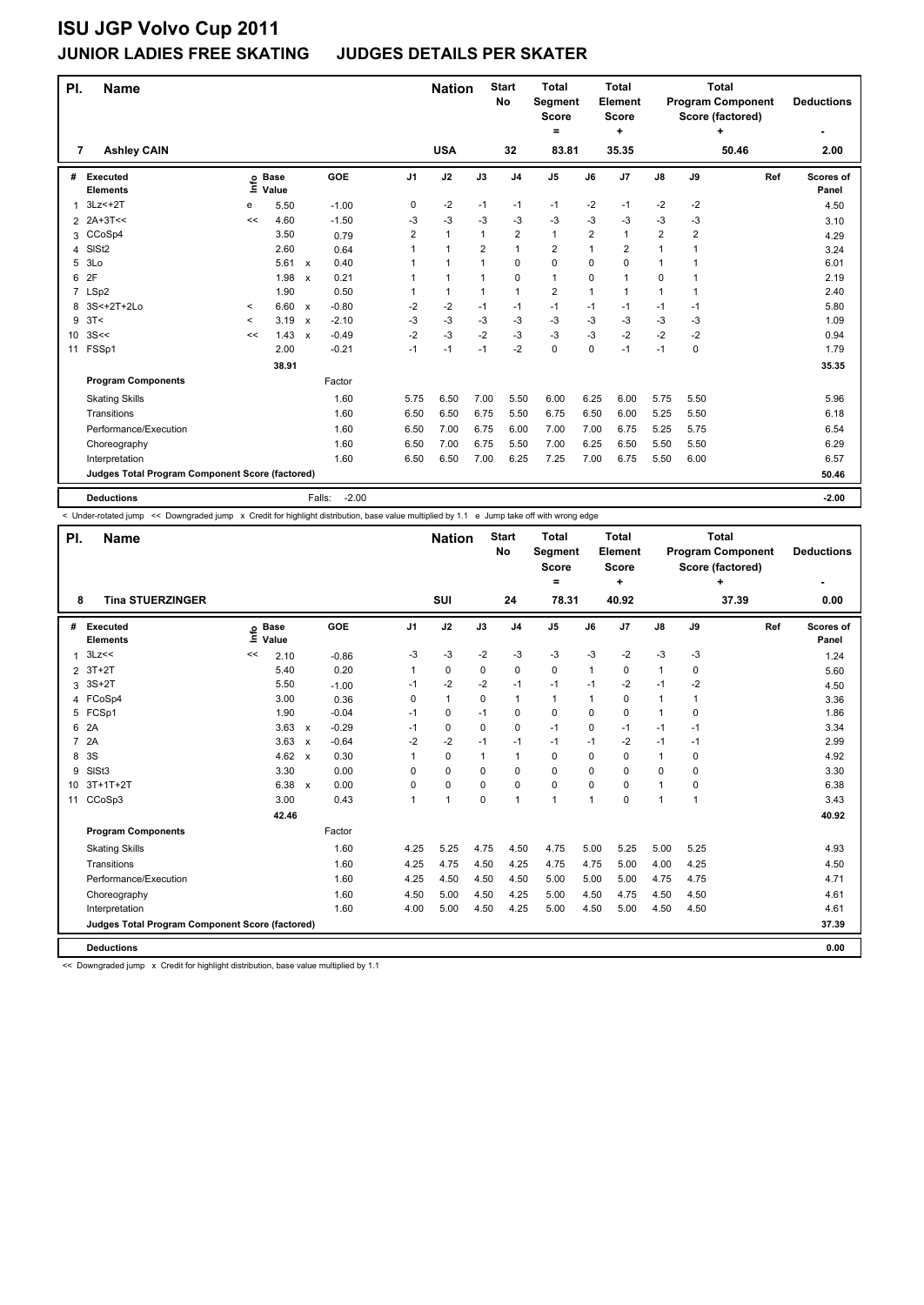### **JUNIOR LADIES FREE SKATING JUDGES DETAILS PER SKATER**

| PI.            | Name                                            |                            |                                      |                | <b>Nation</b> |              | <b>Start</b><br>No | <b>Total</b><br>Segment<br><b>Score</b><br>$=$ |          | <b>Total</b><br>Element<br><b>Score</b><br>÷ |                |             | <b>Total</b><br><b>Program Component</b><br>Score (factored)<br>÷ | <b>Deductions</b>  |
|----------------|-------------------------------------------------|----------------------------|--------------------------------------|----------------|---------------|--------------|--------------------|------------------------------------------------|----------|----------------------------------------------|----------------|-------------|-------------------------------------------------------------------|--------------------|
| 9              | <b>Lenaelle GILLERON-GORRY</b>                  |                            |                                      |                | <b>FRA</b>    |              | 22                 | 78.03                                          |          | 40.97                                        |                |             | 38.06                                                             | 1.00               |
| #              | Executed<br><b>Elements</b>                     | e Base<br>E Value<br>Value | GOE                                  | J <sub>1</sub> | J2            | J3           | J <sub>4</sub>     | J <sub>5</sub>                                 | J6       | J7                                           | $\mathsf{J}8$  | J9          | Ref                                                               | Scores of<br>Panel |
| $\mathbf{1}$   | 3F<<                                            | 1.80<br><<                 | $-0.90$                              | -3             | -3            | $-3$         | $-3$               | $-3$                                           | $-3$     | $-3$                                         | $-3$           | -3          |                                                                   | 0.90               |
| $\overline{2}$ | 3Lo                                             | 5.10                       | 0.50                                 | 1              | $\mathbf 0$   | 1            | $\overline{1}$     | 0                                              | 1        | 1                                            | 1              | $\Omega$    |                                                                   | 5.60               |
| 3              | 3T                                              | 4.10                       | 0.60                                 |                | 0             | $\mathbf{1}$ | $\overline{1}$     | 1                                              | 1        | 1                                            | 1              | 0           |                                                                   | 4.70               |
| 4              | CCoSp3                                          | 3.00                       | 0.64                                 | 1              | $\mathbf{1}$  | 1            | 1                  | $\overline{\mathbf{c}}$                        | 2        | 1                                            | $\overline{2}$ | 1           |                                                                   | 3.64               |
| 5              | 3S                                              | 4.62                       | $-0.40$<br>$\mathsf{x}$              | $\Omega$       | $-1$          | $-1$         | $-1$               | 0                                              | $\Omega$ | $-1$                                         | 0              | $-1$        |                                                                   | 4.22               |
| 6              | $3T+2T$                                         | 5.94                       | $-0.80$<br>$\boldsymbol{\mathsf{x}}$ | $-1$           | $-1$          | $-2$         | $-1$               | $-1$                                           | $-1$     | $-2$                                         | $-1$           | $-1$        |                                                                   | 5.14               |
| $\overline{7}$ | 2A                                              | 3.63                       | 0.00<br>$\boldsymbol{\mathsf{x}}$    | $\Omega$       | 0             | $\Omega$     | $\mathbf 0$        | 0                                              | $\Omega$ | $-1$                                         | $\Omega$       | $\mathbf 0$ |                                                                   | 3.63               |
| 8              | CSSp3                                           | 2.60                       | 0.07                                 | 0              | $\mathbf 0$   | $\Omega$     | $\mathbf 0$        | $\mathbf{1}$                                   | 1        | $-1$                                         | 0              | $\Omega$    |                                                                   | 2.67               |
| 9              | SIS <sub>t2</sub>                               | 2.60                       | 0.00                                 | 0              | 0             | 0            | $\mathbf 0$        | $\mathbf{1}$                                   | 0        | 0                                            | 0              | 0           |                                                                   | 2.60               |
| 10             | $2A+2T$                                         | 5.06                       | 0.00<br>$\mathsf{x}$                 | $\Omega$       | 0             | 0            | $\Omega$           | 0                                              | 0        | $\Omega$                                     | 0              | $\Omega$    |                                                                   | 5.06               |
| 11             | FSSp3                                           | 2.60                       | 0.21                                 | 1              | $\mathbf{1}$  | 0            | $\mathbf 0$        | 0                                              | 1        | 0                                            | 1              | 0           |                                                                   | 2.81               |
|                |                                                 | 41.05                      |                                      |                |               |              |                    |                                                |          |                                              |                |             |                                                                   | 40.97              |
|                | <b>Program Components</b>                       |                            | Factor                               |                |               |              |                    |                                                |          |                                              |                |             |                                                                   |                    |
|                | <b>Skating Skills</b>                           |                            | 1.60                                 | 4.00           | 5.25          | 5.00         | 4.75               | 5.00                                           | 4.75     | 5.25                                         | 4.75           | 5.00        |                                                                   | 4.93               |
|                | Transitions                                     |                            | 1.60                                 | 2.75           | 4.75          | 4.75         | 4.25               | 5.00                                           | 4.50     | 5.00                                         | 4.00           | 4.00        |                                                                   | 4.46               |
|                | Performance/Execution                           |                            | 1.60                                 | 3.75           | 4.75          | 5.00         | 4.50               | 5.00                                           | 5.00     | 5.00                                         | 4.50           | 5.00        |                                                                   | 4.82               |
|                | Choreography                                    |                            | 1.60                                 | 4.00           | 5.25          | 4.75         | 5.00               | 5.50                                           | 4.75     | 5.00                                         | 4.25           | 4.50        |                                                                   | 4.79               |
|                | Interpretation                                  |                            | 1.60                                 | 4.00           | 5.00          | 5.00         | 4.50               | 5.00                                           | 5.00     | 5.50                                         | 4.25           | 4.75        |                                                                   | 4.79               |
|                | Judges Total Program Component Score (factored) |                            |                                      |                |               |              |                    |                                                |          |                                              |                |             |                                                                   | 38.06              |
|                | <b>Deductions</b>                               |                            | $-1.00$<br>Falls:                    |                |               |              |                    |                                                |          |                                              |                |             |                                                                   | $-1.00$            |

<< Downgraded jump x Credit for highlight distribution, base value multiplied by 1.1

| PI.             | <b>Name</b>                                     |              |                            |                      |          | <b>Nation</b> |          | <b>Start</b><br>No | <b>Total</b><br><b>Segment</b><br><b>Score</b> |              | Total<br>Element<br><b>Score</b> |               |              | <b>Total</b><br><b>Program Component</b><br>Score (factored) | <b>Deductions</b>  |
|-----------------|-------------------------------------------------|--------------|----------------------------|----------------------|----------|---------------|----------|--------------------|------------------------------------------------|--------------|----------------------------------|---------------|--------------|--------------------------------------------------------------|--------------------|
| 10              | <b>Josefine TALJEGARD</b>                       |              |                            |                      |          | <b>SWE</b>    |          | 26                 | ۰<br>76.02                                     |              | ÷<br>35.56                       |               |              | ÷<br>40.46                                                   | 0.00               |
|                 |                                                 |              |                            |                      |          |               |          |                    |                                                |              |                                  |               |              |                                                              |                    |
| #               | Executed<br><b>Elements</b>                     |              | e Base<br>E Value<br>Value | GOE                  | J1       | J2            | J3       | J <sub>4</sub>     | J <sub>5</sub>                                 | J6           | J7                               | $\mathsf{J}8$ | J9           | Ref                                                          | Scores of<br>Panel |
| $\mathbf{1}$    | 2A                                              |              | 3.30                       | 0.21                 | 1        | $\pmb{0}$     | 0        | $\mathbf{1}$       | 0                                              | $\mathbf{1}$ | $\mathbf 0$                      | 1             | 0            |                                                              | 3.51               |
|                 | 2 3S+2T                                         |              | 5.50                       | 0.60                 |          | 1             | -1       | 1                  | 0                                              | 1            | 1                                | 1             | 0            |                                                              | 6.10               |
| 3               | 2A                                              |              | 3.30                       | 0.21                 | 0        | $\mathbf{1}$  | 0        | 1                  | 0                                              | $\mathbf{1}$ | 0                                | 1             | 0            |                                                              | 3.51               |
| 4               | 3T<<                                            | <<           | 1.30                       | $-0.43$              | $-2$     | $-3$          | $-2$     | $-2$               | $-3$                                           | $-2$         | $-1$                             | $-2$          | $-2$         |                                                              | 0.87               |
| 5               | CSSp4                                           |              | 3.00                       | 0.36                 |          | 0             | 0        | 1                  | $\mathbf{1}$                                   | 1            | 0                                | 1             | 1            |                                                              | 3.36               |
|                 | 6.3S<                                           | $\checkmark$ | 2.90                       | $-1.40$              | $-2$     | $-2$          | $-2$     | $-1$               | $-3$                                           | $-2$         | $-2$                             | $-2$          | $-2$         |                                                              | 1.50               |
| 7               | FCSp2                                           |              | 2.30                       | 0.14                 | 0        | 0             | 0        | 0                  | 0                                              | 1            | 0                                | $\mathbf{1}$  | $\mathbf{1}$ |                                                              | 2.44               |
| 8               | SISt <sub>3</sub>                               |              | 3.30                       | 0.29                 | $\Omega$ | 0             | 1        | 1                  | $\mathbf{1}$                                   | $\Omega$     | $\mathbf{1}$                     | 0             | 2            |                                                              | 3.59               |
| 9               | 2Lz+2Lo<+2Lo<                                   | $\prec$      | $5.17 \times$              | $-0.47$              | $-1$     | $-2$          | $-2$     | $-1$               | $-2$                                           | $\Omega$     | $-2$                             | $-2$          | $-1$         |                                                              | 4.70               |
| 10 <sup>1</sup> | 2F                                              |              | 1.98                       | 0.00<br>$\mathbf{x}$ | 0        | 0             | $\Omega$ | 0                  | 0                                              | 0            | $\Omega$                         | 0             | $\mathbf{1}$ |                                                              | 1.98               |
| 11              | CCoSp4                                          |              | 3.50                       | 0.50                 | 2        | $\mathbf{1}$  | 0        | $\mathbf{1}$       | 0                                              | 1            | 1                                | 2             | 1            |                                                              | 4.00               |
|                 |                                                 |              | 35.55                      |                      |          |               |          |                    |                                                |              |                                  |               |              |                                                              | 35.56              |
|                 | <b>Program Components</b>                       |              |                            | Factor               |          |               |          |                    |                                                |              |                                  |               |              |                                                              |                    |
|                 | <b>Skating Skills</b>                           |              |                            | 1.60                 | 4.75     | 5.75          | 5.25     | 5.00               | 4.75                                           | 5.25         | 5.25                             | 5.25          | 4.75         |                                                              | 5.07               |
|                 | Transitions                                     |              |                            | 1.60                 | 4.50     | 5.50          | 5.00     | 4.50               | 5.00                                           | 5.25         | 5.00                             | 4.75          | 4.75         |                                                              | 4.89               |
|                 | Performance/Execution                           |              |                            | 1.60                 | 4.75     | 5.75          | 5.00     | 4.75               | 5.25                                           | 5.50         | 5.25                             | 5.00          | 5.00         |                                                              | 5.11               |
|                 | Choreography                                    |              |                            | 1.60                 | 5.50     | 5.75          | 4.75     | 5.00               | 5.00                                           | 4.75         | 5.00                             | 5.00          | 5.00         |                                                              | 5.04               |
|                 | Interpretation                                  |              |                            | 1.60                 | 5.00     | 5.50          | 5.00     | 5.25               | 5.25                                           | 5.25         | 5.00                             | 5.25          | 5.25         |                                                              | 5.18               |
|                 | Judges Total Program Component Score (factored) |              |                            |                      |          |               |          |                    |                                                |              |                                  |               |              |                                                              | 40.46              |
|                 | <b>Deductions</b>                               |              |                            |                      |          |               |          |                    |                                                |              |                                  |               |              |                                                              | 0.00               |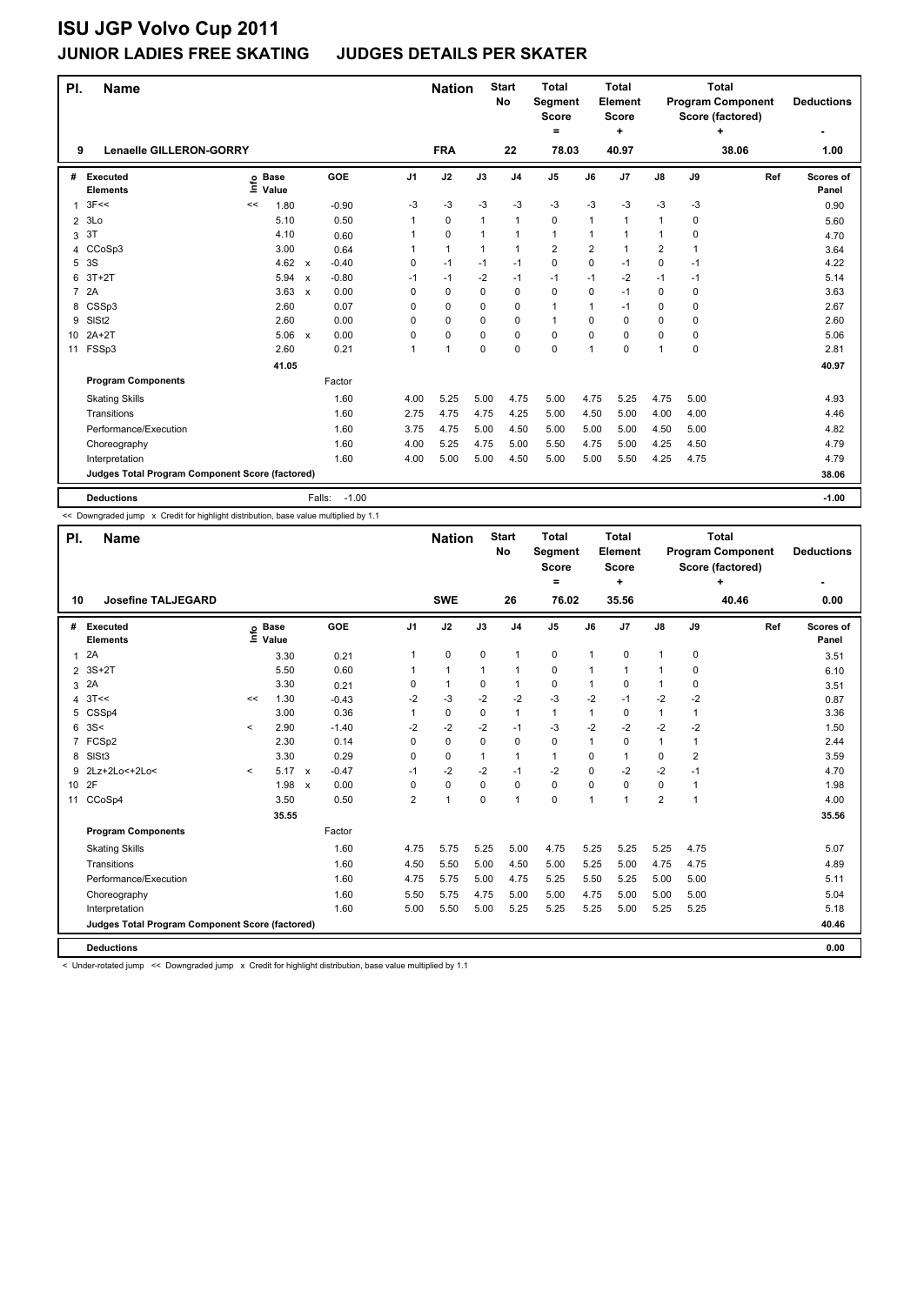#### **JUNIOR LADIES FREE SKATING JUDGES DETAILS PER SKATER**

| PI.            | Name                                            |          |                            |                                      |                | <b>Nation</b>  |                | <b>Start</b><br>No | <b>Total</b><br>Segment<br><b>Score</b><br>= |                | <b>Total</b><br>Element<br><b>Score</b><br>٠ |                |                | <b>Total</b><br><b>Program Component</b><br>Score (factored)<br>٠ | <b>Deductions</b>  |
|----------------|-------------------------------------------------|----------|----------------------------|--------------------------------------|----------------|----------------|----------------|--------------------|----------------------------------------------|----------------|----------------------------------------------|----------------|----------------|-------------------------------------------------------------------|--------------------|
| 11             | Ho Jung LEE                                     |          |                            |                                      |                | <b>KOR</b>     |                | 18                 | 75.49                                        |                | 36.50                                        |                |                | 39.99                                                             | 1.00               |
| #              | Executed<br><b>Elements</b>                     |          | e Base<br>E Value<br>Value | GOE                                  | J <sub>1</sub> | J2             | J3             | J <sub>4</sub>     | J <sub>5</sub>                               | J6             | J <sub>7</sub>                               | J8             | J9             | Ref                                                               | Scores of<br>Panel |
| 1              | 2Lz                                             | e        | 2.10                       | $-0.34$                              | $-1$           | $-2$           | $-1$           | 0                  | $-1$                                         | $-1$           | $-1$                                         | $-1$           | -2             |                                                                   | 1.76               |
| $\overline{2}$ | $2T+2T$                                         |          | 2.60                       | 0.00                                 | 0              | 0              | 0              | $\mathbf 0$        | 0                                            | 0              | 0                                            | 0              | 0              |                                                                   | 2.60               |
| 3              | 2A                                              |          | 3.30                       | 0.43                                 | 0              | $\mathbf{1}$   | $\mathbf{1}$   | $\mathbf{1}$       | 0                                            | 1              | $\overline{1}$                               | 1              | 1              |                                                                   | 3.73               |
| 4              | FSSp4                                           |          | 3.00                       | 0.43                                 | 1              | $\mathbf{1}$   | 0              | $\mathbf{1}$       | $\mathbf{1}$                                 | 1              | 0                                            | 1              |                |                                                                   | 3.43               |
| 5              | 3T                                              |          | 4.10                       | 0.30                                 | 0              | 0              | 1              | $\overline{2}$     | 0                                            | $\mathbf 0$    | $\mathbf 0$                                  | 1              | 1              |                                                                   | 4.40               |
| 6              | $3S<+2T$                                        | $\,<\,$  | 4.62                       | $-0.70$<br>$\mathsf{x}$              | -1             | 0              | $-1$           | $-1$               | $-1$                                         | $-1$           | $-1$                                         | $-1$           | -1             |                                                                   | 3.92               |
| $\overline{7}$ | 3S<                                             | $\hat{}$ | 3.19                       | $-2.10$<br>$\boldsymbol{\mathsf{x}}$ | $-3$           | -3             | $-3$           | $-3$               | $-3$                                         | $-3$           | $-3$                                         | $-3$           | $-3$           |                                                                   | 1.09               |
| 8              | $2A+2T$                                         |          | 5.06                       | 0.00<br>$\boldsymbol{\mathsf{x}}$    | 0              | 0              | 0              | $\mathbf 0$        | $-1$                                         | $\Omega$       | $\mathbf 0$                                  | $\mathbf{1}$   | 0              |                                                                   | 5.06               |
|                | 9 CCoSp4                                        |          | 3.50                       | 0.14                                 | 0              | 0              | 0              | $\mathbf 0$        | 0                                            | 1              | 0                                            | 1              | 1              |                                                                   | 3.64               |
| 10             | SISt <sub>2</sub>                               |          | 2.60                       | 0.64                                 | 2              | $\mathbf{1}$   | $\overline{1}$ | $\mathbf{1}$       | $\mathbf{1}$                                 | $\mathbf 1$    | 1                                            | $\overline{2}$ | 2              |                                                                   | 3.24               |
| 11             | LSp4                                            |          | 2.70                       | 0.93                                 | 3              | $\overline{1}$ | $\overline{2}$ | $\overline{2}$     | $\overline{2}$                               | $\overline{2}$ | 1                                            | $\overline{2}$ | $\overline{2}$ |                                                                   | 3.63               |
|                |                                                 |          | 36.77                      |                                      |                |                |                |                    |                                              |                |                                              |                |                |                                                                   | 36.50              |
|                | <b>Program Components</b>                       |          |                            | Factor                               |                |                |                |                    |                                              |                |                                              |                |                |                                                                   |                    |
|                | <b>Skating Skills</b>                           |          |                            | 1.60                                 | 5.00           | 5.50           | 5.25           | 5.50               | 5.50                                         | 4.75           | 4.25                                         | 5.50           | 5.00           |                                                                   | 5.21               |
|                | Transitions                                     |          |                            | 1.60                                 | 4.50           | 4.75           | 4.50           | 5.50               | 5.00                                         | 4.00           | 3.75                                         | 5.00           | 4.75           |                                                                   | 4.64               |
|                | Performance/Execution                           |          |                            | 1.60                                 | 5.25           | 5.00           | 5.00           | 5.00               | 5.25                                         | 4.50           | 4.25                                         | 5.25           | 5.50           |                                                                   | 5.04               |
|                | Choreography                                    |          |                            | 1.60                                 | 5.50           | 5.25           | 4.50           | 5.25               | 5.00                                         | 4.25           | 4.00                                         | 5.50           | 5.50           |                                                                   | 5.04               |
|                | Interpretation                                  |          |                            | 1.60                                 | 5.00           | 5.00           | 5.00           | 5.25               | 5.00                                         | 4.75           | 4.25                                         | 5.50           | 5.50           |                                                                   | 5.07               |
|                | Judges Total Program Component Score (factored) |          |                            |                                      |                |                |                |                    |                                              |                |                                              |                |                |                                                                   | 39.99              |
|                | <b>Deductions</b>                               |          |                            | $-1.00$<br>Falls:                    |                |                |                |                    |                                              |                |                                              |                |                |                                                                   | $-1.00$            |

-<br>< Under-rotated jump x Credit for highlight distribution, base value multiplied by 1.1 e Jump take off with wrong edge

| PI.          | <b>Name</b>                                     |         |                      |                           |         |                | <b>Nation</b> |          | <b>Start</b><br><b>No</b> | Total<br><b>Segment</b><br><b>Score</b><br>$\equiv$ |                | Total<br>Element<br><b>Score</b><br>÷ |                |                | Total<br><b>Program Component</b><br>Score (factored)<br>÷ | <b>Deductions</b><br>۰ |
|--------------|-------------------------------------------------|---------|----------------------|---------------------------|---------|----------------|---------------|----------|---------------------------|-----------------------------------------------------|----------------|---------------------------------------|----------------|----------------|------------------------------------------------------------|------------------------|
| 12           | <b>Riona KATO</b>                               |         |                      |                           |         |                | <b>JPN</b>    |          | 25                        | 73.85                                               |                | 35.99                                 |                |                | 38.86                                                      | 1.00                   |
| #            | Executed<br><b>Elements</b>                     | lnfo    | <b>Base</b><br>Value |                           | GOE     | J <sub>1</sub> | J2            | J3       | J <sub>4</sub>            | J <sub>5</sub>                                      | J6             | J7                                    | $\mathsf{J}8$  | J9             | Ref                                                        | Scores of<br>Panel     |
| $\mathbf{1}$ | 2Lz                                             |         | 2.10                 |                           | $-0.81$ | $-3$           | $-3$          | $-2$     | $-3$                      | $-3$                                                | $-2$           | $-3$                                  | $-3$           | $-2$           |                                                            | 1.29                   |
|              | 2 2A+3T<                                        | $\prec$ | 6.20                 |                           | $-0.21$ | 0              | $-1$          | 1        | $\mathbf 0$               | $-1$                                                | $-1$           | 0                                     | $-1$           | $\Omega$       |                                                            | 5.99                   |
| 3            | 3F<                                             | e       | 3.70                 |                           | $-2.10$ | -3             | $-3$          | $-3$     | $-3$                      | $-3$                                                | $-3$           | $-3$                                  | $-3$           | $-3$           |                                                            | 1.60                   |
| 4            | FSSp3                                           |         | 2.60                 |                           | 0.00    | $\Omega$       | $\Omega$      | $\Omega$ | 0                         | $\Omega$                                            | $-1$           | $\Omega$                              | $\mathbf{1}$   | 0              |                                                            | 2.60                   |
| 5            | CCoSp4                                          |         | 3.50                 |                           | 0.29    | $-1$           | $\mathbf{1}$  | 0        | 1                         | 0                                                   | $\mathbf{1}$   | 0                                     | 1              | 1              |                                                            | 3.79                   |
| 6            | $1\mathsf{L}z$                                  |         | 0.66                 | $\mathbf{x}$              | $-0.29$ | $-3$           | $-2$          | $-2$     | $-3$                      | $-3$                                                | $-3$           | $-3$                                  | $-3$           | -3             |                                                            | 0.37                   |
| 7            | 3T+2T+2Lo<                                      | $\prec$ | 7.37                 | $\mathsf{x}$              | $-0.60$ | $-1$           | $-1$          | $-1$     | 0                         | $-1$                                                | $-1$           | $-1$                                  | $-1$           | 0              |                                                            | 6.77                   |
| 8            | 3Lo                                             |         | 5.61                 | $\boldsymbol{\mathsf{x}}$ | $-0.90$ | $-2$           | $-1$          | $-1$     | $-2$                      | $-2$                                                | $-1$           | $-1$                                  | $-1$           | $-1$           |                                                            | 4.71                   |
| 9            | 3S<                                             | $\prec$ | 3.19                 | $\boldsymbol{\mathsf{x}}$ | $-0.70$ | $-1$           | $-2$          | $-1$     | $-1$                      | $-1$                                                | $-1$           | $-1$                                  | $-1$           | -1             |                                                            | 2.49                   |
|              | 10 LSp4                                         |         | 2.70                 |                           | 0.79    | 1              | $\mathbf{1}$  | 1        | $\overline{2}$            | $\overline{2}$                                      | $\overline{2}$ | $\overline{1}$                        | $\overline{2}$ | $\overline{2}$ |                                                            | 3.49                   |
| 11           | CiSt <sub>2</sub>                               |         | 2.60                 |                           | 0.29    | 0              | $\mathbf 0$   | 1        | 1                         | 1                                                   | 0              | 1                                     | 0              | 1              |                                                            | 2.89                   |
|              |                                                 |         | 40.23                |                           |         |                |               |          |                           |                                                     |                |                                       |                |                |                                                            | 35.99                  |
|              | <b>Program Components</b>                       |         |                      |                           | Factor  |                |               |          |                           |                                                     |                |                                       |                |                |                                                            |                        |
|              | <b>Skating Skills</b>                           |         |                      |                           | 1.60    | 4.75           | 5.50          | 5.50     | 5.50                      | 5.25                                                | 5.00           | 5.00                                  | 5.25           | 5.50           |                                                            | 5.29                   |
|              | Transitions                                     |         |                      |                           | 1.60    | 3.75           | 4.75          | 4.75     | 5.00                      | 4.00                                                | 4.75           | 4.75                                  | 5.00           | 5.00           |                                                            | 4.71                   |
|              | Performance/Execution                           |         |                      |                           | 1.60    | 4.75           | 4.75          | 5.25     | 4.50                      | 4.50                                                | 4.50           | 5.00                                  | 4.75           | 5.25           |                                                            | 4.79                   |
|              | Choreography                                    |         |                      |                           | 1.60    | 4.75           | 5.50          | 4.75     | 4.50                      | 4.50                                                | 4.50           | 5.00                                  | 5.00           | 5.00           |                                                            | 4.79                   |
|              | Interpretation                                  |         |                      |                           | 1.60    | 4.50           | 5.25          | 5.00     | 4.00                      | 4.25                                                | 4.75           | 4.75                                  | 4.75           | 5.00           |                                                            | 4.71                   |
|              | Judges Total Program Component Score (factored) |         |                      |                           |         |                |               |          |                           |                                                     |                |                                       |                |                |                                                            | 38.86                  |
|              | <b>Deductions</b>                               |         |                      | Falls:                    | $-1.00$ |                |               |          |                           |                                                     |                |                                       |                |                |                                                            | $-1.00$                |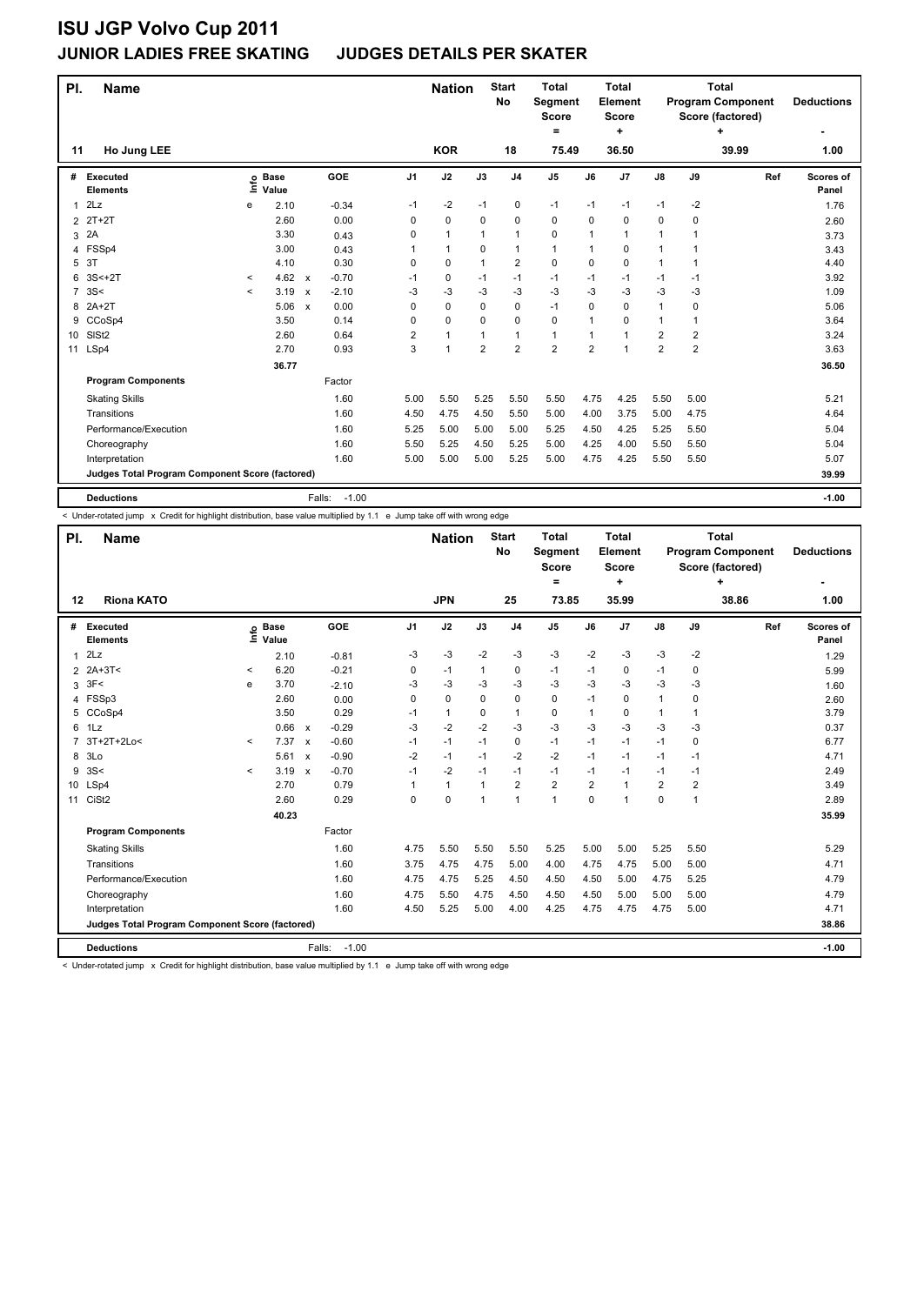### **JUNIOR LADIES FREE SKATING JUDGES DETAILS PER SKATER**

| PI.             | <b>Name</b>                                     |                            |              |         |      | <b>Nation</b>  |             | <b>Start</b><br><b>No</b> | <b>Total</b><br>Segment<br><b>Score</b><br>= |      | <b>Total</b><br>Element<br>Score<br>÷ |               |                | <b>Total</b><br><b>Program Component</b><br>Score (factored)<br>4 | <b>Deductions</b>  |
|-----------------|-------------------------------------------------|----------------------------|--------------|---------|------|----------------|-------------|---------------------------|----------------------------------------------|------|---------------------------------------|---------------|----------------|-------------------------------------------------------------------|--------------------|
| 13              | <b>Nea VIIRI</b>                                |                            |              |         |      | <b>FIN</b>     |             | 16                        | 73.67                                        |      | 36.51                                 |               |                | 37.16                                                             | 0.00               |
| #               | Executed<br><b>Elements</b>                     | e Base<br>E Value<br>Value |              | GOE     | J1   | J2             | J3          | J <sub>4</sub>            | J <sub>5</sub>                               | J6   | J7                                    | $\mathsf{J}8$ | J9             | Ref                                                               | Scores of<br>Panel |
| 1               | $3T+2T$                                         | 5.40                       |              | $-0.10$ | 0    | $-1$           | 0           | 0                         | 0                                            | 0    | $-1$                                  | $\mathbf{1}$  | 0              |                                                                   | 5.30               |
| $\overline{2}$  | 3T                                              | 4.10                       |              | 0.10    | 0    | 0              | 0           | 0                         | 0                                            | 1    | 0                                     | 1             | 0              |                                                                   | 4.20               |
| 3               | FSSp4                                           | 3.00                       |              | 0.43    |      | $\mathbf{1}$   | 1           | $\mathbf{1}$              | 0                                            | 0    | 1                                     | 1             | 1              |                                                                   | 3.43               |
| 4               | 2A                                              | 3.30                       |              | 0.21    | 0    | $\mathbf{1}$   | 1           | $\mathbf{1}$              | $\mathbf 0$                                  | 0    | 0                                     | 1             | 0              |                                                                   | 3.51               |
| 5               | 2S                                              | 1.30                       |              | 0.00    | 0    | $\pmb{0}$      | $\mathbf 0$ | $\pmb{0}$                 | $\pmb{0}$                                    | 0    | 0                                     | 0             | 0              |                                                                   | 1.30               |
| 6               | FCSp2                                           | 2.30                       |              | 0.00    | 0    | 0              | $\Omega$    | 0                         | 0                                            | 0    | 0                                     | 1             | 0              |                                                                   | 2.30               |
| $\overline{7}$  | 3S                                              | 4.62                       | $\mathsf{x}$ | $-1.10$ | $-1$ | $-2$           | $-1$        | $-2$                      | $-2$                                         | $-1$ | $-1$                                  | $-2$          | $-2$           |                                                                   | 3.52               |
| 8               | $2F+2T$                                         | 3.41                       | $\mathsf{x}$ | 0.04    | 0    | $\mathbf 0$    | $\Omega$    | 0                         | $\mathbf 0$                                  | 0    | $\mathbf 0$                           | 1             | 1              |                                                                   | 3.45               |
| 9               | SISt <sub>2</sub>                               | 2.60                       |              | $-0.09$ | $-1$ | -1             | 0           | 0                         | 0                                            | 0    | $-1$                                  | 0             | 0              |                                                                   | 2.51               |
| 10 <sup>°</sup> | 2A                                              | 3.63                       | $\mathsf{x}$ | 0.00    | 0    | $\mathbf 0$    | $\Omega$    | $\mathbf 0$               | $\mathbf 0$                                  | 0    | $\Omega$                              | 0             | 0              |                                                                   | 3.63               |
| 11              | CCoSp3                                          | 3.00                       |              | 0.36    | 0    | $\overline{1}$ | 1           | 0                         | $\mathbf{1}$                                 | 1    | 0                                     | 1             | $\overline{1}$ |                                                                   | 3.36               |
|                 |                                                 | 36.66                      |              |         |      |                |             |                           |                                              |      |                                       |               |                |                                                                   | 36.51              |
|                 | <b>Program Components</b>                       |                            |              | Factor  |      |                |             |                           |                                              |      |                                       |               |                |                                                                   |                    |
|                 | <b>Skating Skills</b>                           |                            |              | 1.60    | 4.50 | 5.00           | 4.75        | 4.75                      | 4.25                                         | 4.25 | 4.25                                  | 5.25          | 4.75           |                                                                   | 4.61               |
|                 | Transitions                                     |                            |              | 1.60    | 4.75 | 4.75           | 4.75        | 4.50                      | 3.75                                         | 4.50 | 4.25                                  | 4.75          | 4.75           |                                                                   | 4.61               |
|                 | Performance/Execution                           |                            |              | 1.60    | 4.75 | 4.75           | 4.75        | 5.00                      | 4.50                                         | 4.00 | 4.00                                  | 5.00          | 5.00           |                                                                   | 4.68               |
|                 | Choreography                                    |                            |              | 1.60    | 5.00 | 4.75           | 4.50        | 4.50                      | 4.25                                         | 4.00 | 4.25                                  | 4.75          | 5.00           |                                                                   | 4.57               |
|                 | Interpretation                                  |                            |              | 1.60    | 4.75 | 5.00           | 5.00        | 4.75                      | 4.50                                         | 4.25 | 4.00                                  | 5.00          | 5.00           |                                                                   | 4.75               |
|                 | Judges Total Program Component Score (factored) |                            |              |         |      |                |             |                           |                                              |      |                                       |               |                |                                                                   | 37.16              |
|                 | <b>Deductions</b>                               |                            |              |         |      |                |             |                           |                                              |      |                                       |               |                |                                                                   | 0.00               |

x Credit for highlight distribution, base value multiplied by 1.1

| PI. | <b>Name</b>                                     |          |                            |                         |                | <b>Nation</b> |             | <b>Start</b><br>No | <b>Total</b><br><b>Segment</b><br><b>Score</b><br>= |          | <b>Total</b><br><b>Element</b><br><b>Score</b><br>÷ |               |             | <b>Total</b><br><b>Program Component</b><br>Score (factored)<br>÷ | <b>Deductions</b>         |
|-----|-------------------------------------------------|----------|----------------------------|-------------------------|----------------|---------------|-------------|--------------------|-----------------------------------------------------|----------|-----------------------------------------------------|---------------|-------------|-------------------------------------------------------------------|---------------------------|
| 14  | <b>Alina FJODOROVA</b>                          |          |                            |                         |                | LAT           |             | 21                 | 71.41                                               |          | 35.17                                               |               |             | 36.24                                                             | 0.00                      |
|     |                                                 |          |                            |                         |                |               |             |                    |                                                     |          |                                                     |               |             |                                                                   |                           |
| #   | <b>Executed</b><br><b>Elements</b>              |          | e Base<br>E Value<br>Value | GOE                     | J <sub>1</sub> | J2            | J3          | J <sub>4</sub>     | J <sub>5</sub>                                      | J6       | J7                                                  | $\mathsf{J}8$ | J9          | Ref                                                               | <b>Scores of</b><br>Panel |
| 1   | 3Lo                                             |          | 5.10                       | 0.00                    | 0              | $\pmb{0}$     | 0           | $\pmb{0}$          | $\pmb{0}$                                           | 0        | 0                                                   | $\mathbf{1}$  | $\mathbf 0$ |                                                                   | 5.10                      |
| 2   | 3F <sub>2</sub>                                 | $\prec$  | 5.00                       | $-1.20$                 | $-2$           | $-2$          | $-1$        | $-2$               | $-2$                                                | $-2$     | $-1$                                                | $-1$          | $-2$        |                                                                   | 3.80                      |
| 3   | $3S+2T<$                                        | $\hat{}$ | 5.10                       | $-0.90$                 | $-2$           | $-1$          | $-1$        | $-1$               | $-1$                                                | $-2$     | $-1$                                                | $-1$          | $-2$        |                                                                   | 4.20                      |
| 4   | 2A                                              |          | 3.30                       | 0.00                    | 0              | $\mathbf 0$   | $\Omega$    | $\pmb{0}$          | $\mathbf 0$                                         | $\Omega$ | 0                                                   | $\mathbf{1}$  | 0           |                                                                   | 3.30                      |
| 5   | FSSp4                                           |          | 3.00                       | 0.00                    | 0              | $\mathbf 0$   | 0           | 0                  | 0                                                   | 0        | 0                                                   | 0             | 0           |                                                                   | 3.00                      |
| 6   | FCCoSp2                                         |          | 2.50                       | 0.00                    | 0              | 0             | 0           | 0                  | 0                                                   | 0        | $-1$                                                | 0             | 0           |                                                                   | 2.50                      |
|     | 7 1T                                            |          | 0.44                       | $-0.24$<br>$\mathsf{x}$ | $-2$           | $-2$          | $-2$        | $-3$               | $-3$                                                | $-2$     | $-3$                                                | $-2$          | $-3$        |                                                                   | 0.20                      |
| 8   | 3S                                              |          | $4.62 \times$              | 0.10                    | 0              | $\mathbf{1}$  | $\Omega$    | $\mathbf 0$        | $\mathbf 0$                                         | $\Omega$ | $\Omega$                                            | $\mathbf{1}$  | 0           |                                                                   | 4.72                      |
| 9   | $3T < +2T$                                      | $\prec$  | 4.62                       | $-1.20$<br>$\mathsf{x}$ | $-2$           | $-2$          | $-1$        | $-1$               | $-2$                                                | $-2$     | $-1$                                                | $-2$          | $-2$        |                                                                   | 3.42                      |
|     | 10 CCoSp2                                       |          | 2.50                       | $-0.17$                 | 0              | 0             | $-1$        | 0                  | 0                                                   | $-1$     | $-1$                                                | $-1$          | $-1$        |                                                                   | 2.33                      |
| 11  | SISt <sub>2</sub>                               |          | 2.60                       | 0.00                    | 0              | $\mathbf 0$   | $\mathbf 0$ | 0                  | $\mathbf 0$                                         | 0        | 0                                                   | 0             | 0           |                                                                   | 2.60                      |
|     |                                                 |          | 38.78                      |                         |                |               |             |                    |                                                     |          |                                                     |               |             |                                                                   | 35.17                     |
|     | <b>Program Components</b>                       |          |                            | Factor                  |                |               |             |                    |                                                     |          |                                                     |               |             |                                                                   |                           |
|     | <b>Skating Skills</b>                           |          |                            | 1.60                    | 4.00           | 5.00          | 4.75        | 4.50               | 4.50                                                | 4.50     | 5.25                                                | 4.75          | 4.75        |                                                                   | 4.68                      |
|     | Transitions                                     |          |                            | 1.60                    | 3.75           | 4.50          | 4.50        | 4.25               | 4.25                                                | 3.75     | 5.00                                                | 4.25          | 4.00        |                                                                   | 4.21                      |
|     | Performance/Execution                           |          |                            | 1.60                    | 3.75           | 4.50          | 4.75        | 5.00               | 4.50                                                | 4.25     | 4.75                                                | 4.50          | 5.00        |                                                                   | 4.61                      |
|     | Choreography                                    |          |                            | 1.60                    | 4.75           | 5.00          | 4.50        | 5.00               | 4.50                                                | 3.75     | 5.00                                                | 4.50          | 4.50        |                                                                   | 4.68                      |
|     | Interpretation                                  |          |                            | 1.60                    | 3.75           | 5.00          | 4.50        | 4.75               | 3.75                                                | 4.00     | 5.25                                                | 4.75          | 4.50        |                                                                   | 4.46                      |
|     | Judges Total Program Component Score (factored) |          |                            |                         |                |               |             |                    |                                                     |          |                                                     |               |             |                                                                   | 36.24                     |
|     | <b>Deductions</b>                               |          |                            |                         |                |               |             |                    |                                                     |          |                                                     |               |             |                                                                   | 0.00                      |

< Under-rotated jump x Credit for highlight distribution, base value multiplied by 1.1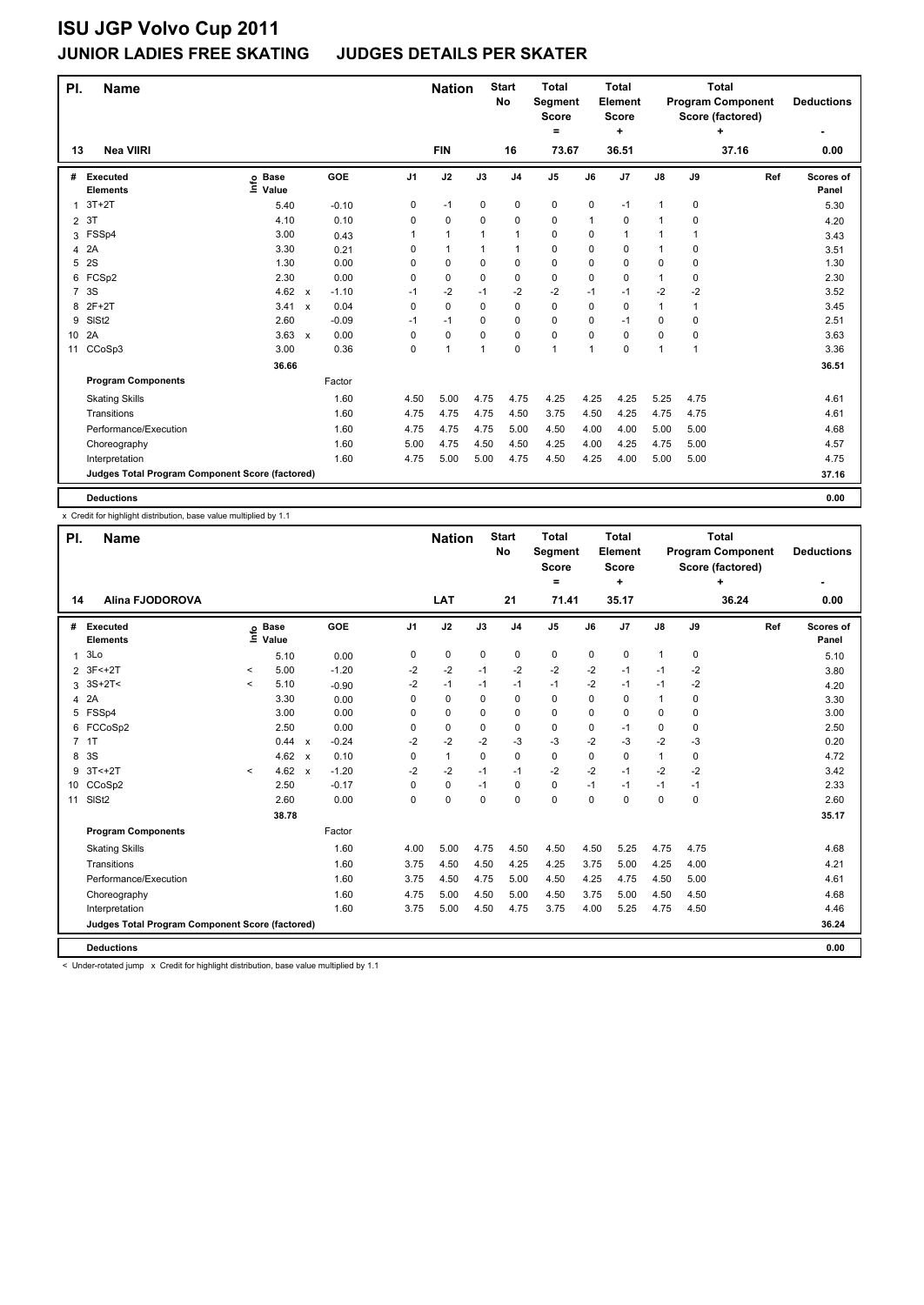### **ISU JGP Volvo Cup 2011 JUNIOR LADIES FREE SKATING JUDGES DETAILS PER SKATER**

| PI.             | <b>Name</b>                                     |              |                            |                           |                   |                | <b>Nation</b> |              | <b>Start</b><br>No | <b>Total</b><br>Segment<br><b>Score</b><br>$=$ |              | <b>Total</b><br>Element<br><b>Score</b><br>÷ |                |             | <b>Total</b><br><b>Program Component</b><br>Score (factored)<br>÷ | <b>Deductions</b>  |
|-----------------|-------------------------------------------------|--------------|----------------------------|---------------------------|-------------------|----------------|---------------|--------------|--------------------|------------------------------------------------|--------------|----------------------------------------------|----------------|-------------|-------------------------------------------------------------------|--------------------|
| 15              | leva GAILE                                      |              |                            |                           |                   |                | LAT           |              | 19                 | 66.26                                          |              | 32.09                                        |                |             | 35.17                                                             | 1.00               |
| #               | <b>Executed</b><br><b>Elements</b>              |              | e Base<br>E Value<br>Value |                           | GOE               | J <sub>1</sub> | J2            | J3           | J <sub>4</sub>     | J <sub>5</sub>                                 | J6           | J7                                           | $\mathsf{J}8$  | J9          | Ref                                                               | Scores of<br>Panel |
| $\mathbf{1}$    | 2A                                              |              | 3.30                       |                           | 0.07              | 0              | 0             | $\mathbf 0$  | $\mathbf 0$        | $-1$                                           | $\mathbf{1}$ | 0                                            | $\mathbf{1}$   | 0           |                                                                   | 3.37               |
| $\overline{2}$  | 2Lz                                             |              | 2.10                       |                           | 0.09              | 1              | 0             | $\mathbf{1}$ | $\Omega$           | 0                                              | 0            | 0                                            | 0              | 1           |                                                                   | 2.19               |
| 3               | FSSp4                                           |              | 3.00                       |                           | 0.64              | $\overline{2}$ | 0             | $\mathbf{1}$ | $\mathbf{1}$       | $\overline{2}$                                 | 1            | $\overline{1}$                               | $\overline{2}$ | 1           |                                                                   | 3.64               |
| 4               | 2F                                              |              | 1.80                       |                           | 0.30              | 1              | $\mathbf{1}$  | $\mathbf{1}$ | $\mathbf{1}$       | $\mathbf{1}$                                   | 1            | 1                                            | $\mathbf{1}$   |             |                                                                   | 2.10               |
| 5               | SISt <sub>2</sub>                               |              | 2.60                       |                           | 0.14              | 1              | 0             | 0            | $\mathbf 0$        | $\mathbf{1}$                                   | 0            | 0                                            | 0              | 1           |                                                                   | 2.74               |
| 6               | 2A<                                             | $\checkmark$ | 2.53                       | $\mathsf{x}$              | $-1.50$           | -3             | $-3$          | $-1$         | $-3$               | $-3$                                           | $-3$         | $-3$                                         | $-3$           | -3          |                                                                   | 1.03               |
| 7               | 2F+2Lo+2Lo<                                     | $\hat{}$     | 5.39                       | $\boldsymbol{\mathsf{x}}$ | $-0.21$           | 0              | $-1$          | $-1$         | $\mathbf 0$        | $-1$                                           | $-1$         | $-1$                                         | $-1$           | 0           |                                                                   | 5.18               |
|                 | 8 CSSp1                                         |              | 1.90                       |                           | 0.14              | 0              | 0             | 0            | 0                  | 0                                              | 1            | $-1$                                         | $\mathbf{1}$   | 1           |                                                                   | 2.04               |
| 9               | $2F+2Lo<$                                       | $\prec$      | 3.41                       | $\mathsf{x}$              | $-0.90$           | $-3$           | -3            | $-3$         | $-3$               | $-3$                                           | $-3$         | $-3$                                         | $-3$           | $-3$        |                                                                   | 2.51               |
| 10 <sup>1</sup> | $2Lz+2Lo$                                       |              | 4.29                       | $\boldsymbol{\mathsf{x}}$ | 0.00              | $\Omega$       | $\Omega$      | 0            | $\Omega$           | $-1$                                           | $\Omega$     | $\Omega$                                     | $\Omega$       | $\Omega$    |                                                                   | 4.29               |
| 11              | CCoSp3                                          |              | 3.00                       |                           | 0.00              | 0              | 0             | 0            | $\mathbf 0$        | $-1$                                           | 0            | 0                                            | 1              | $\mathbf 0$ |                                                                   | 3.00               |
|                 |                                                 |              | 33.32                      |                           |                   |                |               |              |                    |                                                |              |                                              |                |             |                                                                   | 32.09              |
|                 | <b>Program Components</b>                       |              |                            |                           | Factor            |                |               |              |                    |                                                |              |                                              |                |             |                                                                   |                    |
|                 | <b>Skating Skills</b>                           |              |                            |                           | 1.60              | 4.50           | 4.25          | 4.75         | 4.25               | 4.25                                           | 4.50         | 4.00                                         | 5.25           | 5.25        |                                                                   | 4.54               |
|                 | Transitions                                     |              |                            |                           | 1.60              | 4.50           | 4.00          | 4.50         | 3.75               | 4.25                                           | 4.25         | 4.25                                         | 4.75           | 4.75        |                                                                   | 4.36               |
|                 | Performance/Execution                           |              |                            |                           | 1.60              | 4.50           | 4.00          | 4.50         | 4.25               | 4.50                                           | 4.50         | 4.00                                         | 4.75           | 5.50        |                                                                   | 4.43               |
|                 | Choreography                                    |              |                            |                           | 1.60              | 4.75           | 4.25          | 4.25         | 4.00               | 4.25                                           | 4.00         | 3.75                                         | 5.00           | 5.25        |                                                                   | 4.36               |
|                 | Interpretation                                  |              |                            |                           | 1.60              | 4.50           | 4.00          | 4.50         | 4.00               | 4.25                                           | 4.00         | 3.75                                         | 4.75           | 5.00        |                                                                   | 4.29               |
|                 | Judges Total Program Component Score (factored) |              |                            |                           |                   |                |               |              |                    |                                                |              |                                              |                |             |                                                                   | 35.17              |
|                 | <b>Deductions</b>                               |              |                            |                           | $-1.00$<br>Falls: |                |               |              |                    |                                                |              |                                              |                |             |                                                                   | $-1.00$            |

< Under-rotated jump x Credit for highlight distribution, base value multiplied by 1.1

| PI.             | <b>Name</b>                                     |         |                            |                                      |                | <b>Nation</b> |          | <b>Start</b><br>No | <b>Total</b><br><b>Segment</b><br><b>Score</b><br>$\equiv$ |          | <b>Total</b><br>Element<br><b>Score</b><br>÷ |               |              | <b>Total</b><br><b>Program Component</b><br>Score (factored)<br>4 | <b>Deductions</b>  |
|-----------------|-------------------------------------------------|---------|----------------------------|--------------------------------------|----------------|---------------|----------|--------------------|------------------------------------------------------------|----------|----------------------------------------------|---------------|--------------|-------------------------------------------------------------------|--------------------|
| 16              | <b>Alexandra KAMIENIECKI</b>                    |         |                            |                                      |                | POL           |          | 23                 | 65.96                                                      |          | 31.57                                        |               |              | 36.39                                                             | 2.00               |
| #               | Executed<br><b>Elements</b>                     |         | e Base<br>E Value<br>Value | GOE                                  | J <sub>1</sub> | J2            | J3       | J <sub>4</sub>     | J <sub>5</sub>                                             | J6       | J7                                           | $\mathsf{J}8$ | J9           | Ref                                                               | Scores of<br>Panel |
| 1               | 3Lz                                             |         | 6.00                       | $-2.10$                              | $-3$           | $-3$          | $-2$     | $-3$               | $-3$                                                       | $-3$     | $-3$                                         | $-3$          | $-3$         |                                                                   | 3.90               |
| $\overline{2}$  | 3F<<                                            | <<      | 1.80                       | $-0.90$                              | $-3$           | -3            | $-3$     | -3                 | $-3$                                                       | -3       | $-3$                                         | -3            | -3           |                                                                   | 0.90               |
| 3               | 3Lo<<                                           | <<      | 1.80                       | $-0.90$                              | -3             | $-3$          | $-3$     | $-3$               | $-3$                                                       | $-3$     | $-3$                                         | $-3$          | -3           |                                                                   | 0.90               |
| 4               | CCoSp4                                          |         | 3.50                       | 0.14                                 | 1              | $\mathbf 0$   | $\Omega$ | $\mathbf 0$        | 0                                                          | $\Omega$ | $\mathbf 0$                                  | $\mathbf{1}$  | $\mathbf{1}$ |                                                                   | 3.64               |
| 5               | 3T                                              |         | 4.51                       | $-0.70$<br>$\boldsymbol{\mathsf{x}}$ | $-1$           | $-1$          | $-1$     | $-1$               | $-1$                                                       | $-1$     | $-1$                                         | $-2$          | $-1$         |                                                                   | 3.81               |
| 6               | $3S<+2T$                                        | $\prec$ | 4.62                       | $-0.90$<br>$\boldsymbol{\mathsf{x}}$ | $-2$           | $-2$          | $-2$     | $-1$               | $-1$                                                       | $-1$     | $-1$                                         | $-1$          | $-1$         |                                                                   | 3.72               |
|                 | 7 2A                                            |         | 3.63                       | 0.00<br>$\mathsf{x}$                 | 0              | $\Omega$      | 0        | $\Omega$           | $\Omega$                                                   | $\Omega$ | $\Omega$                                     | 0             | $\Omega$     |                                                                   | 3.63               |
| 8               | 3S                                              |         | 4.62                       | $-0.70$<br>$\boldsymbol{\mathsf{x}}$ | $-1$           | $-1$          | $-1$     | $-1$               | $-1$                                                       | $-1$     | $-1$                                         | $-1$          | $-1$         |                                                                   | 3.92               |
| 9               | FSSp2                                           |         | 2.30                       | 0.07                                 | 1              | $\mathbf 0$   | 0        | $\mathbf 0$        | $\Omega$                                                   | $-1$     | $\Omega$                                     | $\mathbf{1}$  | 0            |                                                                   | 2.37               |
| 10 <sup>1</sup> | SIS <sub>t2</sub>                               |         | 2.60                       | 0.21                                 | $\Omega$       | $\Omega$      | $\Omega$ | $\mathbf{1}$       | $\mathbf{1}$                                               | 1        | $\Omega$                                     | 0             | $\mathbf{1}$ |                                                                   | 2.81               |
|                 | 11 LSp2                                         |         | 1.90                       | 0.07                                 | 0              | $\Omega$      | $\Omega$ | $\mathbf{1}$       | $\Omega$                                                   | 0        | $\Omega$                                     | 1             | 0            |                                                                   | 1.97               |
|                 |                                                 |         | 37.28                      |                                      |                |               |          |                    |                                                            |          |                                              |               |              |                                                                   | 31.57              |
|                 | <b>Program Components</b>                       |         |                            | Factor                               |                |               |          |                    |                                                            |          |                                              |               |              |                                                                   |                    |
|                 | <b>Skating Skills</b>                           |         |                            | 1.60                                 | 4.25           | 4.75          | 4.75     | 4.50               | 4.25                                                       | 4.75     | 5.00                                         | 4.75          | 5.00         |                                                                   | 4.68               |
|                 | Transitions                                     |         |                            | 1.60                                 | 3.25           | 4.25          | 4.50     | 4.25               | 4.25                                                       | 4.50     | 4.75                                         | 4.25          | 4.75         |                                                                   | 4.39               |
|                 | Performance/Execution                           |         |                            | 1.60                                 | 4.25           | 4.50          | 4.50     | 3.75               | 4.00                                                       | 5.00     | 5.00                                         | 4.25          | 5.00         |                                                                   | 4.50               |
|                 | Choreography                                    |         |                            | 1.60                                 | 4.50           | 4.75          | 4.50     | 4.50               | 4.50                                                       | 4.25     | 5.25                                         | 4.50          | 5.25         |                                                                   | 4.64               |
|                 | Interpretation                                  |         |                            | 1.60                                 | 4.25           | 4.50          | 4.75     | 4.25               | 4.25                                                       | 4.50     | 5.50                                         | 4.50          | 5.00         |                                                                   | 4.54               |
|                 | Judges Total Program Component Score (factored) |         |                            |                                      |                |               |          |                    |                                                            |          |                                              |               |              |                                                                   | 36.39              |
|                 | <b>Deductions</b>                               |         |                            | $-2.00$<br>Falls:                    |                |               |          |                    |                                                            |          |                                              |               |              |                                                                   | $-2.00$            |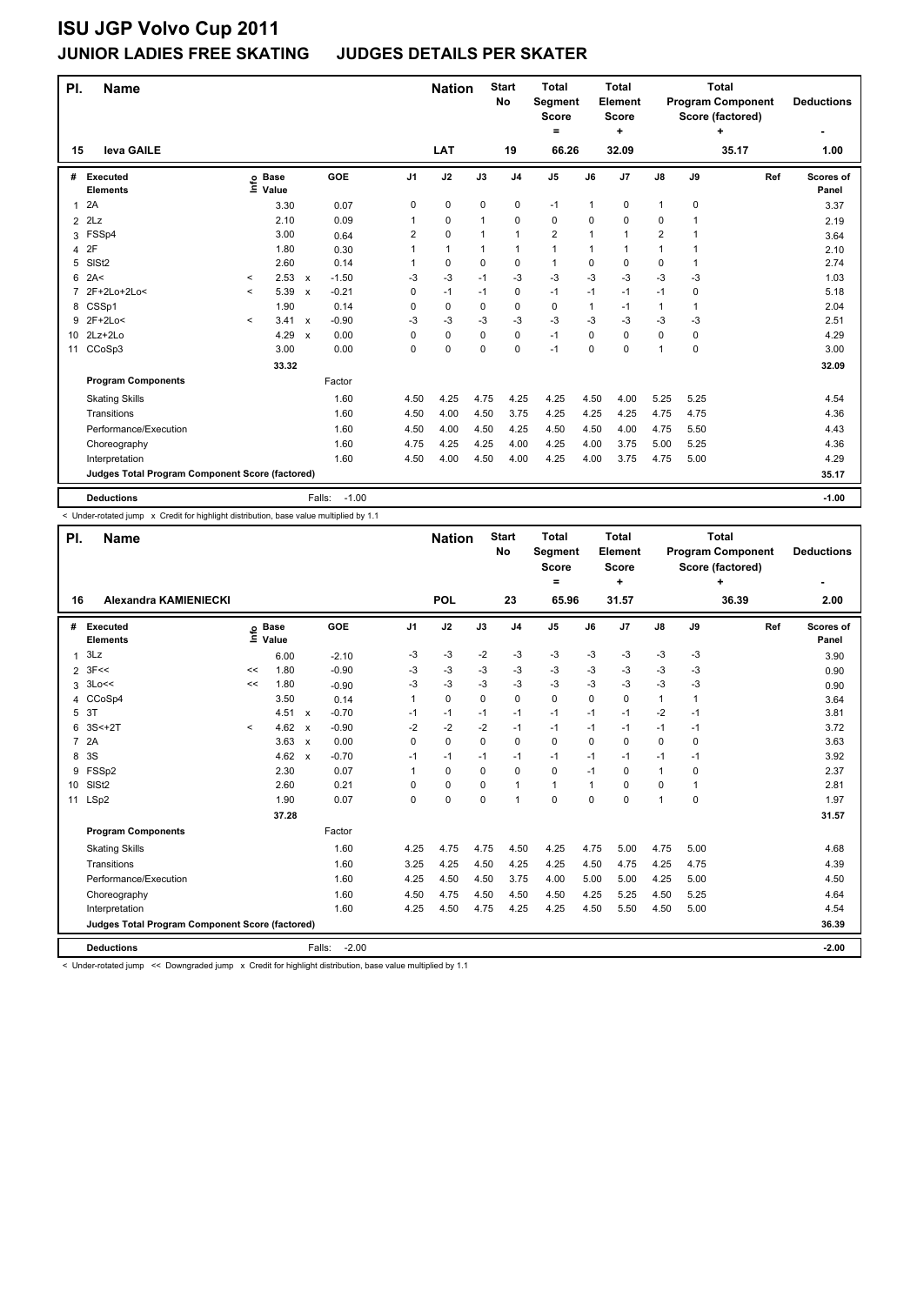### **JUNIOR LADIES FREE SKATING JUDGES DETAILS PER SKATER**

| PI.            | <b>Name</b>                                     |    |                            |                           |         |                | <b>Nation</b>  |                | <b>Start</b><br><b>No</b> | <b>Total</b><br>Segment<br><b>Score</b><br>$=$ |                         | <b>Total</b><br>Element<br><b>Score</b><br>٠ |                |             | <b>Total</b><br><b>Program Component</b><br>Score (factored)<br>٠ | <b>Deductions</b>  |
|----------------|-------------------------------------------------|----|----------------------------|---------------------------|---------|----------------|----------------|----------------|---------------------------|------------------------------------------------|-------------------------|----------------------------------------------|----------------|-------------|-------------------------------------------------------------------|--------------------|
| 17             | <b>Dominika MURCKOVA</b>                        |    |                            |                           |         |                | <b>SVK</b>     |                | 11                        | 63.65                                          |                         | 30.81                                        |                |             | 32.84                                                             | 0.00               |
| #              | <b>Executed</b><br><b>Elements</b>              |    | e Base<br>E Value<br>Value |                           | GOE     | J <sub>1</sub> | J2             | J3             | J <sub>4</sub>            | J5                                             | J6                      | J7                                           | $\mathsf{J}8$  | J9          | Ref                                                               | Scores of<br>Panel |
| $\mathbf{1}$   | 2A                                              |    | 3.30                       |                           | 0.57    | 1              | $\mathbf{1}$   | 1              | 1                         | $\overline{2}$                                 | $\overline{\mathbf{c}}$ | 0                                            | 1              | 1           |                                                                   | 3.87               |
| $\overline{2}$ | $3T<<+SEQ$                                      | << | 1.04                       |                           | $-0.57$ | -3             | -3             | $-2$           | -3                        | $-3$                                           | -3                      | $-2$                                         | -3             | -3          |                                                                   | 0.47               |
| 3              | 2S                                              |    | 1.30                       |                           | 0.00    | 0              | 0              | $\mathbf 0$    | $\mathbf 0$               | 0                                              | 0                       | $\mathbf 0$                                  | 1              | 0           |                                                                   | 1.30               |
| 4              | LSp4                                            |    | 2.70                       |                           | 0.71    | 1              | $\overline{2}$ | $\overline{2}$ | $\mathbf{1}$              | $\mathbf{1}$                                   | $\overline{2}$          | $\Omega$                                     | 2              | 1           |                                                                   | 3.41               |
| 5              | $2A+2T$                                         |    | 4.60                       |                           | 0.00    | 0              | 0              | 0              | $\mathbf 0$               | 0                                              | 0                       | $-1$                                         | 0              | $\mathbf 0$ |                                                                   | 4.60               |
| 6              | 1Lo                                             |    | 0.55 x                     |                           | $-0.01$ | $\Omega$       | 0              | 0              | $\mathbf 0$               | 0                                              | $-1$                    | $-1$                                         | 0              | $\Omega$    |                                                                   | 0.54               |
| 7              | FCSp3                                           |    | 2.80                       |                           | 0.36    |                | 0              | 0              | 1                         | $\mathbf{1}$                                   | 1                       | 0                                            | $\overline{2}$ | 1           |                                                                   | 3.16               |
| 8              | 2F                                              |    | $1.98 \times$              |                           | 0.00    | 0              | $\mathbf 0$    | 0              | 0                         | 0                                              | $\Omega$                | 0                                            | $\mathbf{1}$   | 0           |                                                                   | 1.98               |
| 9              | 2Lz+2T+2T                                       |    | 5.17                       | $\boldsymbol{\mathsf{x}}$ | $-0.13$ | 0              | 0              | $-1$           | $\mathbf 0$               | $-1$                                           | 0                       | $-1$                                         | 0              | -1          |                                                                   | 5.04               |
| 10             | SISt <sub>3</sub>                               |    | 3.30                       |                           | 0.00    | $\Omega$       | 0              | 0              | 0                         | $\mathbf{1}$                                   | $\Omega$                | 0                                            | 0              | 0           |                                                                   | 3.30               |
| 11             | CCoSp3                                          |    | 3.00                       |                           | 0.14    | 0              | $\overline{1}$ | $\mathbf 0$    | $\overline{1}$            | 0                                              | 0                       | 0                                            | 1              | $\mathbf 0$ |                                                                   | 3.14               |
|                |                                                 |    | 29.74                      |                           |         |                |                |                |                           |                                                |                         |                                              |                |             |                                                                   | 30.81              |
|                | <b>Program Components</b>                       |    |                            |                           | Factor  |                |                |                |                           |                                                |                         |                                              |                |             |                                                                   |                    |
|                | <b>Skating Skills</b>                           |    |                            |                           | 1.60    | 4.25           | 4.25           | 4.50           | 4.25                      | 4.50                                           | 4.25                    | 4.25                                         | 4.50           | 4.25        |                                                                   | 4.32               |
|                | Transitions                                     |    |                            |                           | 1.60    | 4.00           | 3.50           | 4.25           | 3.75                      | 4.50                                           | 3.75                    | 4.00                                         | 4.00           | 4.00        |                                                                   | 3.96               |
|                | Performance/Execution                           |    |                            |                           | 1.60    | 4.25           | 3.50           | 4.50           | 4.50                      | 4.25                                           | 4.00                    | 4.00                                         | 4.50           | 3.50        |                                                                   | 4.14               |
|                | Choreography                                    |    |                            |                           | 1.60    | 4.25           | 4.00           | 4.25           | 4.25                      | 4.50                                           | 3.50                    | 3.75                                         | 4.25           | 3.75        |                                                                   | 4.07               |
|                | Interpretation                                  |    |                            |                           | 1.60    | 4.25           | 3.75           | 4.00           | 4.25                      | 4.00                                           | 4.00                    | 4.00                                         | 4.25           | 3.25        |                                                                   | 4.04               |
|                | Judges Total Program Component Score (factored) |    |                            |                           |         |                |                |                |                           |                                                |                         |                                              |                |             |                                                                   | 32.84              |
|                | <b>Deductions</b>                               |    |                            |                           |         |                |                |                |                           |                                                |                         |                                              |                |             |                                                                   | 0.00               |

<< Downgraded jump x Credit for highlight distribution, base value multiplied by 1.1

| PI.            | <b>Name</b>                                     |              |                      |                           |                   |                | <b>Nation</b> |              | <b>Start</b><br><b>No</b> | Total<br>Segment<br><b>Score</b><br>$\equiv$ |          | Total<br>Element<br><b>Score</b><br>÷ |                |              | Total<br><b>Program Component</b><br>Score (factored)<br>÷ | <b>Deductions</b>         |
|----------------|-------------------------------------------------|--------------|----------------------|---------------------------|-------------------|----------------|---------------|--------------|---------------------------|----------------------------------------------|----------|---------------------------------------|----------------|--------------|------------------------------------------------------------|---------------------------|
| 18             | <b>Kristina ZAKHARANKA</b>                      |              |                      |                           |                   |                | <b>BLR</b>    |              | 10                        | 59.16                                        |          | 28.29                                 |                |              | 31.87                                                      | 1.00                      |
| #              | <b>Executed</b><br><b>Elements</b>              | Info         | <b>Base</b><br>Value |                           | <b>GOE</b>        | J1             | J2            | J3           | J <sub>4</sub>            | J <sub>5</sub>                               | J6       | J7                                    | $\mathsf{J}8$  | J9           | Ref                                                        | <b>Scores of</b><br>Panel |
| 1              | $3S+2T$                                         |              | 5.50                 |                           | 0.00              | 0              | $\mathbf 0$   | $\mathbf 0$  | $\mathbf 0$               | 0                                            | 0        | $\mathbf 0$                           | 1              | $\mathbf 0$  |                                                            | 5.50                      |
|                | 2 2A+2T                                         |              | 4.60                 |                           | 0.00              | 0              | $\mathbf 0$   | 0            | $\mathbf 0$               | 0                                            | 0        | 0                                     | 1              | 0            |                                                            | 4.60                      |
| 3              | 2 <sub>0</sub>                                  |              | 1.80                 |                           | 0.17              | 1              | $\mathbf{1}$  | 1            | $\mathbf 0$               | 0                                            | 0        | 0                                     | 1              | 1            |                                                            | 1.97                      |
| $\overline{4}$ | FCSp2                                           |              | 2.30                 |                           | 0.57              | 2              | 0             | $\mathbf{1}$ | $\mathbf{1}$              | $\overline{2}$                               | 1        | 0                                     | $\overline{2}$ | $\mathbf{1}$ |                                                            | 2.87                      |
| 5              | 3S<                                             | $\checkmark$ | 3.19                 | $\mathbf{x}$              | $-1.30$           | $-2$           | $-1$          | $-2$         | $-2$                      | $-2$                                         | $-2$     | $-1$                                  | $-2$           | $-2$         |                                                            | 1.89                      |
| 6              | SIS <sub>t1</sub>                               |              | 1.80                 |                           | 0.00              | 0              | 0             | 0            | $\mathbf 0$               | 0                                            | 0        | 0                                     | 0              | 0            |                                                            | 1.80                      |
| $\overline{7}$ | 2A<<                                            | <<           | 1.21                 | $\boldsymbol{\mathsf{x}}$ | $-0.60$           | $-3$           | -3            | -3           | $-3$                      | $-3$                                         | $-3$     | $-3$                                  | $-3$           | -3           |                                                            | 0.61                      |
| 8              | LSp1                                            |              | 1.50                 |                           | 0.64              | $\overline{2}$ | $\mathbf{1}$  | $\mathbf{1}$ | $\mathbf{1}$              | $\overline{2}$                               | 1        | 0                                     | $\overline{2}$ | $\mathbf{1}$ |                                                            | 2.14                      |
| 9              | 2Lz                                             |              | 2.31                 | $\mathbf{x}$              | $-0.81$           | $-3$           | -3            | $-2$         | $-2$                      | $-3$                                         | $-2$     | $-3$                                  | $-3$           | -3           |                                                            | 1.50                      |
| 10             | $2F+2T$                                         |              | 3.41                 | $\boldsymbol{\mathsf{x}}$ | $-0.21$           | $-2$           | 0             | $-1$         | $-1$                      | 0                                            | $-1$     | $-1$                                  | 0              | $-1$         |                                                            | 3.20                      |
| 11             | CCoSp1                                          |              | 2.00                 |                           | 0.21              | $-1$           | 1             | 0            | $\mathbf{1}$              | 1                                            | $\Omega$ | 0                                     | 1              | 0            |                                                            | 2.21                      |
|                |                                                 |              | 29.62                |                           |                   |                |               |              |                           |                                              |          |                                       |                |              |                                                            | 28.29                     |
|                | <b>Program Components</b>                       |              |                      |                           | Factor            |                |               |              |                           |                                              |          |                                       |                |              |                                                            |                           |
|                | <b>Skating Skills</b>                           |              |                      |                           | 1.60              | 4.50           | 4.00          | 4.25         | 4.25                      | 4.00                                         | 4.00     | 4.25                                  | 4.25           | 4.00         |                                                            | 4.14                      |
|                | Transitions                                     |              |                      |                           | 1.60              | 4.50           | 3.00          | 3.75         | 3.75                      | 4.00                                         | 3.50     | 4.25                                  | 3.50           | 4.00         |                                                            | 3.82                      |
|                | Performance/Execution                           |              |                      |                           | 1.60              | 4.00           | 3.75          | 4.25         | 4.00                      | 4.00                                         | 3.50     | 4.50                                  | 3.75           | 4.00         |                                                            | 3.96                      |
|                | Choreography                                    |              |                      |                           | 1.60              | 4.50           | 3.50          | 4.00         | 4.25                      | 4.00                                         | 3.50     | 4.50                                  | 4.00           | 4.25         |                                                            | 4.07                      |
|                | Interpretation                                  |              |                      |                           | 1.60              | 4.00           | 3.75          | 4.25         | 4.25                      | 3.75                                         | 3.75     | 4.00                                  | 4.00           | 3.75         |                                                            | 3.93                      |
|                | Judges Total Program Component Score (factored) |              |                      |                           |                   |                |               |              |                           |                                              |          |                                       |                |              |                                                            | 31.87                     |
|                | <b>Deductions</b>                               |              |                      |                           | $-1.00$<br>Falls: |                |               |              |                           |                                              |          |                                       |                |              |                                                            | $-1.00$                   |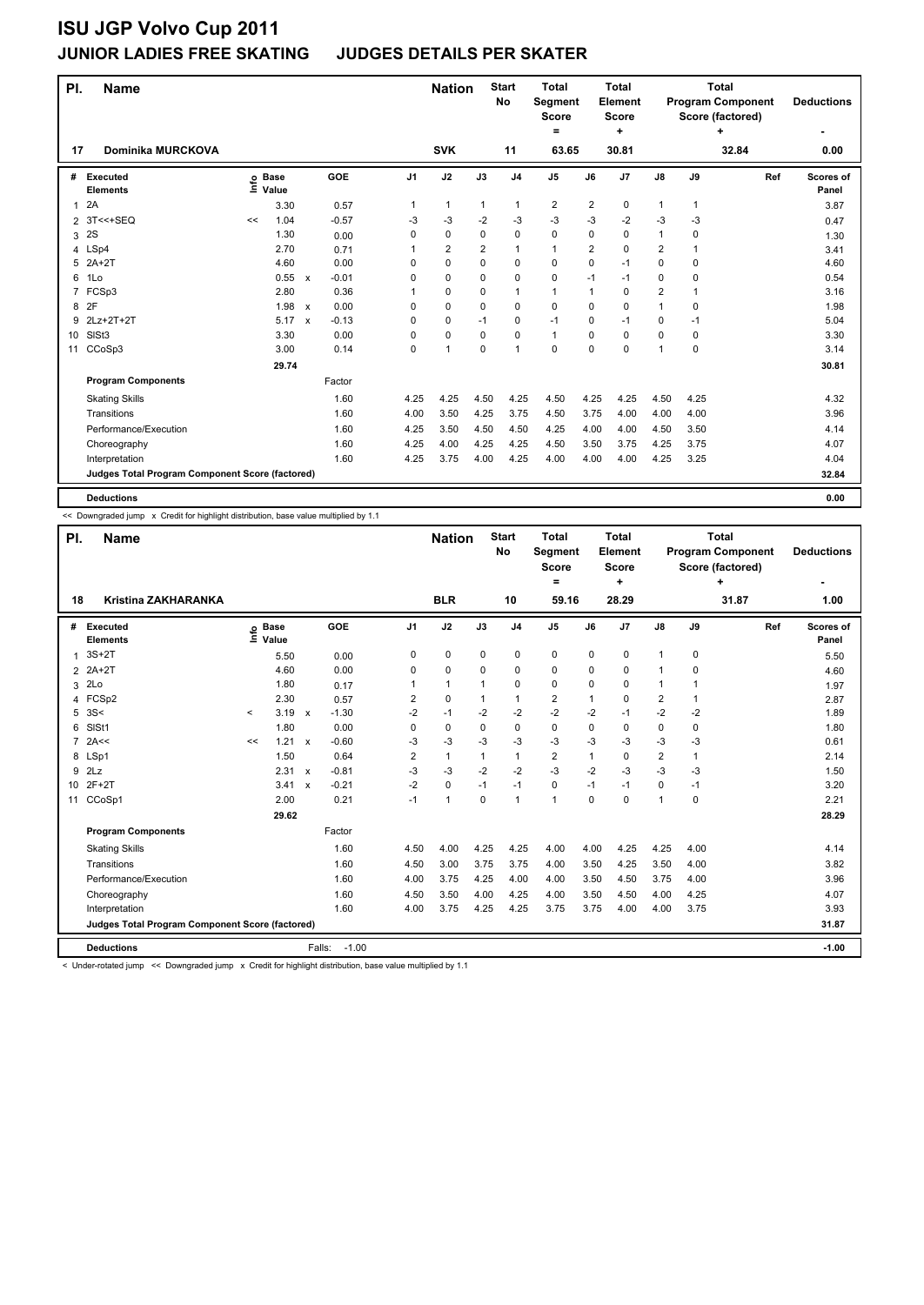### **JUNIOR LADIES FREE SKATING JUDGES DETAILS PER SKATER**

| PI.             | <b>Name</b>                                     |              |                            |                      |      | <b>Nation</b> |             | <b>Start</b><br><b>No</b> | <b>Total</b><br>Segment<br><b>Score</b><br>= |      | <b>Total</b><br>Element<br><b>Score</b><br>٠ |               |             | <b>Total</b><br><b>Program Component</b><br>Score (factored)<br>٠ | <b>Deductions</b>         |
|-----------------|-------------------------------------------------|--------------|----------------------------|----------------------|------|---------------|-------------|---------------------------|----------------------------------------------|------|----------------------------------------------|---------------|-------------|-------------------------------------------------------------------|---------------------------|
| 19              | <b>Karina RUTLAUKA</b>                          |              |                            |                      |      | LAT           |             | 6                         | 57.39                                        |      | 28.09                                        |               |             | 29.30                                                             | 0.00                      |
| #               | <b>Executed</b><br><b>Elements</b>              |              | e Base<br>E Value<br>Value | GOE                  | J1   | J2            | J3          | J <sub>4</sub>            | $\mathsf{J}5$                                | J6   | J7                                           | $\mathsf{J}8$ | J9          | Ref                                                               | <b>Scores of</b><br>Panel |
| 1               | 3Lo+1Lo                                         |              | 5.60                       | $-0.10$              | $-1$ | $-1$          | 0           | $\pmb{0}$                 | $\mathbf 0$                                  | 0    | 0                                            | 0             | 0           |                                                                   | 5.50                      |
| $\overline{2}$  | 2A                                              |              | 3.30                       | $-0.57$              | $-2$ | $-1$          | $-2$        | $-1$                      | $-1$                                         | $-1$ | $-1$                                         | $-1$          | $-1$        |                                                                   | 2.73                      |
| 3               | 3S+SEQ                                          |              | 3.36                       | $-1.70$              | $-3$ | $-2$          | $-2$        | $-3$                      | $-3$                                         | $-3$ | $-2$                                         | $-2$          | $-2$        |                                                                   | 1.66                      |
| 4               | 3S<                                             | $\checkmark$ | 2.90                       | $-1.60$              | $-2$ | $-2$          | $-2$        | $-2$                      | $-3$                                         | $-2$ | $-2$                                         | $-3$          | $-3$        |                                                                   | 1.30                      |
| 5               | FCSp3                                           |              | 2.80                       | 0.14                 |      | $\mathbf{1}$  | $\mathbf 0$ | $\mathbf 0$               | $\mathbf 0$                                  | 0    | $\mathbf 0$                                  | $\mathbf{1}$  | $\mathbf 0$ |                                                                   | 2.94                      |
| 6               | $2Lz+2T$                                        |              | $3.74 \times$              | 0.00                 | 0    | $\mathbf 0$   | $\Omega$    | $\mathbf 0$               | $\mathbf 0$                                  | 1    | $\Omega$                                     | 0             | 0           |                                                                   | 3.74                      |
| 7               | $2F*+2T*$                                       | $\star$      | 0.00                       | 0.00                 |      | ٠             |             | ٠                         |                                              |      |                                              |               |             |                                                                   | 0.00                      |
| 8               | 2Lz                                             |              | 2.31                       | 0.00<br>$\mathsf{x}$ | 0    | $\mathbf 0$   | $\mathbf 0$ | $\mathbf 0$               | $\mathbf 0$                                  | 0    | 0                                            | 0             | 0           |                                                                   | 2.31                      |
| 9               | CCoSp4                                          |              | 3.50                       | 0.00                 | 0    | $\mathbf 0$   | $\mathbf 0$ | $\mathbf 0$               | 0                                            | 0    | 0                                            | 0             | 0           |                                                                   | 3.50                      |
| 10 <sup>1</sup> | LSp3                                            |              | 2.40                       | 0.21                 | 0    | $\mathbf{1}$  | $\Omega$    | $\mathbf{1}$              | $\mathbf{1}$                                 | 0    | $\Omega$                                     | $\mathbf{1}$  | 0           |                                                                   | 2.61                      |
| 11              | CiSt1                                           |              | 1.80                       | 0.00                 | 0    | 0             | $\mathbf 0$ | 0                         | $\mathbf 0$                                  | 0    | 0                                            | 0             | 0           |                                                                   | 1.80                      |
|                 |                                                 |              | 31.71                      |                      |      |               |             |                           |                                              |      |                                              |               |             |                                                                   | 28.09                     |
|                 | <b>Program Components</b>                       |              |                            | Factor               |      |               |             |                           |                                              |      |                                              |               |             |                                                                   |                           |
|                 | <b>Skating Skills</b>                           |              |                            | 1.60                 | 3.75 | 4.00          | 4.25        | 3.75                      | 3.75                                         | 3.50 | 4.25                                         | 3.75          | 4.00        |                                                                   | 3.89                      |
|                 | Transitions                                     |              |                            | 1.60                 | 3.50 | 3.00          | 4.00        | 3.50                      | 3.25                                         | 3.25 | 4.25                                         | 3.25          | 3.50        |                                                                   | 3.46                      |
|                 | Performance/Execution                           |              |                            | 1.60                 | 3.25 | 3.00          | 4.25        | 3.75                      | 3.75                                         | 3.75 | 4.25                                         | 3.50          | 3.75        |                                                                   | 3.71                      |
|                 | Choreography                                    |              |                            | 1.60                 | 3.75 | 3.50          | 4.25        | 3.75                      | 3.50                                         | 3.00 | 4.00                                         | 3.25          | 3.75        |                                                                   | 3.64                      |
|                 | Interpretation                                  |              |                            | 1.60                 | 3.50 | 3.25          | 4.25        | 3.50                      | 3.25                                         | 3.75 | 4.00                                         | 3.50          | 3.75        |                                                                   | 3.61                      |
|                 | Judges Total Program Component Score (factored) |              |                            |                      |      |               |             |                           |                                              |      |                                              |               |             |                                                                   | 29.30                     |
|                 | <b>Deductions</b>                               |              |                            |                      |      |               |             |                           |                                              |      |                                              |               |             |                                                                   | 0.00                      |

< Under-rotated jump \* Invalid element x Credit for highlight distribution, base value multiplied by 1.1

| PI.            | <b>Name</b>                                     |                          |                      |                                      |                  | <b>Nation</b> |          | <b>Start</b><br>No | <b>Total</b><br>Segment<br><b>Score</b><br>٠ |          | <b>Total</b><br>Element<br><b>Score</b><br>٠ |               |      | <b>Total</b><br><b>Program Component</b><br>Score (factored)<br>÷ | <b>Deductions</b>  |
|----------------|-------------------------------------------------|--------------------------|----------------------|--------------------------------------|------------------|---------------|----------|--------------------|----------------------------------------------|----------|----------------------------------------------|---------------|------|-------------------------------------------------------------------|--------------------|
| 20             | <b>Sandra RISTIVOJEVIC</b>                      |                          |                      |                                      |                  | <b>SRB</b>    |          | 9                  | 57.28                                        |          | 28.10                                        |               |      | 29.18                                                             | 0.00               |
| #              | Executed<br><b>Elements</b>                     | lnfo                     | <b>Base</b><br>Value | <b>GOE</b>                           | J <sub>1</sub>   | J2            | J3       | J <sub>4</sub>     | J <sub>5</sub>                               | J6       | J7                                           | $\mathsf{J}8$ | J9   | Ref                                                               | Scores of<br>Panel |
| $\mathbf{1}$   | 2F                                              |                          | 1.80                 | $-0.30$                              | $-1$             | $-1$          | $-1$     | $-1$               | $-2$                                         | $-1$     | $-1$                                         | $-1$          | $-1$ |                                                                   | 1.50               |
| $\overline{2}$ | 2Lz                                             |                          | 2.10                 | $-0.13$                              |                  | $\mathbf{1}$  | 0        | $-1$               | $-1$                                         | $-1$     | $-1$                                         | $\mathbf 0$   | $-1$ |                                                                   | 1.97               |
| 3              | $2A+2T$                                         |                          | 4.60                 |                                      | 0<br>0.00        | $\mathbf 0$   | $\Omega$ | 0                  | $\mathbf 0$                                  | 0        | 0                                            | 1             | 0    |                                                                   | 4.60               |
| 4              | 3S<                                             | $\checkmark$             | 2.90                 | $-0.70$                              | $-1$             | $-1$          | $-1$     | $-1$               | $-1$                                         | $-1$     | $-1$                                         | $-1$          | $-1$ |                                                                   | 2.20               |
| 5              | 3Lo<+1T                                         | $\prec$                  | 4.00                 | $-1.80$                              | $-3$             | $-3$          | $-2$     | $-3$               | $-3$                                         | $-2$     | $-1$                                         | $-2$          | $-3$ |                                                                   | 2.20               |
|                | 6 LSp2                                          |                          | 1.90                 |                                      | 0.21<br>$\Omega$ | $\mathbf{1}$  | $\Omega$ | $\mathbf{1}$       | $\mathbf 0$                                  | 1        | $-1$                                         | 1             | 0    |                                                                   | 2.11               |
| $\overline{7}$ | SISt1                                           |                          | 1.80                 |                                      | 0.00<br>0        | $\mathbf 0$   | $\Omega$ | 0                  | $\mathbf 0$                                  | $\Omega$ | $\Omega$                                     | $\mathbf 0$   | 0    |                                                                   | 1.80               |
| 8              | $2F+2Lo<$                                       | $\overline{\phantom{a}}$ | 3.41                 | $-0.34$<br>$\boldsymbol{\mathsf{x}}$ | $-1$             | $-2$          | $-2$     | $-1$               | $-1$                                         | $-1$     | $-1$                                         | $-1$          | $-1$ |                                                                   | 3.07               |
| 9              | 2A                                              |                          | 3.63                 | $\mathsf{x}$                         | 0.07<br>0        | $\mathbf{1}$  | 0        | 0                  | $\mathbf 0$                                  | 0        | $\mathbf 0$                                  | 1             | $-1$ |                                                                   | 3.70               |
|                | 10 FCSp2                                        |                          | 2.30                 | $-0.26$                              | $\Omega$         | $\mathbf 0$   | $-2$     | $\Omega$           | $-2$                                         | $-1$     | $-1$                                         | $\Omega$      | $-2$ |                                                                   | 2.04               |
| 11             | CCoSp3                                          |                          | 3.00                 | $-0.09$                              | 0                | $\mathbf 0$   | $-1$     | $\mathbf 0$        | $-1$                                         | 0        | $-1$                                         | 1             | 0    |                                                                   | 2.91               |
|                |                                                 |                          | 31.44                |                                      |                  |               |          |                    |                                              |          |                                              |               |      |                                                                   | 28.10              |
|                | <b>Program Components</b>                       |                          |                      | Factor                               |                  |               |          |                    |                                              |          |                                              |               |      |                                                                   |                    |
|                | <b>Skating Skills</b>                           |                          |                      |                                      | 1.60<br>4.00     | 4.00          | 4.00     | 4.00               | 3.75                                         | 3.50     | 4.00                                         | 4.00          | 3.50 |                                                                   | 3.89               |
|                | Transitions                                     |                          |                      |                                      | 1.60<br>3.75     | 3.50          | 3.25     | 3.50               | 3.50                                         | 3.50     | 3.75                                         | 3.25          | 3.00 |                                                                   | 3.46               |
|                | Performance/Execution                           |                          |                      |                                      | 1.60<br>4.00     | 3.50          | 3.50     | 3.50               | 3.75                                         | 3.75     | 3.75                                         | 3.75          | 3.50 |                                                                   | 3.64               |
|                | Choreography                                    |                          |                      |                                      | 1.60<br>4.25     | 4.00          | 3.50     | 3.75               | 3.50                                         | 3.00     | 3.50                                         | 3.50          | 3.25 |                                                                   | 3.57               |
|                | Interpretation                                  |                          |                      |                                      | 1.60<br>4.00     | 3.75          | 3.25     | 3.50               | 4.00                                         | 3.75     | 3.75                                         | 3.75          | 3.25 |                                                                   | 3.68               |
|                | Judges Total Program Component Score (factored) |                          |                      |                                      |                  |               |          |                    |                                              |          |                                              |               |      |                                                                   | 29.18              |
|                | <b>Deductions</b>                               |                          |                      |                                      |                  |               |          |                    |                                              |          |                                              |               |      |                                                                   | 0.00               |

< Under-rotated jump x Credit for highlight distribution, base value multiplied by 1.1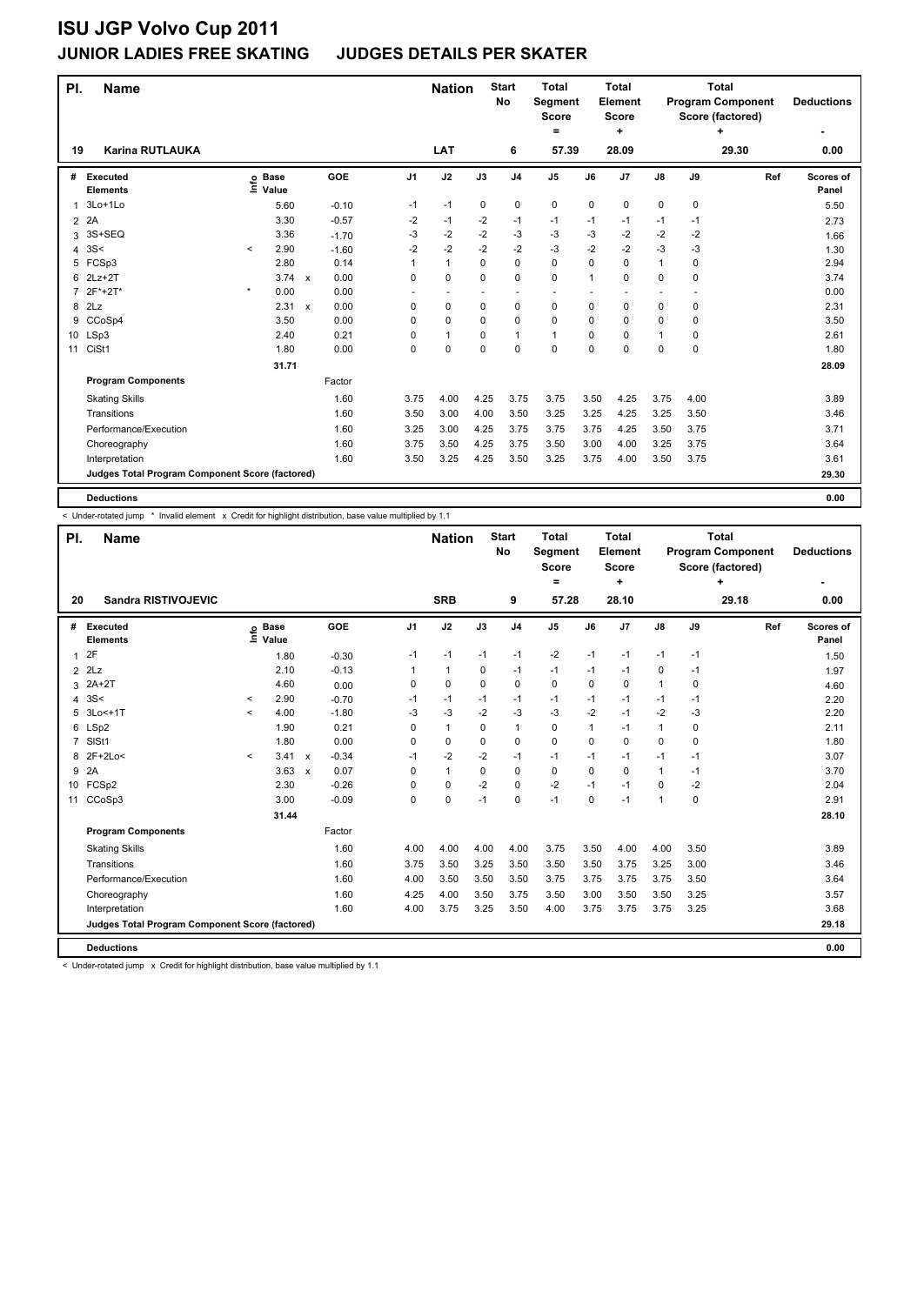### **JUNIOR LADIES FREE SKATING JUDGES DETAILS PER SKATER**

| PI.            | <b>Name</b>                                     |              |                            |                      |                | <b>Nation</b> |      | <b>Start</b><br>No | <b>Total</b><br>Segment<br><b>Score</b><br>= |          | <b>Total</b><br>Element<br><b>Score</b><br>÷ |               |             | <b>Total</b><br><b>Program Component</b><br>Score (factored)<br>÷ | <b>Deductions</b>  |
|----------------|-------------------------------------------------|--------------|----------------------------|----------------------|----------------|---------------|------|--------------------|----------------------------------------------|----------|----------------------------------------------|---------------|-------------|-------------------------------------------------------------------|--------------------|
| 21             | <b>Rimgaile MESKAITE</b>                        |              |                            |                      |                | LTU           |      | 8                  | 55.58                                        |          | 28.26                                        |               |             | 28.32                                                             | 1.00               |
| #              | Executed<br><b>Elements</b>                     |              | e Base<br>E Value<br>Value | GOE                  | J <sub>1</sub> | J2            | J3   | J <sub>4</sub>     | J <sub>5</sub>                               | J6       | J7                                           | $\mathsf{J}8$ | J9          | Ref                                                               | Scores of<br>Panel |
| 1              | 2A+2T+2T<                                       | $\,<\,$      | 5.50                       | $-0.57$              | $-2$           | -2            | $-1$ | $-1$               | $-1$                                         | $-1$     | $-1$                                         | $-1$          | $-1$        |                                                                   | 4.93               |
| $\overline{2}$ | 3S<<                                            | <<           | 1.30                       | $-0.60$              | $-3$           | -3            | $-3$ | $-3$               | $-3$                                         | $-3$     | $-3$                                         | $-3$          | -3          |                                                                   | 0.70               |
| 3              | FSSp4                                           |              | 3.00                       | 0.43                 | 1              | $\mathbf{1}$  | 1    | $\mathbf 0$        | $\overline{2}$                               | 1        | 0                                            | $\mathbf{1}$  | 1           |                                                                   | 3.43               |
| 4              | 2A<                                             | $\checkmark$ | 2.30                       | $-1.21$              | $-2$           | $-2$          | $-2$ | $-3$               | $-3$                                         | $-2$     | $-2$                                         | $-3$          | -3          |                                                                   | 1.09               |
| 5              | $2Lz+2T$                                        |              | 3.40                       | 0.04                 | 0              | 0             | 0    | 1                  | 0                                            | 0        | $\mathbf 0$                                  | 1             | $\mathbf 0$ |                                                                   | 3.44               |
| 6              | $2Lz+2T$                                        |              | $3.74 \times$              | 0.04                 | 1              | 0             | 0    | 1                  | 0                                            | $\Omega$ | $\Omega$                                     | 0             | $\Omega$    |                                                                   | 3.78               |
| $\overline{7}$ | 2F                                              |              | 1.98                       | 0.09<br>$\mathsf{x}$ |                | $\mathbf{1}$  | 0    | 1                  | 0                                            | 0        | 0                                            | 0             | 0           |                                                                   | 2.07               |
| 8              | 2Lo                                             |              | 1.98                       | 0.00<br>$\mathsf{x}$ | $\Omega$       | 0             | 0    | 0                  | 0                                            | $\Omega$ | 0                                            | 0             | 0           |                                                                   | 1.98               |
| 9              | CCoSp3                                          |              | 3.00                       | 0.00                 | 0              | 0             | 0    | $\mathbf 0$        | 0                                            | 0        | 0                                            | 1             | 0           |                                                                   | 3.00               |
| 10             | CiSt1                                           |              | 1.80                       | 0.00                 | $\Omega$       | 0             | 0    | $\mathbf 0$        | 0                                            | $\Omega$ | $\Omega$                                     | 0             | $\Omega$    |                                                                   | 1.80               |
| 11             | LSp2                                            |              | 1.90                       | 0.14                 | 0              | 1             | 0    | $\overline{1}$     | 0                                            | 0        | 0                                            | 1             | 0           |                                                                   | 2.04               |
|                |                                                 |              | 29.90                      |                      |                |               |      |                    |                                              |          |                                              |               |             |                                                                   | 28.26              |
|                | <b>Program Components</b>                       |              |                            | Factor               |                |               |      |                    |                                              |          |                                              |               |             |                                                                   |                    |
|                | <b>Skating Skills</b>                           |              |                            | 1.60                 | 3.75           | 4.00          | 3.75 | 3.50               | 3.00                                         | 3.25     | 4.00                                         | 3.50          | 3.75        |                                                                   | 3.64               |
|                | Transitions                                     |              |                            | 1.60                 | 3.75           | 3.25          | 3.75 | 3.25               | 3.00                                         | 3.00     | 3.75                                         | 3.25          | 3.50        |                                                                   | 3.39               |
|                | Performance/Execution                           |              |                            | 1.60                 | 3.50           | 3.50          | 4.00 | 3.50               | 3.25                                         | 3.50     | 3.75                                         | 3.50          | 3.75        |                                                                   | 3.57               |
|                | Choreography                                    |              |                            | 1.60                 | 4.00           | 3.75          | 3.50 | 3.75               | 3.25                                         | 2.75     | 3.75                                         | 3.50          | 3.50        |                                                                   | 3.57               |
|                | Interpretation                                  |              |                            | 1.60                 | 3.50           | 3.75          | 4.00 | 3.50               | 3.50                                         | 3.00     | 3.75                                         | 3.25          | 3.50        |                                                                   | 3.54               |
|                | Judges Total Program Component Score (factored) |              |                            |                      |                |               |      |                    |                                              |          |                                              |               |             |                                                                   | 28.32              |
|                | <b>Deductions</b>                               |              |                            | $-1.00$<br>Falls:    |                |               |      |                    |                                              |          |                                              |               |             |                                                                   | $-1.00$            |

-<br>< Under-rotated jump << Downgraded jump x Credit for highlight distribution, base value multiplied by 1.1

| PI.            | <b>Name</b>                                     |    |                            |              |                   |                | <b>Nation</b> |          | <b>Start</b><br>No | <b>Total</b><br>Segment<br><b>Score</b><br>۰ |                | Total<br>Element<br>Score<br>÷ |                |          | Total<br><b>Program Component</b><br>Score (factored)<br>٠ | <b>Deductions</b><br>٠ |
|----------------|-------------------------------------------------|----|----------------------------|--------------|-------------------|----------------|---------------|----------|--------------------|----------------------------------------------|----------------|--------------------------------|----------------|----------|------------------------------------------------------------|------------------------|
| 22             | <b>Christina ERDEL</b>                          |    |                            |              |                   |                | <b>GER</b>    |          | 15                 | 54.84                                        |                | 24.29                          |                |          | 31.55                                                      | 1.00                   |
|                | # Executed<br><b>Elements</b>                   |    | e Base<br>E Value<br>Value |              | GOE               | J <sub>1</sub> | J2            | J3       | J <sub>4</sub>     | $\mathsf{J}5$                                | J6             | J7                             | $\mathsf{J}8$  | J9       | Ref                                                        | Scores of<br>Panel     |
| 1              | 3T                                              |    | 4.10                       |              | $-2.10$           | $-3$           | $-3$          | $-3$     | $-3$               | $-3$                                         | $-3$           | $-3$                           | -3             | $-3$     |                                                            | 2.00                   |
| $\overline{2}$ | 2S                                              |    | 1.30                       |              | 0.00              | 0              | 0             | $\Omega$ | 0                  | 0                                            | $\Omega$       | $\mathbf 0$                    | 0              | $\Omega$ |                                                            | 1.30                   |
| 3              | 2A                                              |    | 3.30                       |              | $-0.50$           | $-1$           | $-1$          | $-1$     | $-1$               | $-1$                                         | 0              | $-1$                           | -1             | -1       |                                                            | 2.80                   |
| 4              | 3S<<                                            | << | 1.30                       |              | $-0.60$           | -3             | $-3$          | $-3$     | $-3$               | $-3$                                         | -3             | $-3$                           | $-3$           | $-3$     |                                                            | 0.70                   |
|                | 5 FCoSp4                                        |    | 3.00                       |              | 0.21              | 0              | 1             | $\Omega$ | $\Omega$           | 0                                            | 1              | $\overline{1}$                 | 1              | 0        |                                                            | 3.21                   |
| 6              | CiSt <sub>3</sub>                               |    | 3.30                       |              | 0.00              | 0              | $\Omega$      | 0        | $\Omega$           | 0                                            | $\Omega$       | $\Omega$                       | $\Omega$       | $\Omega$ |                                                            | 3.30                   |
| $\overline{7}$ | $2T+2T$                                         |    | 2.86                       | $\mathsf{x}$ | $-0.03$           | $\Omega$       | $\Omega$      | $-1$     | $\Omega$           | 0                                            | 0              | $\Omega$                       | 0              | $-1$     |                                                            | 2.83                   |
| 8              | FCSp3                                           |    | 2.80                       |              | 0.07              | $\Omega$       | 1             | $\Omega$ | $\Omega$           | 0                                            | 0              | $\Omega$                       | 1              | $\Omega$ |                                                            | 2.87                   |
| 9              | 1A                                              |    | $1.21 \times$              |              | 0.00              | $\Omega$       | $\Omega$      | $\Omega$ | $\Omega$           | 0                                            | 0              | $\Omega$                       | 0              | $\Omega$ |                                                            | 1.21                   |
|                | 10 2Lz<<                                        | << | 0.66                       | $\mathbf{x}$ | $-0.30$           | -3             | $-3$          | $-3$     | $-3$               | $-3$                                         | $-3$           | $-3$                           | $-3$           | $-3$     |                                                            | 0.36                   |
| 11             | CCoSp4                                          |    | 3.50                       |              | 0.21              | 0              | $\mathbf{1}$  | $\Omega$ | 0                  | $\mathbf{1}$                                 | $\overline{1}$ | 0                              | $\overline{1}$ | 0        |                                                            | 3.71                   |
|                |                                                 |    | 27.33                      |              |                   |                |               |          |                    |                                              |                |                                |                |          |                                                            | 24.29                  |
|                | <b>Program Components</b>                       |    |                            |              | Factor            |                |               |          |                    |                                              |                |                                |                |          |                                                            |                        |
|                | <b>Skating Skills</b>                           |    |                            |              | 1.60              | 4.25           | 4.25          | 3.75     | 4.50               | 4.00                                         | 4.00           | 4.00                           | 4.50           | 3.50     |                                                            | 4.11                   |
|                | Transitions                                     |    |                            |              | 1.60              | 4.00           | 4.00          | 3.75     | 4.00               | 4.25                                         | 3.50           | 4.00                           | 3.75           | 3.50     |                                                            | 3.86                   |
|                | Performance/Execution                           |    |                            |              | 1.60              | 3.75           | 3.75          | 3.50     | 4.00               | 4.00                                         | 3.75           | 3.75                           | 4.00           | 3.75     |                                                            | 3.82                   |
|                | Choreography                                    |    |                            |              | 1.60              | 4.25           | 4.00          | 3.50     | 4.25               | 4.25                                         | 3.50           | 3.75                           | 4.00           | 3.50     |                                                            | 3.89                   |
|                | Interpretation                                  |    |                            |              | 1.60              | 4.00           | 4.25          | 4.00     | 4.25               | 4.25                                         | 3.75           | 3.75                           | 4.25           | 3.50     |                                                            | 4.04                   |
|                | Judges Total Program Component Score (factored) |    |                            |              |                   |                |               |          |                    |                                              |                |                                |                |          |                                                            | 31.55                  |
|                | <b>Deductions</b>                               |    |                            |              | Falls:<br>$-1.00$ |                |               |          |                    |                                              |                |                                |                |          |                                                            | $-1.00$                |

<< Downgraded jump x Credit for highlight distribution, base value multiplied by 1.1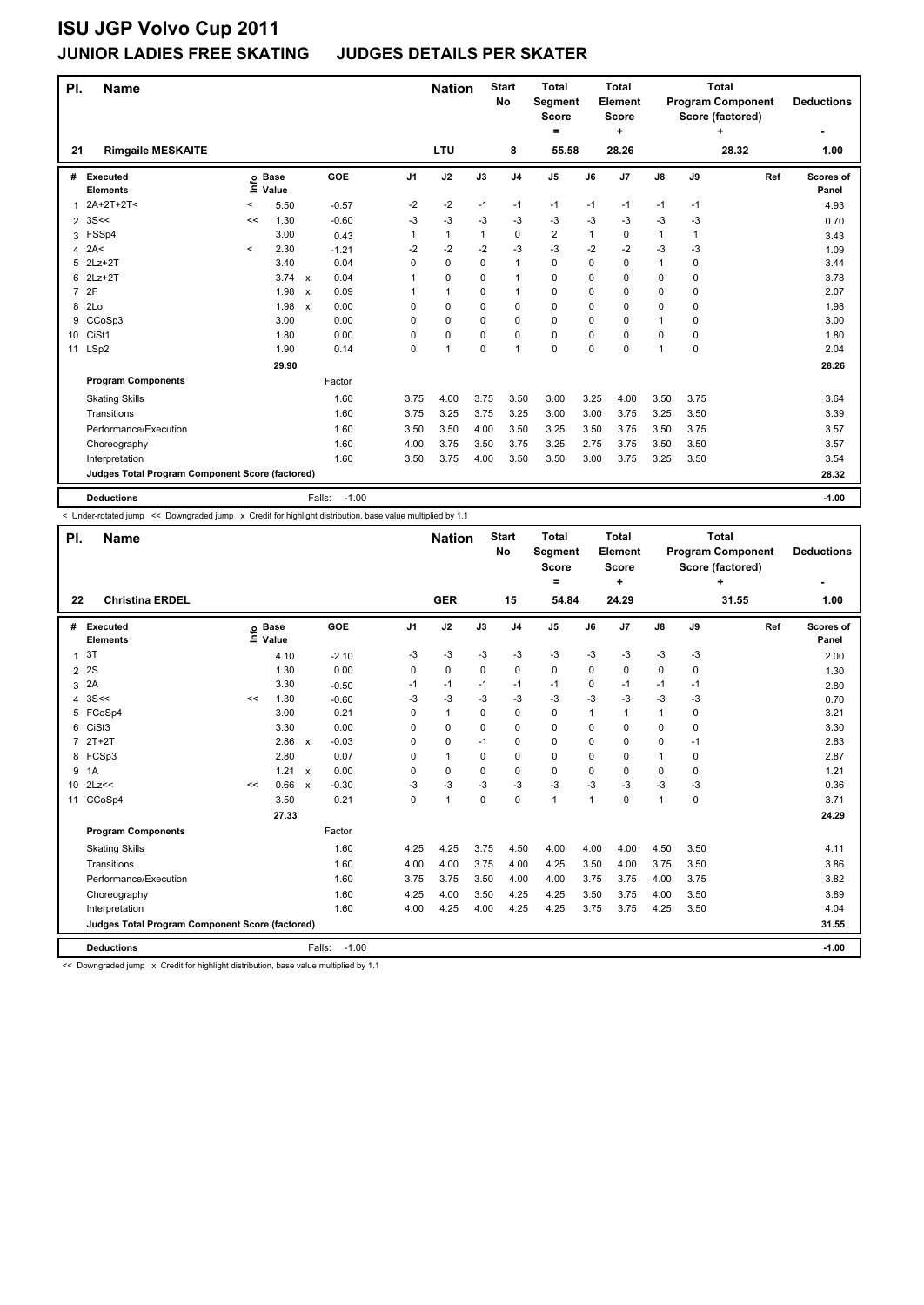### **ISU JGP Volvo Cup 2011 JUNIOR LADIES FREE SKATING JUDGES DETAILS PER SKATER**

| PI.            | <b>Name</b>                                     |    |                 |                                      |                          | <b>Nation</b> |                          | <b>Start</b><br>No       | <b>Total</b><br>Segment<br><b>Score</b><br>$=$ |                          | <b>Total</b><br>Element<br><b>Score</b><br>÷ |                |             | <b>Total</b><br><b>Program Component</b><br>Score (factored)<br>٠ | <b>Deductions</b>  |
|----------------|-------------------------------------------------|----|-----------------|--------------------------------------|--------------------------|---------------|--------------------------|--------------------------|------------------------------------------------|--------------------------|----------------------------------------------|----------------|-------------|-------------------------------------------------------------------|--------------------|
| 23             | <b>Margot KRISBERG</b>                          |    |                 |                                      |                          | <b>ISR</b>    |                          | 13                       | 53.68                                          |                          | 25.35                                        |                |             | 31.33                                                             | 3.00               |
| #              | <b>Executed</b><br><b>Elements</b>              | έ  | o Base<br>Value | GOE                                  | J1                       | J2            | J3                       | J <sub>4</sub>           | J <sub>5</sub>                                 | J6                       | J <sub>7</sub>                               | J8             | J9          | Ref                                                               | Scores of<br>Panel |
| 1              | CCoSp4                                          |    | 3.50            | 0.43                                 | 1                        | $\mathbf{1}$  | 1                        | $\mathbf{1}$             | 1                                              | $\mathbf{1}$             | 0                                            | $\mathbf{1}$   | 0           |                                                                   | 3.93               |
| 2              | 3S<<                                            | << | 1.30            | $-0.60$                              | -3                       | -3            | -3                       | $-3$                     | $-3$                                           | -3                       | -3                                           | -3             | -3          |                                                                   | 0.70               |
| 3              | 2A                                              |    | 3.30            | 0.00                                 | 0                        | 0             | 0                        | 0                        | 0                                              | 0                        | 0                                            | 0              | 0           |                                                                   | 3.30               |
| 4              | $3T+2T$                                         |    | 5.40            | $-0.80$                              | $-2$                     | $-1$          | $-1$                     | $-2$                     | $-1$                                           | $-1$                     | $-1$                                         | $-1$           | -1          |                                                                   | 4.60               |
| 5              | FSSp3                                           |    | 2.60            | 0.50                                 |                          | $\mathbf{1}$  |                          | 1                        | 1                                              | 1                        | 0                                            | 1              | 1           |                                                                   | 3.10               |
| 6              | 3S+SEQ                                          |    | $3.70 \times$   | $-2.10$                              | $-3$                     | $-3$          | $-3$                     | $-3$                     | $-3$                                           | $-3$                     | $-3$                                         | $-3$           | -3          |                                                                   | 1.60               |
| $\overline{7}$ | 2 <sub>LO</sub>                                 |    | 1.98            | 0.09<br>$\boldsymbol{\mathsf{x}}$    | $\mathbf{1}$             | $\mathbf{1}$  | 0                        | 0                        | 0                                              | 1                        | 0                                            | 0              | 0           |                                                                   | 2.07               |
| 8 A            |                                                 |    | 0.00 x          | 0.00                                 | $\overline{\phantom{a}}$ | $\sim$        | $\overline{\phantom{a}}$ | $\overline{\phantom{a}}$ | $\overline{\phantom{a}}$                       | $\overline{\phantom{a}}$ | ٠                                            | $\overline{a}$ | ٠           |                                                                   | 0.00               |
| 9              | 2Lz                                             | e  | 2.31            | $-0.90$<br>$\boldsymbol{\mathsf{x}}$ | $-3$                     | $-3$          | -3                       | $-3$                     | $-3$                                           | $-3$                     | $-3$                                         | $-3$           | -3          |                                                                   | 1.41               |
| 10             | LSp2                                            |    | 1.90            | 0.07                                 | $\Omega$                 | $\mathbf{1}$  | 0                        | 0                        | $\mathbf{1}$                                   | 0                        | $\Omega$                                     | 0              | 0           |                                                                   | 1.97               |
| 11             | SISt <sub>2</sub>                               |    | 2.60            | 0.07                                 | -1                       | $\mathbf 0$   | $\Omega$                 | 0                        | 0                                              | 1                        | $\mathbf 0$                                  | 0              | $\mathbf 0$ |                                                                   | 2.67               |
|                |                                                 |    | 28.59           |                                      |                          |               |                          |                          |                                                |                          |                                              |                |             |                                                                   | 25.35              |
|                | <b>Program Components</b>                       |    |                 | Factor                               |                          |               |                          |                          |                                                |                          |                                              |                |             |                                                                   |                    |
|                | <b>Skating Skills</b>                           |    |                 | 1.60                                 | 4.50                     | 4.00          | 4.00                     | 4.00                     | 4.25                                           | 4.25                     | 3.50                                         | 4.50           | 3.75        |                                                                   | 4.11               |
|                | Transitions                                     |    |                 | 1.60                                 | 5.00                     | 3.75          | 3.75                     | 3.25                     | 4.00                                           | 4.25                     | 3.25                                         | 4.00           | 3.25        |                                                                   | 3.75               |
|                | Performance/Execution                           |    |                 | 1.60                                 | 5.25                     | 4.00          | 3.50                     | 3.50                     | 3.50                                           | 4.00                     | 3.75                                         | 4.00           | 3.75        |                                                                   | 3.79               |
|                | Choreography                                    |    |                 | 1.60                                 | 5.25                     | 4.25          | 3.75                     | 3.75                     | 4.25                                           | 3.50                     | 3.75                                         | 4.25           | 3.50        |                                                                   | 3.93               |
|                | Interpretation                                  |    |                 | 1.60                                 | 5.75                     | 4.25          | 3.75                     | 3.50                     | 4.50                                           | 3.75                     | 3.50                                         | 4.25           | 4.00        |                                                                   | 4.00               |
|                | Judges Total Program Component Score (factored) |    |                 |                                      |                          |               |                          |                          |                                                |                          |                                              |                |             |                                                                   | 31.33              |
|                | <b>Deductions</b>                               |    |                 | $-3.00$<br>Falls:                    |                          |               |                          |                          |                                                |                          |                                              |                |             |                                                                   | $-3.00$            |

<< Downgraded jump x Credit for highlight distribution, base value multiplied by 1.1 e Jump take off with wrong edge

| PI. | <b>Name</b>                                     |         |                      |                           |                   |                | <b>Nation</b>  |             | <b>Start</b><br>No | Total<br>Segment<br><b>Score</b><br>٠ |              | Total<br>Element<br><b>Score</b><br>٠ |               |             | Total<br><b>Program Component</b><br>Score (factored)<br>٠ | <b>Deductions</b>  |
|-----|-------------------------------------------------|---------|----------------------|---------------------------|-------------------|----------------|----------------|-------------|--------------------|---------------------------------------|--------------|---------------------------------------|---------------|-------------|------------------------------------------------------------|--------------------|
| 24  | <b>Taylor DEAN</b>                              |         |                      |                           |                   |                | <b>AUS</b>     |             | 7                  | 53.01                                 |              | 27.90                                 |               |             | 26.11                                                      | 1.00               |
| #   | Executed<br><b>Elements</b>                     | lnfo    | <b>Base</b><br>Value |                           | <b>GOE</b>        | J <sub>1</sub> | J2             | J3          | J <sub>4</sub>     | J <sub>5</sub>                        | J6           | J7                                    | $\mathsf{J}8$ | J9          | Ref                                                        | Scores of<br>Panel |
|     | $1 \t1A$                                        |         | 1.10                 |                           | 0.00              | 0              | $\mathbf{1}$   | $\mathbf 0$ | $\mathbf 0$        | $\mathbf 0$                           | $\mathbf 0$  | 0                                     | $\mathbf 0$   | $\mathbf 0$ |                                                            | 1.10               |
|     | 2 2F                                            | e       | 1.80                 |                           | $-0.34$           | $-2$           | $-2$           | $-1$        | -1                 | $-1$                                  | $-1$         | $-1$                                  | $-1$          | $-1$        |                                                            | 1.46               |
| 3   | FCSp1                                           |         | 1.90                 |                           | 0.07              | $-1$           | $\mathbf 0$    | $\mathbf 0$ | $\mathbf{1}$       | $\mathbf 0$                           | 0            | 0                                     | 1             | 0           |                                                            | 1.97               |
| 4   | SISt1                                           |         | 1.80                 |                           | 0.00              | 0              | $\mathbf 0$    | $\Omega$    | $\mathbf 0$        | $\Omega$                              | $\Omega$     | $\Omega$                              | $\mathbf 0$   | 0           |                                                            | 1.80               |
|     | $5$ $2Lz$                                       |         | 2.10                 |                           | 0.00              | $\Omega$       | $\overline{1}$ | $\Omega$    | 0                  | 0                                     | $\Omega$     | $\Omega$                              | 0             | 0           |                                                            | 2.10               |
| 6   | 2Lz                                             |         | 2.31 x               |                           | 0.00              | 0              | 0              | $\Omega$    | $\Omega$           | $\Omega$                              | $\Omega$     | $\Omega$                              | $\mathbf 0$   | 0           |                                                            | 2.31               |
| 7   | CSSp1                                           |         | 1.90                 |                           | 0.07              | 0              | 0              | $\Omega$    | 0                  | 0                                     | $\mathbf{1}$ | $\Omega$                              | 1             | 0           |                                                            | 1.97               |
| 8   | 2F+2Lo                                          | e       | 3.96                 | $\boldsymbol{\mathsf{x}}$ | $-0.34$           | $-2$           | $-2$           | $-1$        | $-1$               | $-1$                                  | $-1$         | $-1$                                  | $-1$          | $-1$        |                                                            | 3.62               |
| 9   | $2Lz+2Lo$                                       |         | 4.29                 | $\boldsymbol{\mathsf{x}}$ | $-0.90$           | $-3$           | $-3$           | $-3$        | $-3$               | $-3$                                  | $-3$         | $-3$                                  | $-2$          | -3          |                                                            | 3.39               |
| 10  | CCoSp4                                          |         | 3.50                 |                           | 0.07              | $\mathbf 0$    | $\mathbf{1}$   | $\mathbf 0$ | $\mathbf 0$        | $\mathbf 0$                           | 0            | 0                                     | $\mathbf{1}$  | 0           |                                                            | 3.57               |
| 11  | 2Lz+2Lo<+2Lo<                                   | $\,<\,$ | 5.17                 | $\mathsf{x}$              | $-0.56$           | $-1$           | $-2$           | $-2$        | $-2$               | $-2$                                  | $-1$         | $-2$                                  | $-2$          | $-2$        |                                                            | 4.61               |
|     |                                                 |         | 29.83                |                           |                   |                |                |             |                    |                                       |              |                                       |               |             |                                                            | 27.90              |
|     | <b>Program Components</b>                       |         |                      |                           | Factor            |                |                |             |                    |                                       |              |                                       |               |             |                                                            |                    |
|     | <b>Skating Skills</b>                           |         |                      |                           | 1.60              | 2.75           | 3.50           | 3.00        | 3.25               | 3.00                                  | 3.25         | 3.50                                  | 3.25          | 3.25        |                                                            | 3.21               |
|     | Transitions                                     |         |                      |                           | 1.60              | 3.00           | 3.00           | 3.00        | 3.25               | 3.25                                  | 3.25         | 3.50                                  | 3.00          | 3.25        |                                                            | 3.14               |
|     | Performance/Execution                           |         |                      |                           | 1.60              | 2.50           | 3.25           | 3.25        | 3.75               | 3.00                                  | 3.50         | 3.75                                  | 3.00          | 3.50        |                                                            | 3.32               |
|     | Choreography                                    |         |                      |                           | 1.60              | 3.00           | 3.50           | 3.25        | 3.50               | 3.25                                  | 3.00         | 3.50                                  | 2.75          | 3.50        |                                                            | 3.29               |
|     | Interpretation                                  |         |                      |                           | 1.60              | 2.75           | 4.00           | 3.50        | 3.75               | 3.00                                  | 3.75         | 3.50                                  | 2.75          | 3.25        |                                                            | 3.36               |
|     | Judges Total Program Component Score (factored) |         |                      |                           |                   |                |                |             |                    |                                       |              |                                       |               |             |                                                            | 26.11              |
|     | <b>Deductions</b>                               |         |                      |                           | $-1.00$<br>Falls: |                |                |             |                    |                                       |              |                                       |               |             |                                                            | $-1.00$            |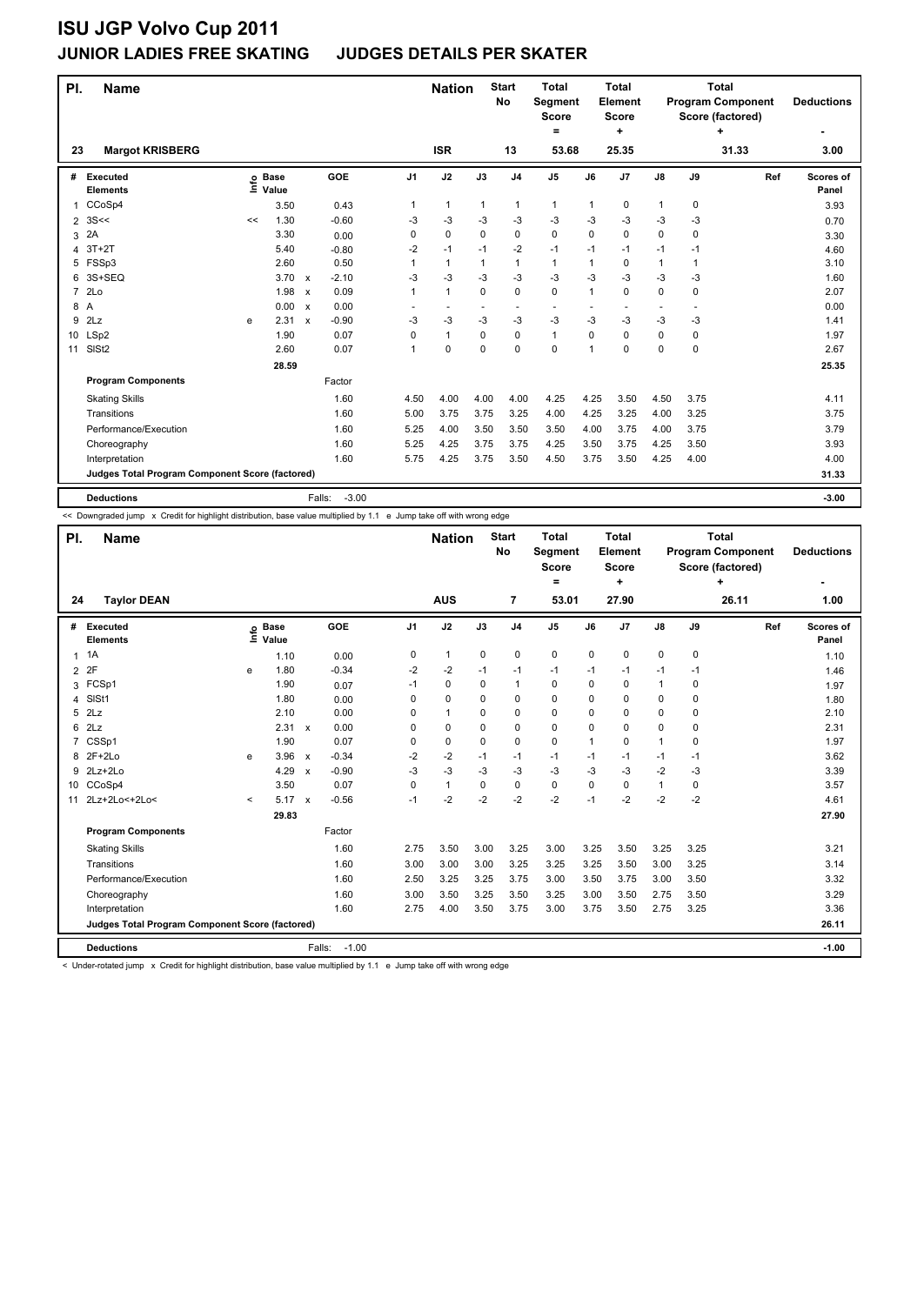### **JUNIOR LADIES FREE SKATING JUDGES DETAILS PER SKATER**

| PI.            | <b>Name</b>                                     |         |                            |                           |         |                | <b>Nation</b> |              | <b>Start</b><br><b>No</b> | <b>Total</b><br>Segment<br><b>Score</b><br>$=$ |                | <b>Total</b><br>Element<br><b>Score</b><br>٠ |               |                | <b>Total</b><br><b>Program Component</b><br>Score (factored)<br>٠ | <b>Deductions</b>  |
|----------------|-------------------------------------------------|---------|----------------------------|---------------------------|---------|----------------|---------------|--------------|---------------------------|------------------------------------------------|----------------|----------------------------------------------|---------------|----------------|-------------------------------------------------------------------|--------------------|
| 25             | <b>Anine RABE</b>                               |         |                            |                           |         |                | <b>NOR</b>    |              | 14                        | 52.94                                          |                | 23.94                                        |               |                | 32.00                                                             | 3.00               |
| #              | <b>Executed</b><br><b>Elements</b>              |         | e Base<br>E Value<br>Value |                           | GOE     | J <sub>1</sub> | J2            | J3           | J <sub>4</sub>            | J5                                             | J6             | J7                                           | $\mathsf{J}8$ | J9             | Ref                                                               | Scores of<br>Panel |
| 1              | $3S<+2T$                                        | $\,<\,$ | 4.20                       |                           | $-0.70$ | 0              | $-1$          | $-1$         | $-1$                      | $-1$                                           | $-1$           | $-1$                                         | $-1$          | $-1$           |                                                                   | 3.50               |
| $\overline{2}$ | 2A<<                                            | <<      | 1.10                       |                           | $-0.60$ | -3             | -3            | -3           | -3                        | -3                                             | -3             | -3                                           | -3            | -3             |                                                                   | 0.50               |
| 3              | 3T                                              |         | 4.10                       |                           | $-2.10$ | $-3$           | -3            | $-3$         | $-3$                      | $-3$                                           | $-3$           | $-3$                                         | $-3$          | $-3$           |                                                                   | 2.00               |
| 4              | FCSp3                                           |         | 2.80                       |                           | 0.86    | 2              | $\mathbf{1}$  | 1            | $\overline{2}$            | $\overline{\mathbf{c}}$                        | $\overline{2}$ | $\mathbf{1}$                                 | 2             | $\overline{2}$ |                                                                   | 3.66               |
| 5              | 2S                                              |         | 1.30                       |                           | $-0.37$ | $-2$           | $-1$          | $-2$         | $-2$                      | $-2$                                           | $-2$           | $-2$                                         | $-2$          | $-1$           |                                                                   | 0.93               |
| 6              | $2F+2T$                                         |         | $3.41 \times$              |                           | 0.00    | $\Omega$       | $\mathbf{1}$  | 0            | 0                         | 0                                              | $\Omega$       | $\Omega$                                     | 0             | $\Omega$       |                                                                   | 3.41               |
| $\overline{7}$ | LSp2                                            |         | 1.90                       |                           | $-0.13$ | 0              | $\mathbf{1}$  | $-1$         | $-1$                      | 0                                              | 0              | $-2$                                         | $-1$          | 0              |                                                                   | 1.77               |
| 8              | 2Lo                                             |         | 1.98                       | $\mathsf{x}$              | $-0.69$ | $-2$           | $-2$          | $-2$         | $-2$                      | $-3$                                           | $-3$           | $-3$                                         | $-2$          | -2             |                                                                   | 1.29               |
| 9              | 2Lz                                             |         | 2.31                       | $\boldsymbol{\mathsf{x}}$ | $-0.90$ | -3             | -3            | -3           | $-3$                      | $-3$                                           | $-2$           | $-3$                                         | $-3$          | $-3$           |                                                                   | 1.41               |
| 10             | SISt <sub>3</sub>                               |         | 3.30                       |                           | 0.14    | $\Omega$       | 0             | $\mathbf{1}$ | 0                         | 0                                              | $\Omega$       | $\mathbf{1}$                                 | 0             | 1              |                                                                   | 3.44               |
| 11             | CCoSp1                                          |         | 2.00                       |                           | 0.03    | 0              | 0             | $-1$         | $\overline{1}$            | 0                                              | 0              | $-2$                                         | 0             | 1              |                                                                   | 2.03               |
|                |                                                 |         | 28.40                      |                           |         |                |               |              |                           |                                                |                |                                              |               |                |                                                                   | 23.94              |
|                | <b>Program Components</b>                       |         |                            |                           | Factor  |                |               |              |                           |                                                |                |                                              |               |                |                                                                   |                    |
|                | <b>Skating Skills</b>                           |         |                            |                           | 1.60    | 4.25           | 4.00          | 4.50         | 4.25                      | 4.00                                           | 4.00           | 4.00                                         | 4.25          | 4.00           |                                                                   | 4.11               |
|                | Transitions                                     |         |                            |                           | 1.60    | 5.50           | 3.75          | 4.25         | 4.00                      | 4.50                                           | 4.00           | 3.75                                         | 4.00          | 3.75           |                                                                   | 4.04               |
|                | Performance/Execution                           |         |                            |                           | 1.60    | 5.00           | 3.75          | 3.75         | 3.25                      | 3.75                                           | 3.75           | 4.00                                         | 3.75          | 4.00           |                                                                   | 3.82               |
|                | Choreography                                    |         |                            |                           | 1.60    | 5.00           | 4.00          | 4.00         | 3.75                      | 4.25                                           | 3.50           | 4.25                                         | 4.00          | 4.25           |                                                                   | 4.07               |
|                | Interpretation                                  |         |                            |                           | 1.60    | 4.75           | 4.00          | 4.25         | 3.50                      | 4.25                                           | 3.50           | 3.75                                         | 3.75          | 4.25           |                                                                   | 3.96               |
|                | Judges Total Program Component Score (factored) |         |                            |                           |         |                |               |              |                           |                                                |                |                                              |               |                |                                                                   | 32.00              |
|                | <b>Deductions</b>                               |         |                            | Falls:                    | $-3.00$ |                |               |              |                           |                                                |                |                                              |               |                |                                                                   | $-3.00$            |

< Under-rotated jump << Downgraded jump x Credit for highlight distribution, base value multiplied by 1.1

| PI.            | <b>Name</b>                                     |         | <b>Start</b><br><b>Nation</b><br>No |                                      | <b>Total</b><br>Segment<br><b>Score</b> |              | Total<br>Element<br><b>Score</b> |                |                | <b>Total</b><br><b>Program Component</b><br>Score (factored) | <b>Deductions</b> |               |          |       |                    |
|----------------|-------------------------------------------------|---------|-------------------------------------|--------------------------------------|-----------------------------------------|--------------|----------------------------------|----------------|----------------|--------------------------------------------------------------|-------------------|---------------|----------|-------|--------------------|
|                |                                                 |         |                                     |                                      |                                         |              |                                  |                | $\equiv$       |                                                              | ÷                 |               |          | ÷     | ٠                  |
| 26             | <b>Anais CLAES</b>                              |         |                                     |                                      |                                         | <b>BEL</b>   |                                  | 4              | 51.94          |                                                              | 23.47             |               |          | 28.47 | 0.00               |
| #              | <b>Executed</b><br><b>Elements</b>              | ١nf٥    | <b>Base</b><br>Value                | <b>GOE</b>                           | J1                                      | J2           | J3                               | J <sub>4</sub> | J <sub>5</sub> | J6                                                           | J7                | $\mathsf{J}8$ | J9       | Ref   | Scores of<br>Panel |
| 1              | 2A<<                                            | <<      | 1.10                                | $-0.60$                              | -3                                      | $-3$         | $-3$                             | $-2$           | $-3$           | $-3$                                                         | $-3$              | $-3$          | $-3$     |       | 0.50               |
| 2              | $3S < +1T$                                      | <<      | 1.70                                | $-0.40$                              | $-2$                                    | -3           | $-2$                             | $-2$           | $-2$           | $-2$                                                         | $-2$              | $-2$          | $-2$     |       | 1.30               |
| 3              | 2Lz                                             |         | 2.10                                | 0.13                                 | 1                                       | $\mathbf{1}$ | 0                                | $\mathbf{1}$   | 0              | 0                                                            | 0                 | 1             | 0        |       | 2.23               |
| 4              | FSSp3                                           |         | 2.60                                | 0.03                                 | $-1$                                    | $\mathbf{1}$ | $-2$                             | $\mathbf 0$    | 0              | 1                                                            | 0                 | 0             | 0        |       | 2.63               |
| 5              | 2F                                              |         | 1.80                                | 0.09                                 | 0                                       | $\mathbf{1}$ | 0                                | $\mathbf 0$    | 0              | 1                                                            | 0                 | 0             | 1        |       | 1.89               |
| 6              | SISt <sub>3</sub>                               |         | 3.30                                | 0.00                                 | 0                                       | 0            | $\Omega$                         | $\mathbf 0$    | 0              | $\mathbf 0$                                                  | 0                 | 0             | 0        |       | 3.30               |
| $\overline{7}$ | 3S<<                                            | <<      | 1.43                                | $-0.60$<br>$\boldsymbol{\mathsf{x}}$ | $-3$                                    | -3           | $-3$                             | $-3$           | $-3$           | $-3$                                                         | $-2$              | $-3$          | -3       |       | 0.83               |
| 8              | $2Lz<+2T<$                                      | $\prec$ | 2.64                                | $-0.60$<br>$\boldsymbol{\mathsf{x}}$ | $-2$                                    | $-2$         | $-2$                             | $-2$           | $-2$           | $-2$                                                         | $-2$              | $-2$          | $-2$     |       | 2.04               |
| 9              | $2Lo+2T<$                                       | $\prec$ | 2.97                                | $-0.26$<br>$\boldsymbol{\mathsf{x}}$ | $-1$                                    | $-1$         | $-1$                             | $\Omega$       | $-1$           | $-2$                                                         | $-1$              | $-1$          | $\Omega$ |       | 2.71               |
| 10             | CCoSp4                                          |         | 3.50                                | 0.14                                 | $\Omega$                                | $\mathbf{1}$ | 0                                | $-1$           | $\mathbf{1}$   | 0                                                            | $\Omega$          | $\mathbf{1}$  | $\Omega$ |       | 3.64               |
| 11             | LSp3                                            |         | 2.40                                | 0.00                                 | 0                                       | $\mathbf{1}$ | $\mathbf 0$                      | $\mathbf 0$    | 0              | 0                                                            | 0                 | 0             | 0        |       | 2.40               |
|                |                                                 |         | 25.54                               |                                      |                                         |              |                                  |                |                |                                                              |                   |               |          |       | 23.47              |
|                | <b>Program Components</b>                       |         |                                     | Factor                               |                                         |              |                                  |                |                |                                                              |                   |               |          |       |                    |
|                | <b>Skating Skills</b>                           |         |                                     | 1.60                                 | 2.75                                    | 3.75         | 3.75                             | 3.75           | 3.50           | 3.50                                                         | 4.25              | 3.50          | 3.25     |       | 3.57               |
|                | Transitions                                     |         |                                     | 1.60                                 | 3.00                                    | 4.00         | 3.50                             | 3.50           | 3.50           | 3.25                                                         | 4.00              | 3.25          | 3.25     |       | 3.46               |
|                | Performance/Execution                           |         |                                     | 1.60                                 | 3.25                                    | 4.00         | 3.75                             | 3.50           | 3.50           | 3.75                                                         | 4.25              | 3.25          | 3.50     |       | 3.61               |
|                | Choreography                                    |         |                                     | 1.60                                 | 3.50                                    | 3.75         | 3.50                             | 4.00           | 3.25           | 3.25                                                         | 4.00              | 3.25          | 3.50     |       | 3.54               |
|                | Interpretation                                  |         |                                     | 1.60                                 | 3.25                                    | 3.75         | 4.00                             | 3.75           | 3.25           | 3.75                                                         | 4.25              | 3.00          | 3.50     |       | 3.61               |
|                | Judges Total Program Component Score (factored) |         |                                     |                                      |                                         |              |                                  |                |                |                                                              |                   |               |          |       | 28.47              |
|                | <b>Deductions</b>                               |         |                                     |                                      |                                         |              |                                  |                |                |                                                              |                   |               |          |       | 0.00               |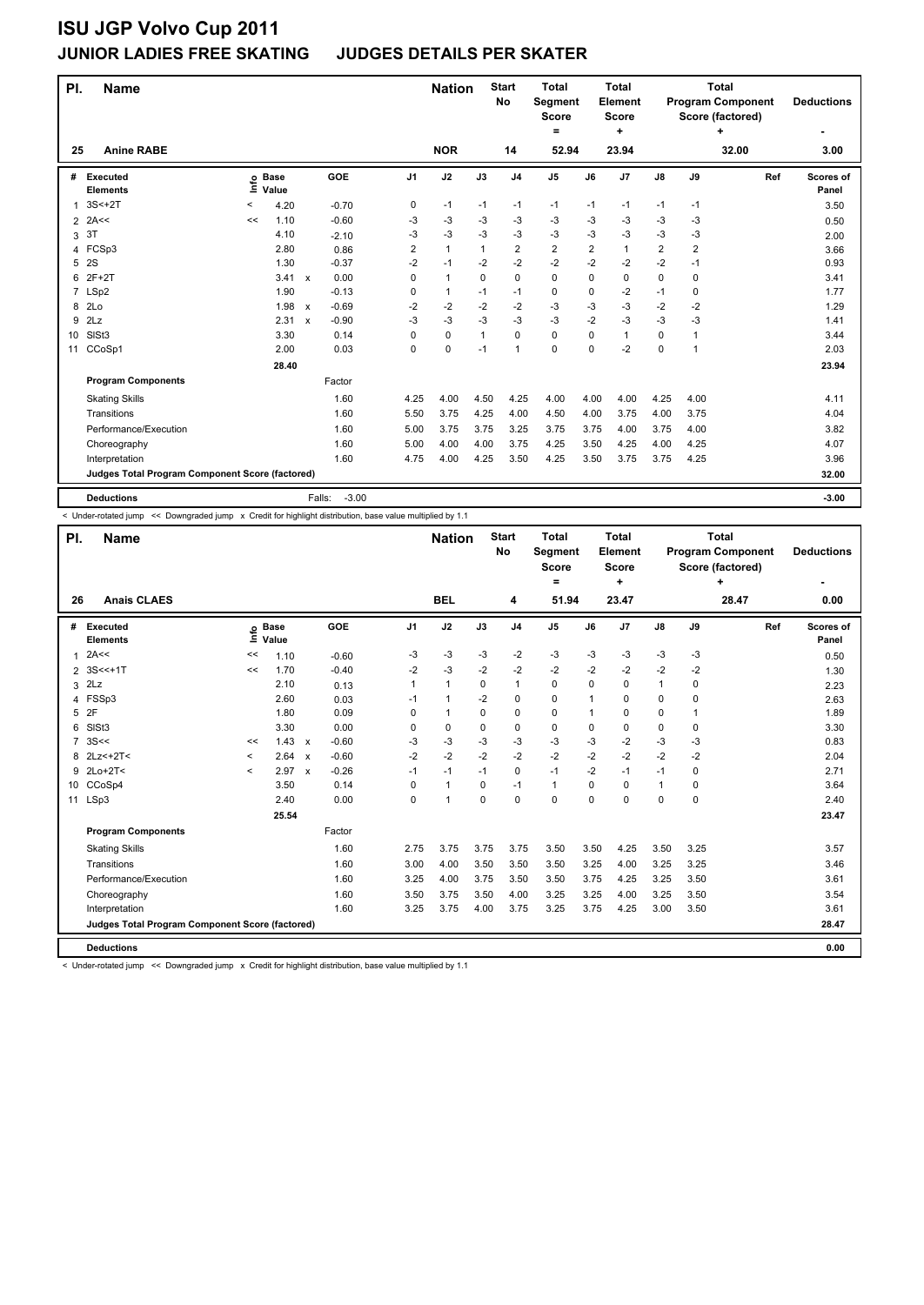### **JUNIOR LADIES FREE SKATING JUDGES DETAILS PER SKATER**

| PI.            | <b>Name</b>                                     |    |                 |                         |                | <b>Nation</b> |          | <b>Start</b><br>No | <b>Total</b><br><b>Segment</b><br><b>Score</b><br>$\equiv$ |          | <b>Total</b><br>Element<br><b>Score</b><br>÷ |               | <b>Total</b><br><b>Program Component</b><br>Score (factored) | <b>Deductions</b> |                           |
|----------------|-------------------------------------------------|----|-----------------|-------------------------|----------------|---------------|----------|--------------------|------------------------------------------------------------|----------|----------------------------------------------|---------------|--------------------------------------------------------------|-------------------|---------------------------|
| 27             | Natascha ZANGL                                  |    |                 |                         |                | <b>AUT</b>    |          | 12                 | 50.84                                                      |          | 23.96                                        |               |                                                              | ٠<br>29.88        | 3.00                      |
| #              | <b>Executed</b><br><b>Elements</b>              | Ξ. | o Base<br>Value | GOE                     | J <sub>1</sub> | J2            | J3       | J <sub>4</sub>     | J <sub>5</sub>                                             | J6       | J7                                           | $\mathsf{J}8$ | J9                                                           | Ref               | <b>Scores of</b><br>Panel |
| 1              | 2F+2T+2T                                        |    | 4.40            | 0.00                    | 0              | 0             | 0        | 0                  | 0                                                          | 0        | 0                                            | $\mathbf{1}$  | 0                                                            |                   | 4.40                      |
| $\overline{2}$ | 3S<<                                            | << | 1.30            | $-0.60$                 | -3             | -3            | -3       | -3                 | $-3$                                                       | -3       | -3                                           | -3            | -3                                                           |                   | 0.70                      |
| 3              | 2A<<                                            | << | 1.10            | $-0.60$                 | $-3$           | $-3$          | $-3$     | $-3$               | $-3$                                                       | $-3$     | $-3$                                         | $-3$          | -3                                                           |                   | 0.50                      |
| 4              | CCoSp4                                          |    | 3.50            | 0.50                    | 1              | $\mathbf{1}$  | 1        | $\mathbf{1}$       | 2                                                          | 0        | 0                                            | 2             | 1                                                            |                   | 4.00                      |
| 5              | $2F+1T$                                         |    | 2.42            | 0.00<br>$\mathsf{x}$    | 0              | 0             | 0        | $\mathbf 0$        | 0                                                          | 0        | 0                                            | 0             | 0                                                            |                   | 2.42                      |
| 6              | 3S<<+SEQ                                        | << | 1.14            | $-0.60$<br>$\mathbf x$  | -3             | -3            | $-3$     | $-3$               | $-3$                                                       | $-3$     | $-3$                                         | $-3$          | $-3$                                                         |                   | 0.54                      |
| $\overline{7}$ | FCoSp3                                          |    | 2.50            | 0.00                    | 0              | 0             | 0        | $\mathbf 0$        | 0                                                          | $\Omega$ | 0                                            | 0             | 0                                                            |                   | 2.50                      |
| 8              | 2F                                              |    | 1.98            | $-0.17$<br>$\mathsf{x}$ | $-1$           | 0             | $-1$     | $\mathbf 0$        | $-1$                                                       | $-1$     | $-1$                                         | 0             | $\Omega$                                                     |                   | 1.81                      |
| 9              | 2Lo                                             |    | 1.98            | 0.00<br>$\mathsf{x}$    | $\Omega$       | 0             | $\Omega$ | $\Omega$           | 0                                                          | $\Omega$ | 0                                            | 0             | $\Omega$                                                     |                   | 1.98                      |
| 10             | CSSp3                                           |    | 2.60            | 0.00                    | $\Omega$       | 0             | $-1$     | $\Omega$           | 0                                                          | 0        | $\Omega$                                     | 1             | $\Omega$                                                     |                   | 2.60                      |
| 11             | SIS <sub>t2</sub>                               |    | 2.60            | $-0.09$                 | 0              | $-1$          | $-1$     | $\mathbf 0$        | 0                                                          | 0        | $-1$                                         | 0             | 0                                                            |                   | 2.51                      |
|                |                                                 |    | 25.52           |                         |                |               |          |                    |                                                            |          |                                              |               |                                                              |                   | 23.96                     |
|                | <b>Program Components</b>                       |    |                 | Factor                  |                |               |          |                    |                                                            |          |                                              |               |                                                              |                   |                           |
|                | <b>Skating Skills</b>                           |    |                 | 1.60                    | 4.00           | 3.75          | 4.00     | 4.25               | 4.25                                                       | 3.25     | 3.75                                         | 4.25          | 3.75                                                         |                   | 3.96                      |
|                | Transitions                                     |    |                 | 1.60                    | 4.25           | 3.00          | 3.25     | 4.00               | 4.25                                                       | 3.50     | 3.50                                         | 4.00          | 3.50                                                         |                   | 3.71                      |
|                | Performance/Execution                           |    |                 | 1.60                    | 3.75           | 3.50          | 3.25     | 3.75               | 4.25                                                       | 3.75     | 3.50                                         | 3.75          | 3.50                                                         |                   | 3.64                      |
|                | Choreography                                    |    |                 | 1.60                    | 4.25           | 3.75          | 3.50     | 4.00               | 4.00                                                       | 3.00     | 3.50                                         | 4.00          | 3.50                                                         |                   | 3.75                      |
|                | Interpretation                                  |    |                 | 1.60                    | 3.75           | 3.50          | 3.25     | 3.75               | 4.00                                                       | 3.25     | 3.75                                         | 4.00          | 3.25                                                         |                   | 3.61                      |
|                | Judges Total Program Component Score (factored) |    |                 |                         |                |               |          |                    |                                                            |          |                                              |               |                                                              |                   | 29.88                     |
|                | <b>Deductions</b>                               |    |                 | $-3.00$<br>Falls:       |                |               |          |                    |                                                            |          |                                              |               |                                                              |                   | $-3.00$                   |

<< Downgraded jump x Credit for highlight distribution, base value multiplied by 1.1

| PI.             | <b>Name</b>                                     |         |                            | <b>Start</b><br><b>Nation</b><br>No |                   | <b>Total</b><br><b>Segment</b><br><b>Score</b><br>Ξ. |          | <b>Total</b><br>Element<br><b>Score</b><br>÷ |                |                | <b>Total</b><br><b>Program Component</b><br>Score (factored)<br>÷ | <b>Deductions</b> |               |          |     |                           |
|-----------------|-------------------------------------------------|---------|----------------------------|-------------------------------------|-------------------|------------------------------------------------------|----------|----------------------------------------------|----------------|----------------|-------------------------------------------------------------------|-------------------|---------------|----------|-----|---------------------------|
| 28              | <b>Heidbjort Arney HOSKULDSDOTTIR</b>           |         | <b>ISL</b>                 |                                     | 5                 | 48.46                                                |          | 24.18                                        |                |                | 25.28                                                             | 1.00              |               |          |     |                           |
|                 | # Executed<br><b>Elements</b>                   |         | e Base<br>E Value<br>Value |                                     | GOE               | J <sub>1</sub>                                       | J2       | J3                                           | J <sub>4</sub> | J <sub>5</sub> | J6                                                                | J7                | $\mathsf{J}8$ | J9       | Ref | <b>Scores of</b><br>Panel |
| $\mathbf{1}$    | FSSp2                                           |         | 2.30                       |                                     | 0.00              | 0                                                    | 0        | $-1$                                         | $\mathbf 0$    | 0              | 0                                                                 | 0                 | 0             | 0        |     | 2.30                      |
| $\overline{2}$  | 2A                                              |         | 3.30                       |                                     | $-0.86$           | $-2$                                                 | $-2$     | $-1$                                         | $-1$           | $-2$           | -3                                                                | $-1$              | $-2$          | $-2$     |     | 2.44                      |
| 3               | 2Lo                                             |         | 1.80                       |                                     | 0.00              | $\Omega$                                             | $\Omega$ | $\Omega$                                     | 0              | $\Omega$       | 0                                                                 | 0                 | 0             | 0        |     | 1.80                      |
| 4               | CiSt <sub>2</sub>                               |         | 2.60                       |                                     | $-0.04$           | 0                                                    | 0        | 0                                            | $-1$           | $-1$           | 0                                                                 | 0                 | 0             | 0        |     | 2.56                      |
|                 | $5$ $2Lz$                                       |         | $2.31 \times$              |                                     | 0.00              | $\Omega$                                             | 0        | $\Omega$                                     | 0              | 0              | $\Omega$                                                          | 0                 | 0             | $\Omega$ |     | 2.31                      |
| 6               | 2F+1Lo+2F<                                      | $\prec$ | 3.96                       | $\mathbf{x}$                        | $-0.69$           | -3                                                   | $-2$     | $-2$                                         | $-2$           | $-3$           | $-3$                                                              | $-2$              | $-2$          | $-2$     |     | 3.27                      |
|                 | 7 2Lz+2T                                        |         | $3.74 \times$              |                                     | $-0.17$           | $-1$                                                 | $-1$     | $-1$                                         | $\Omega$       | 0              | $-1$                                                              | $-1$              | $\Omega$      | 0        |     | 3.57                      |
| 8               | CSp1                                            |         | 1.40                       |                                     | $-0.09$           | $-1$                                                 | 0        | $-1$                                         | 0              | 0              | 0                                                                 | $-2$              | 0             | 0        |     | 1.31                      |
| 9               | 2F                                              |         | 1.98 x                     |                                     | 0.00              | 0                                                    | 0        | $\Omega$                                     | 0              | 0              | $\Omega$                                                          | $\Omega$          | $\Omega$      | $\Omega$ |     | 1.98                      |
| 10 <sup>1</sup> | 2A<<                                            | <<      | $1.21 \times$              |                                     | $-0.60$           | -3                                                   | $-3$     | $-3$                                         | $-3$           | $-3$           | $-3$                                                              | $-3$              | $-3$          | $-3$     |     | 0.61                      |
|                 | 11 CCoSp2                                       |         | 2.50                       |                                     | $-0.47$           | $-2$                                                 | $-1$     | $-2$                                         | $-2$           | $\Omega$       | $-2$                                                              | $-2$              | $-1$          | $-1$     |     | 2.03                      |
|                 |                                                 |         | 27.10                      |                                     |                   |                                                      |          |                                              |                |                |                                                                   |                   |               |          |     | 24.18                     |
|                 | <b>Program Components</b>                       |         |                            |                                     | Factor            |                                                      |          |                                              |                |                |                                                                   |                   |               |          |     |                           |
|                 | <b>Skating Skills</b>                           |         |                            |                                     | 1.60              | 2.75                                                 | 3.50     | 3.50                                         | 3.25           | 3.50           | 3.25                                                              | 3.75              | 3.25          | 3.25     |     | 3.36                      |
|                 | Transitions                                     |         |                            |                                     | 1.60              | 2.75                                                 | 2.75     | 2.75                                         | 3.25           | 2.50           | 3.25                                                              | 3.50              | 3.00          | 3.25     |     | 3.00                      |
|                 | Performance/Execution                           |         |                            |                                     | 1.60              | 2.50                                                 | 3.00     | 3.00                                         | 3.75           | 3.25           | 3.50                                                              | 3.75              | 3.00          | 3.50     |     | 3.29                      |
|                 | Choreography                                    |         |                            |                                     | 1.60              | 3.00                                                 | 3.25     | 2.75                                         | 3.50           | 2.75           | 3.00                                                              | 3.25              | 2.75          | 3.25     |     | 3.04                      |
|                 | Interpretation                                  |         |                            |                                     | 1.60              | 2.50                                                 | 2.75     | 3.25                                         | 3.50           | 3.00           | 3.00                                                              | 3.75              | 2.75          | 3.50     |     | 3.11                      |
|                 | Judges Total Program Component Score (factored) |         |                            |                                     |                   |                                                      |          |                                              |                |                |                                                                   |                   |               |          |     | 25.28                     |
|                 | <b>Deductions</b>                               |         |                            |                                     | $-1.00$<br>Falls: |                                                      |          |                                              |                |                |                                                                   |                   |               |          |     | $-1.00$                   |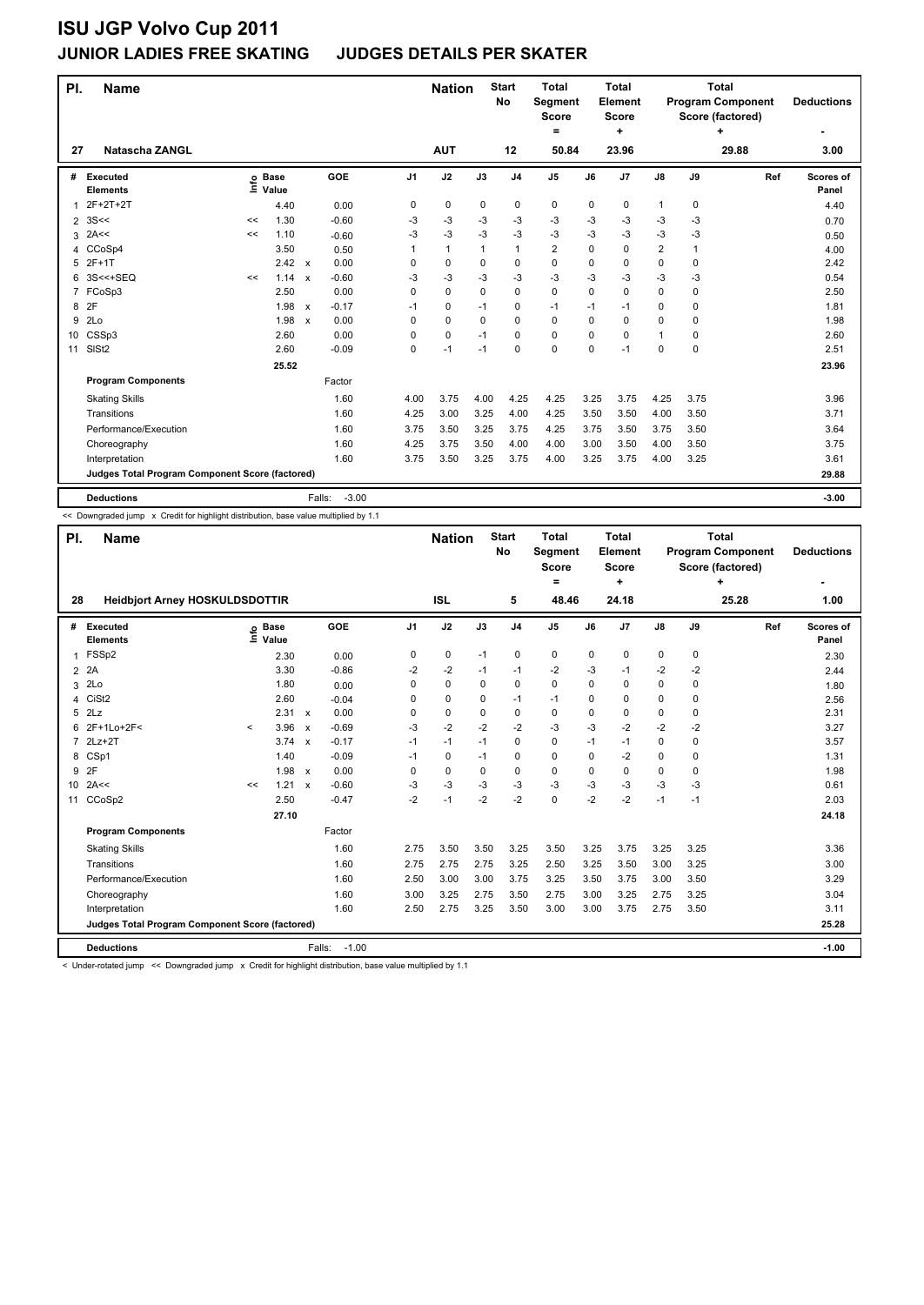### **JUNIOR LADIES FREE SKATING JUDGES DETAILS PER SKATER**

| PI.             | <b>Name</b>                                     |    |                 |                         |                | <b>Nation</b> |              | <b>Start</b><br>No | <b>Total</b><br>Segment<br><b>Score</b><br>$=$ |          | <b>Total</b><br>Element<br><b>Score</b><br>٠ |               |             | <b>Total</b><br><b>Program Component</b><br>Score (factored)<br>٠ | <b>Deductions</b>  |
|-----------------|-------------------------------------------------|----|-----------------|-------------------------|----------------|---------------|--------------|--------------------|------------------------------------------------|----------|----------------------------------------------|---------------|-------------|-------------------------------------------------------------------|--------------------|
| 29              | Sila SAYGI                                      |    |                 |                         |                | <b>TUR</b>    |              | 20                 | 47.56                                          |          | 19.10                                        |               |             | 32.46                                                             | 4.00               |
| #               | Executed<br><b>Elements</b>                     | Ě  | o Base<br>Value | GOE                     | J <sub>1</sub> | J2            | J3           | J <sub>4</sub>     | J5                                             | J6       | J7                                           | $\mathsf{J}8$ | J9          | Ref                                                               | Scores of<br>Panel |
| 1               | 3Lo<<                                           | << | 1.80            | $-0.90$                 | -3             | -3            | -3           | $-3$               | $-3$                                           | -3       | -3                                           | $-3$          | -3          |                                                                   | 0.90               |
|                 | 2 2S+2T<<                                       | << | 1.70            | $-0.60$                 | -3             | -3            | -3           | -3                 | $-3$                                           | -3       | $-3$                                         | -3            | -3          |                                                                   | 1.10               |
| 3               | 2A+2Lo<<                                        | << | 3.80            | $-1.50$                 | $-3$           | -3            | $-3$         | $-3$               | $-3$                                           | $-2$     | $-3$                                         | $-3$          | -3          |                                                                   | 2.30               |
| 4               | FSSp4                                           |    | 3.00            | 0.07                    | 1              | $\mathbf{1}$  | $\Omega$     | $\mathbf 0$        | $-1$                                           | $\Omega$ | $\mathbf 0$                                  | 0             | $\mathbf 0$ |                                                                   | 3.07               |
| 5               | 1Lz                                             |    | 0.60            | $-0.01$                 | $-1$           | 0             | $\Omega$     | $\mathbf 0$        | $-1$                                           | $\Omega$ | $\Omega$                                     | 0             | $\Omega$    |                                                                   | 0.59               |
| 6               | FCCoSp1                                         |    | 2.00            | 0.00                    | 0              | 0             | 0            | 0                  | 0                                              | 1        | 0                                            | 0             | $\Omega$    |                                                                   | 2.00               |
| 7               | 3S<<                                            | << | 1.43            | $-0.60$<br>$\mathsf{x}$ | $-3$           | -3            | $-3$         | -3                 | $-3$                                           | $-3$     | $-3$                                         | $-3$          | $-3$        |                                                                   | 0.83               |
| 8               | 1A                                              |    | 1.21            | 0.03<br>$\mathsf{x}$    | $\mathbf 0$    | $\mathbf{1}$  | $\Omega$     | $\mathbf 0$        | 0                                              | $\Omega$ | $\overline{1}$                               | 0             | 0           |                                                                   | 1.24               |
| 9               | SISt <sub>2</sub>                               |    | 2.60            | 0.21                    | 0              | $\mathbf{1}$  | 1            | 1                  | $\mathbf{1}$                                   | 0        | 0                                            | 0             | $\Omega$    |                                                                   | 2.81               |
| 10 <sup>°</sup> | 2Lz                                             |    | 2.31            | $-0.26$<br>$\mathsf{x}$ | $-1$           | $-1$          | $-2$         | $-1$               | $-1$                                           | 0        | $\Omega$                                     | $-1$          | -1          |                                                                   | 2.05               |
| 11              | CCoSp1                                          |    | 2.00            | 0.21                    | 0              | $\mathbf{1}$  | $\mathbf{1}$ | $\mathbf 0$        | 0                                              | 1        | 0                                            | 1             | 0           |                                                                   | 2.21               |
|                 |                                                 |    | 22.45           |                         |                |               |              |                    |                                                |          |                                              |               |             |                                                                   | 19.10              |
|                 | <b>Program Components</b>                       |    |                 | Factor                  |                |               |              |                    |                                                |          |                                              |               |             |                                                                   |                    |
|                 | <b>Skating Skills</b>                           |    |                 | 1.60                    | 4.00           | 4.25          | 4.75         | 4.25               | 4.25                                           | 4.00     | 3.25                                         | 4.50          | 4.50        |                                                                   | 4.25               |
|                 | Transitions                                     |    |                 | 1.60                    | 4.00           | 4.00          | 4.50         | 4.25               | 3.00                                           | 4.25     | 3.25                                         | 4.25          | 4.00        |                                                                   | 4.00               |
|                 | Performance/Execution                           |    |                 | 1.60                    | 4.25           | 4.00          | 4.25         | 3.50               | 3.25                                           | 4.25     | 3.75                                         | 4.00          | 4.50        |                                                                   | 4.00               |
|                 | Choreography                                    |    |                 | 1.60                    | 4.25           | 4.00          | 4.25         | 4.00               | 3.25                                           | 3.75     | 3.50                                         | 4.25          | 4.50        |                                                                   | 4.00               |
|                 | Interpretation                                  |    |                 | 1.60                    | 4.00           | 4.00          | 4.50         | 4.00               | 3.25                                           | 4.50     | 3.50                                         | 4.00          | 4.25        |                                                                   | 4.04               |
|                 | Judges Total Program Component Score (factored) |    |                 |                         |                |               |              |                    |                                                |          |                                              |               |             |                                                                   | 32.46              |
|                 | <b>Deductions</b>                               |    |                 | $-4.00$<br>Falls:       |                |               |              |                    |                                                |          |                                              |               |             |                                                                   | $-4.00$            |

<< Downgraded jump x Credit for highlight distribution, base value multiplied by 1.1

| PI.            | <b>Name</b>                                     |         |                            | <b>Start</b><br><b>Nation</b><br>No |         | <b>Total</b><br><b>Segment</b><br><b>Score</b><br>$\equiv$ |                      | <b>Total</b><br>Element<br><b>Score</b><br>٠ |                |                | <b>Total</b><br><b>Program Component</b><br>Score (factored)<br>÷ | <b>Deductions</b> |               |             |       |                    |
|----------------|-------------------------------------------------|---------|----------------------------|-------------------------------------|---------|------------------------------------------------------------|----------------------|----------------------------------------------|----------------|----------------|-------------------------------------------------------------------|-------------------|---------------|-------------|-------|--------------------|
| 30             | <b>Regina GLAZMAN</b>                           |         |                            |                                     |         |                                                            | <b>KAZ</b>           |                                              | 1              | 43.33          |                                                                   | 19.93             |               |             | 24.40 | 1.00               |
| #              | <b>Executed</b><br><b>Elements</b>              |         | e Base<br>E Value<br>Value |                                     | GOE     | J <sub>1</sub>                                             | J2                   | J3                                           | J <sub>4</sub> | J <sub>5</sub> | J6                                                                | J7                | $\mathsf{J}8$ | J9          | Ref   | Scores of<br>Panel |
| $\mathbf{1}$   | 2A<                                             | ≺       | 2.30                       |                                     | $-1.50$ | $-3$                                                       | $-3$                 | $-3$                                         | $-3$           | $-3$           | -3                                                                | -3                | $-3$          | -3          |       | 0.80               |
|                | $2$ $2$ Lz                                      | e       | 2.10                       |                                     | $-0.64$ | $-2$                                                       | $-3$                 | $-2$                                         | $-2$           | $-3$           | $-2$                                                              | $-2$              | $-2$          | $-2$        |       | 1.46               |
| 3              | 2F                                              |         | 1.80                       |                                     | 0.00    | 0                                                          | $-1$                 | $\Omega$                                     | 0              | $\Omega$       | $\Omega$                                                          | 0                 | 0             | $\Omega$    |       | 1.80               |
| 4              | 2F                                              |         | 1.80                       |                                     | $-0.09$ | 0                                                          | 0                    | $-1$                                         | $\mathbf 0$    | 0              | 0                                                                 | $-1$              | 0             | $-1$        |       | 1.71               |
| 5              | FCSp3                                           |         | 2.80                       |                                     | 0.10    | $-1$                                                       | $\mathbf{1}$         | $\Omega$                                     | 0              | 1              | $\Omega$                                                          | $-1$              | $\mathbf{1}$  | 0           |       | 2.90               |
| 6              | $1$ Lz $+1$ T                                   |         | 1.10 x                     |                                     | $-0.09$ | $-1$                                                       | $-2$                 | $-1$                                         | $-1$           | $-1$           | 0                                                                 | 0                 | $-1$          | $-1$        |       | 1.01               |
| $\overline{7}$ | SIS <sub>t1</sub>                               |         | 1.80                       |                                     | $-0.26$ | $-1$                                                       | $-1$                 | $-1$                                         | $-1$           | $-1$           | $-1$                                                              | $-1$              | 0             | $\Omega$    |       | 1.54               |
| 8              | $2F+2T<$                                        | $\prec$ | 2.97                       | $\mathsf{x}$                        | $-0.60$ | $-2$                                                       | $-2$                 | $-2$                                         | $-2$           | $-2$           | $-2$                                                              | $-2$              | $-2$          | $-2$        |       | 2.37               |
| 9              | 2S                                              |         | 1.43                       | $\mathsf{x}$                        | $-0.06$ | $-1$                                                       | $\Omega$             | $\Omega$                                     | $\Omega$       | $-1$           | $\Omega$                                                          | $-1$              | $\Omega$      | $\Omega$    |       | 1.37               |
| 10             | CCoSp3                                          |         | 3.00                       |                                     | 0.00    | 0                                                          | 0                    | 0                                            | $\mathbf 0$    | 0              | 0                                                                 | 0                 | 1             | $\mathbf 0$ |       | 3.00               |
|                | 11 LSp2                                         |         | 1.90                       |                                     | 0.07    | 0                                                          | $\blacktriangleleft$ | $\Omega$                                     | $\Omega$       | 0              | $\Omega$                                                          | $\Omega$          | 0             | 1           |       | 1.97               |
|                |                                                 |         | 23.00                      |                                     |         |                                                            |                      |                                              |                |                |                                                                   |                   |               |             |       | 19.93              |
|                | <b>Program Components</b>                       |         |                            |                                     | Factor  |                                                            |                      |                                              |                |                |                                                                   |                   |               |             |       |                    |
|                | <b>Skating Skills</b>                           |         |                            |                                     | 1.60    | 2.25                                                       | 3.50                 | 3.25                                         | 3.50           | 2.75           | 3.00                                                              | 3.50              | 2.75          | 3.00        |       | 3.11               |
|                | Transitions                                     |         |                            |                                     | 1.60    | 2.75                                                       | 2.75                 | 3.00                                         | 2.75           | 3.25           | 3.00                                                              | 3.00              | 2.50          | 2.75        |       | 2.86               |
|                | Performance/Execution                           |         |                            |                                     | 1.60    | 2.00                                                       | 3.25                 | 3.25                                         | 3.00           | 3.50           | 3.50                                                              | 3.25              | 2.50          | 3.25        |       | 3.14               |
|                | Choreography                                    |         |                            |                                     | 1.60    | 2.75                                                       | 3.00                 | 3.00                                         | 3.25           | 3.50           | 3.00                                                              | 3.00              | 2.75          | 3.00        |       | 3.00               |
|                | Interpretation                                  |         |                            |                                     | 1.60    | 2.25                                                       | 2.75                 | 3.50                                         | 3.25           | 3.50           | 3.50                                                              | 3.00              | 2.75          | 3.25        |       | 3.14               |
|                | Judges Total Program Component Score (factored) |         |                            |                                     |         |                                                            |                      |                                              |                |                |                                                                   |                   |               |             |       | 24.40              |
|                | <b>Deductions</b>                               |         |                            | Falls:                              | $-1.00$ |                                                            |                      |                                              |                |                |                                                                   |                   |               |             |       | $-1.00$            |